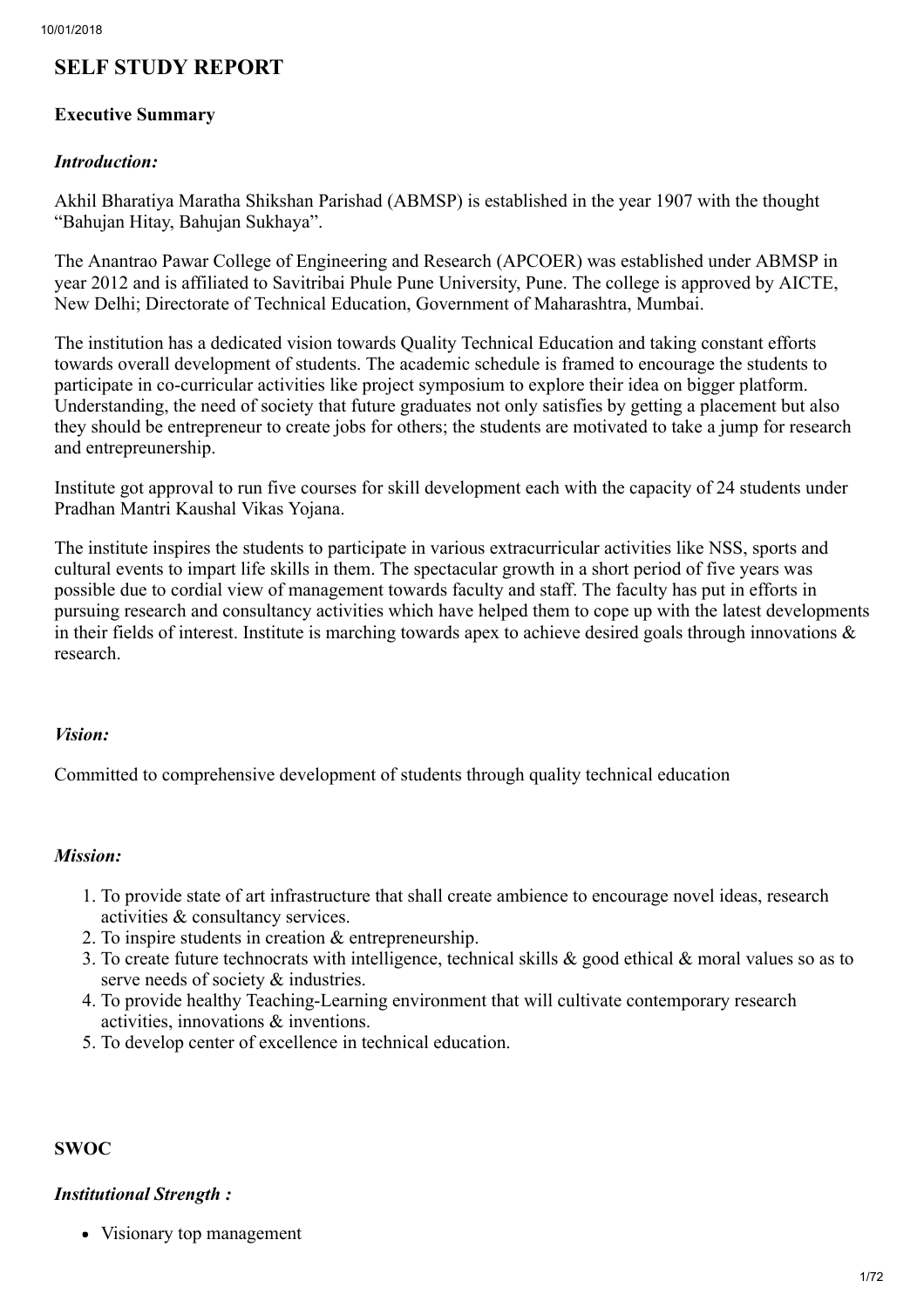- Eco-friendly campus and infrastructure
- Team work culture
- Community service through consultancy
- Institute motivates students as well as faculty members for higher education and research
- Well-equipped Library with books, journals, e-journals & digital library facility.
- Institute is having Student welfare system through which institute provides many welfare measures to students
- Low fees compared to other nearby institutes
- Institute achieves Decentralization in process and decision making by democracy
- Bonding between institute and industry through Industry Institute Interaction cell
- Institute contributes to Society via National Service Scheme and other extension activities.
- MoUs with industries for student training, internship and esteemed educational institute i.e. College of Engineering, Pune for mentorship.

# *Institutional Weakness :*

- Some of the students are weak in communication
- Student placement and entrepreneurship needs to increase.
- Lack of well qualified and trained technical staff
- Few PhD holder faculties

# *Institutional Opportunity :*

- Scope for the institution to develop gateway for technology and research in various region
- Funding for projects from government and non-government agencies and industries
- Research grant through consultancy
- Scope to develop entrepreneurs through Make in India, Digital India schemes
- Students' innovations can be commercialized.
- Creates the opportunities for training and placement through strong alumna contribution

# *Institutional Challenge :*

- To enhance students employability
- To keep up the pace of students with industry
- To encourage students for entrepreneurship and research and development rather than seeking job.
- Competition with well-established institutes nearby

# Criteria wise Summary

# *Curricular Aspects :*

Anantrao Pawar College of Engineering & Research, pune is a self financing Institute affiliated to Savitribai Phule Pune University (SPPU). The Institute follows the curriculum designed by SPPU. The PO and CO are prepared by faculty for effective delivery of respective course. The students are given a choice to choose Audit Course in SE & elective subjects in BE of Engineering. The academic calendar is followed by every department, which is prepared according to SPPU academic calendar. The academic progress of student is monitored by Guardian Faculty Member assigned by Head of Department. All students are encouraged to take up academic projects in collaboration with industries. Students' and faculty feedbacks are collected through online portal Moodle regarding improvement in various processes carried out in the Institute & after analysis corrective measures are taken for improvement in teaching quality. The Institute encourages  $\&$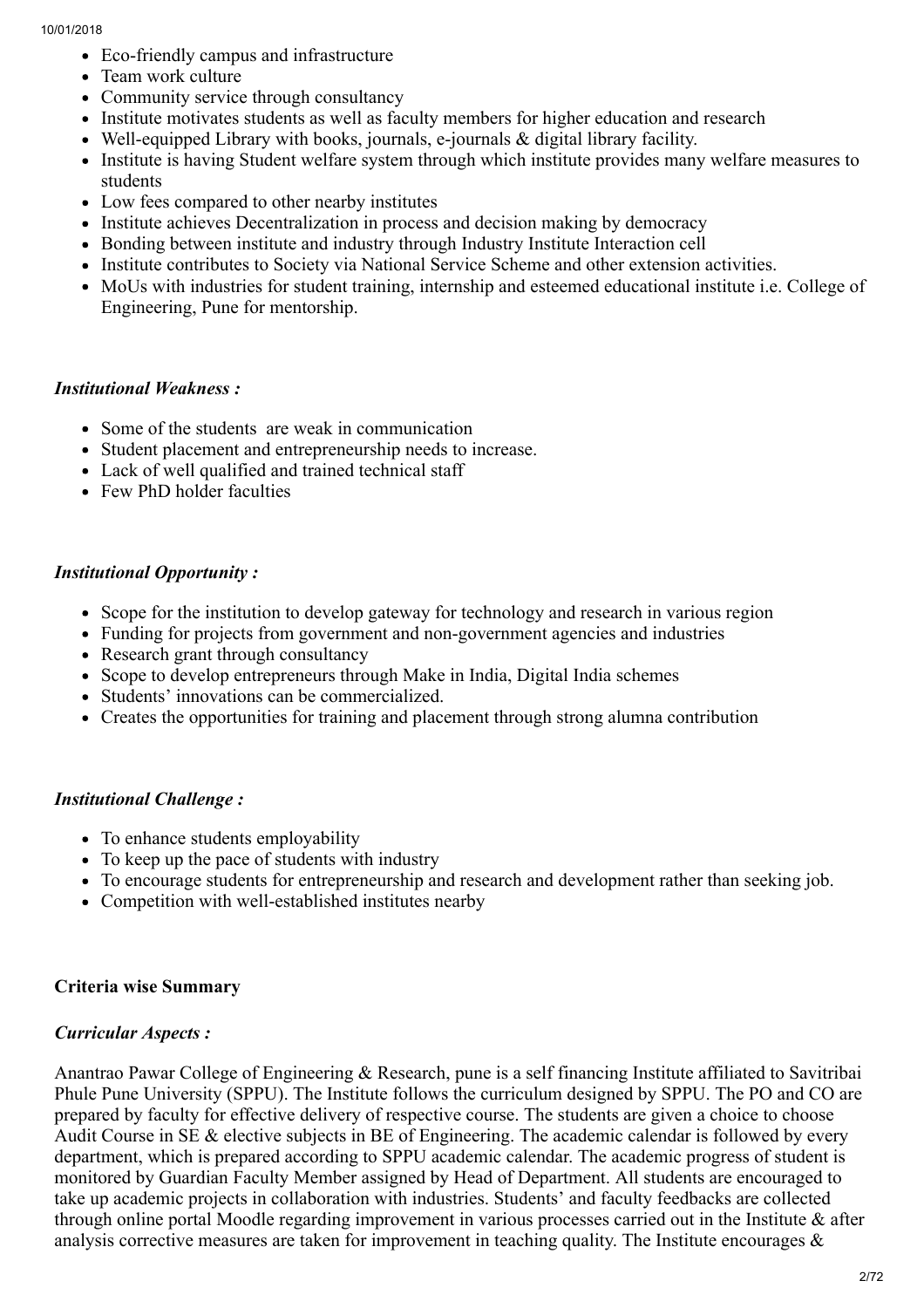Provides facility to contribute in the R&D schemes declared by SPPU, AICTE & UGC. The Institute has well equipped central library and state-of-the-art digital library for online access to academic resources. The departments of the Institute offers several courses to serve the purpose of 'value addition' for students in their academics apart from the programs offered by SPPU. The faculty members make an effort to enrich the curriculum in the form of content beyond syllabus and enhance the learning experiences of the students by coping with the rapidly changing technological innovations in industry.

## *Teaching-learning and Evaluation :*

- 1. Systematic mechanism is adopted in admission process of Admissions Regulating Authority, Mumbai which is elaborately presented in the prospectus, handbook  $\&$  institutional website. The Institute complies with the Government Reservation Policy for minority, caste, & tribal the preference given to economically & socially backward rural students under Tuition Fee Waiver Scheme & profiles are maintained in Vriddhi- ERP Software.
- 2. Bridge Course inducts for students to familiarize them with the vision, mission, goals, objectives, rules  $\&$  regulations of the institution, manners  $\&$  etiquette to be observed at the institute.
- 3. The unit test enables the faculty to identify the advanced & the slow learners. Advanced learners can opt for self-study courses, assignments  $\&$  slow learners are given extra lectures. The faculty  $\&$ Guardian Faculty Member pay special attention on slow learners for their studies through conducting extra lectures & peer learning.
- 4. The faculties are encouraged to participate & present papers in events to enhance the quality of the faculties. Achievements of students are displayed to encourage students  $\&$  same are announced in the annual event "Spark Tech".
- 5. The Evaluated marks are submitted to the University according to guidelines of University & same are monitored in consultation with the Heads.
- 6. The academic grievances of the low achievers are attended & resolved by the Head of Department in support of Internal Quality Assurance Cell. Recommending them for Revaluation / Supplementary / Reappearance of examination as per the statue of University.

#### *Research, Innovations and Extension :*

The Institution has Research and Development cell comprising, Industry Experts, Academicians and faculty member. The Institute takes effort to develop scientific gesture among the faculties and students. National Conference, Seminars, workshops, expert lectures of eminent personalities are organized to understand cutting edge technology and there by inculcate the research attitude. The student's innovative projects are supported with the facility available in the institute and also providing partial funds to motivate them.

Institute has created an ecosystem for innovations including incubation center and Intellectual Property cell for creation and transfer of knowledge in research and development. From last three years sixteen ideas are developed and send to the Avishkar Competition. The institution has a stated code of ethics to check malpractices and plagiarism in Research. The research projects carried out by faculty assure for the vibrant research culture in the college.

Faculties and students have been consistently participating in State-level Research Competition (AVISHKAR) and have been awarded first and second prizes at Zonal and State and National Level Competitions consistently. The institute carries out innovative extension activities through various platforms like NSS for students and faculty members. These activities creates social awareness among students and grow them as socially sensitive human beings.

The institute has successful collaboration with industrial, academic institutes and professional bodies to get benefitted technological and academically.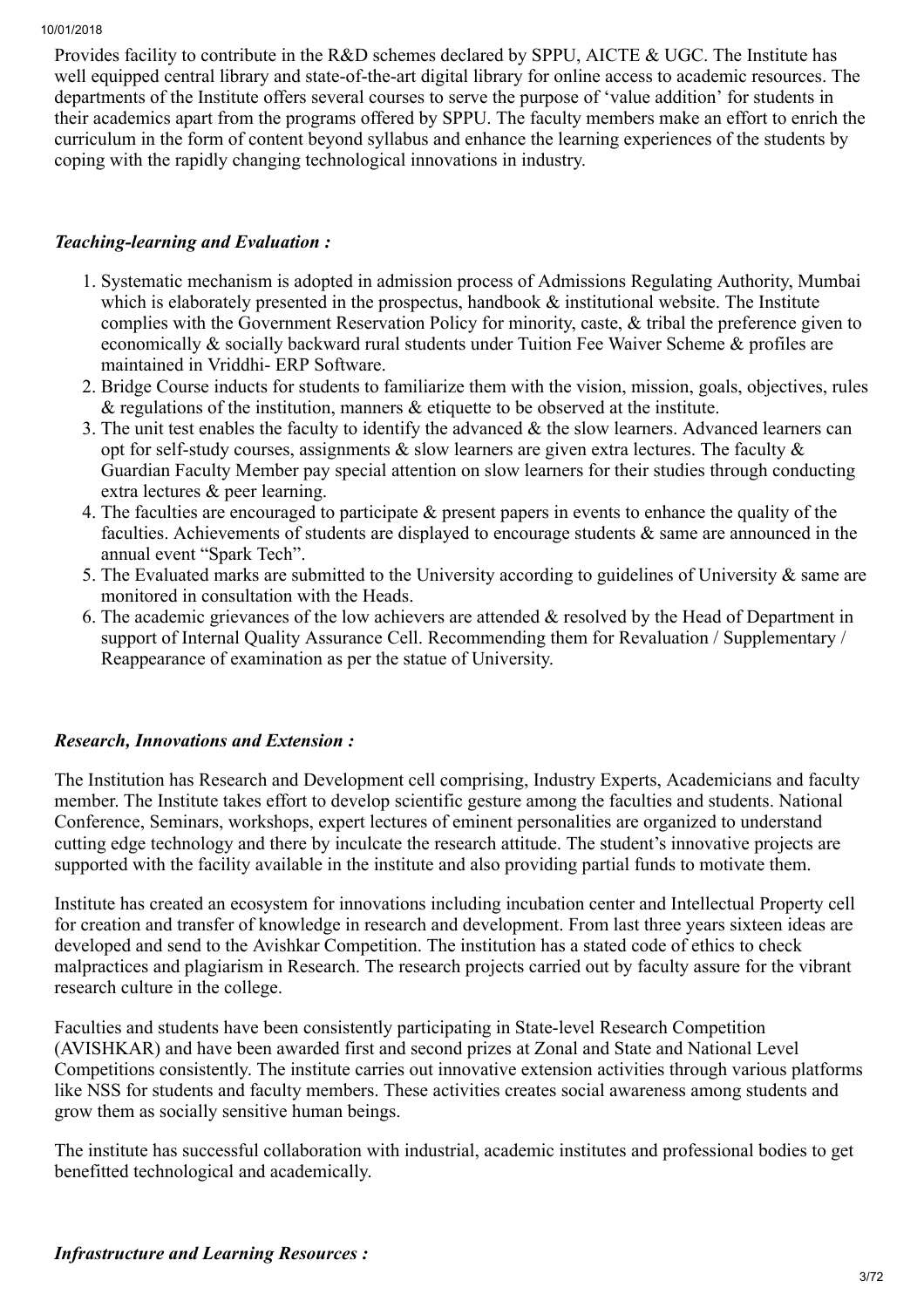ABMSP's Anantrao Pawar College of Engineering and Research is established over pleasant lush green area of 12805.75 square meters. The college is centrally located and is well equipped with a sophisticated infrastructure and the campus environment is immensely favorable for learning and education. There is huge parking facility for students and staff vehicles. A well equipped infrastructure goes in harmony for imparting quality education. The Institute has 16 class rooms, 56 laboratories and 9 tutorial rooms, 69% of the class rooms are equipped with an LCD projector and adequate physical facilities for student benefit. All the laboratories have sufficient equipments machinery, software and most of the laboratories have high end equipments for student to suffice the extra learning and understanding apart from academic expectations. The college has 5 seminar halls which are used for multiple activities such as seminars, workshops, conferences and student felicitation. The college central library has 9266 books and a seating capacity of over 160 students. The library has a huge collection of book titles, references, journals, magazines and a digital library facility in order to promote the teaching learning process. Every department has a separate departmental library with special book usability and recurring scheme. The college has a separate girl's hostel and a boy's hostel in the campus. A well facilitated gymnasium, huge playground and hygienic and variety menu cafeteria are provided in the college campus for the overall growth, welfare and fitness of the students.

# *Student Support and Progression :*

- Akhil Bhartiya Maratha Shikshan Parishad's Anantrao Pawar College of Engineering and Research, Parvati, Pune-09 affiliated to Savitribai Phule Pune University runs students centric Systems.
- Guardian Faculty Member scheme is implemented at Institute Level and guardians are monitoring student's academic and personal progress. The progress reports are sent to the parents periodically and Parent's Meeting is arranged in a year. This scheme provides platform for the students to share their academic as well as personal problems through guardian faculty. Support for extra-curricular activities and co-curricular activities is given to the students through the activities like Umang, Spark Tech, Decathlon etc.
- Institute has dedicated student section in administrative office which assists the students to avail the benefit of scholarships and freeships from government schemes and various private scholarship providing foundations like Leela Poonawala Foundation. Earn and learn scheme run by SPPU is implemented to support financially weaker students.
- The alumni association is formed at the institute and the application form and relevant documents are submitted at the Charity Commissioner Office for further process.
- The training and placement cell of the institute is well supported by all the departmental coordinators for placement and career guidance activities.
- The institute organizes workshops on career guidance and create the mindset to become a successful entrepreneur. Special coaching sessions for competitive examination are conducted to help the students to take up higher studies and build their career.

#### *Governance, Leadership and Management :*

The vision and mission statement has provided the path towards achieving the goal of setting up premier knowledge center to achieve the excellence. Internal quality assurance cell is formed which helps a lot in streamlining the teaching learning process. There by enhancing the performance of the faculty, student of the institute and input from various stack holders the core values are drafted. The management and principal offers effective academic leadership to the faculty, by setting goals and involving them in participative decision-making process in building the organizational culture.

 Principal and Heads of the Departments have adequate freedom in academic and administrative decision making. IQAC design, monitor and evaluate all the activities of the academic and administrative processes that ensure the quality policy is initiated, promoted and sustained in every activity. The faculty and student representatives and all other stakeholders of the institute participate in framing policies and decision making at the levels of departments and the institute. All academic improvement strategies are planned taking into account the feedback from all the relevant stakeholders and deployed in a transparent and effective manner. Management provides the necessary leadership, financial and administrative support to realize these policies.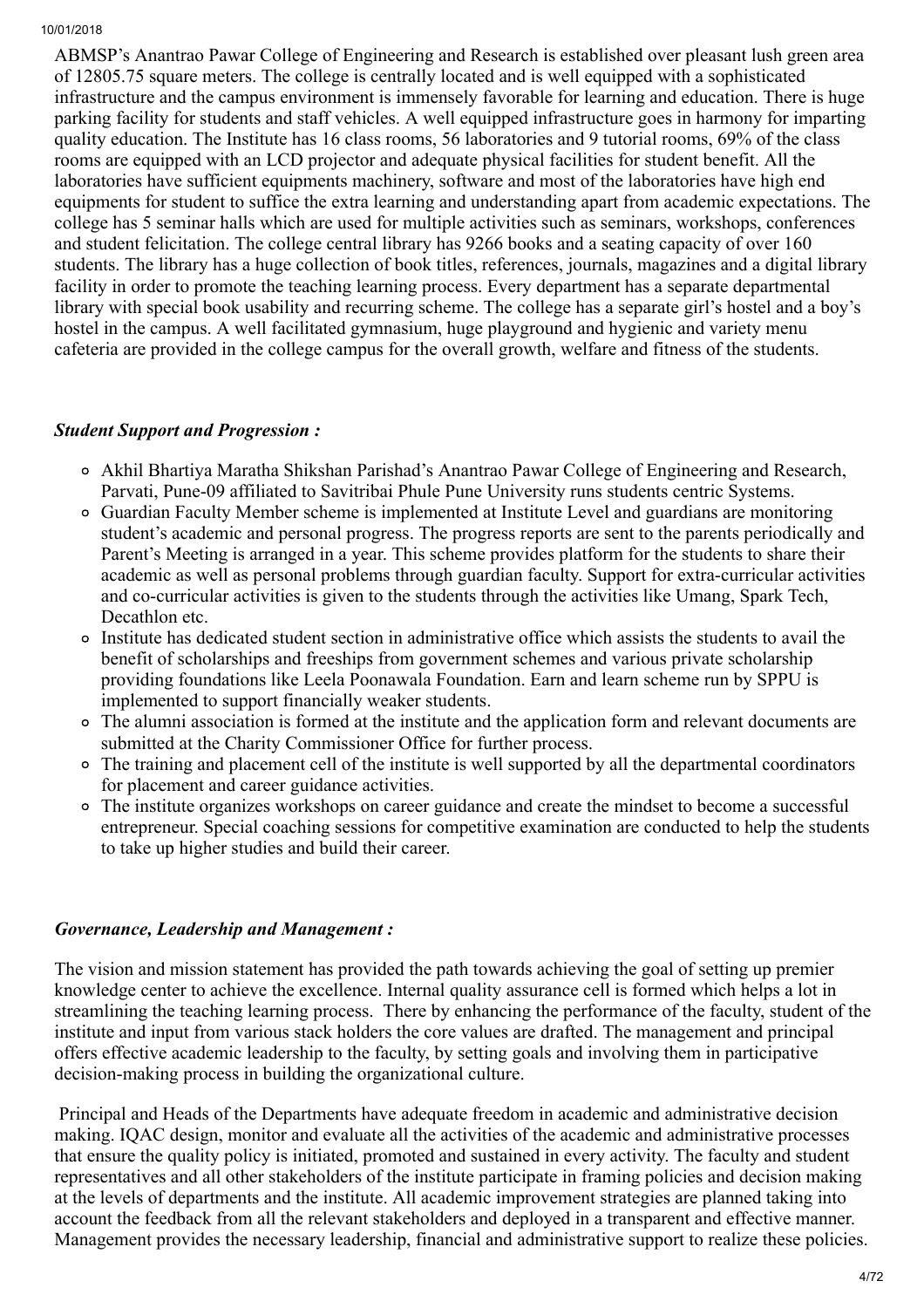The management recognizes the need for decentralization, academic autonomy, competent human resources and their individual growth in order to achieve excellence. The faculty members are rewarded in the function of Teachers day based on their performance. The finances and accounts are duly and periodically audited.

# *Institutional Values and Best Practices :*

ABMSP's Anantrao Pawar College of Engineering and Research takes a number of initiatives to promote gender equity by programmes like Women Empowerment, awareness on Women Sexual Harassment at workplace (Prevention, Prohibition and redressal) Act 2013. For safety and security measures, numbers of committees are in action along with facility for counseling students. The institute has undergone an Energy and a Green Audit towards environmental consciousness in adherence to Solid, Liquid and E-waste management. Human values and professional etiquettes are inculcated among the faculty and students through predefined Code of Conduct. The institute conducts regular internal and external audits for academics, financial, administration and other auxiliary departments to maintain transparency in their functioning.

The institute undertakes consultancy activities to serve the community by quality testing of materials to be used in civil engineering and third party audits as a best practice. Another best practice followed by the institution is Social Coupling and service through National Service Scheme (NSS) where students develop a sense of social and civic responsibility.

Institute has its distinct characteristic in the field of research and development which makes it a recognizable attribute of the institute. Faculty and students have taken efforts to flourish their skills and ideas in various domains and publish their work in reputed journals. A number a faculty members and students have got funding from various agencies and filed patents against their intellectuals.

Profile

# BASIC INFORMATION

| Name and Address of the College |                                                                                                           |  |  |  |  |  |  |  |
|---------------------------------|-----------------------------------------------------------------------------------------------------------|--|--|--|--|--|--|--|
| Name                            | Akhil Bharatiya Maratha Shikshan Parishad Pune<br>Anantrao Pawar College of Engineering and<br>Research   |  |  |  |  |  |  |  |
| Address                         | Anantrao Pawar College of Engineering and<br>Research, S. No. 103, Shahu College Campus,<br>Parvati, Pune |  |  |  |  |  |  |  |
| City                            | Pune                                                                                                      |  |  |  |  |  |  |  |
| <b>State</b>                    | Maharashtra                                                                                               |  |  |  |  |  |  |  |
| Pin                             | 411009                                                                                                    |  |  |  |  |  |  |  |
| Website                         | www.abmspcoerpune.org                                                                                     |  |  |  |  |  |  |  |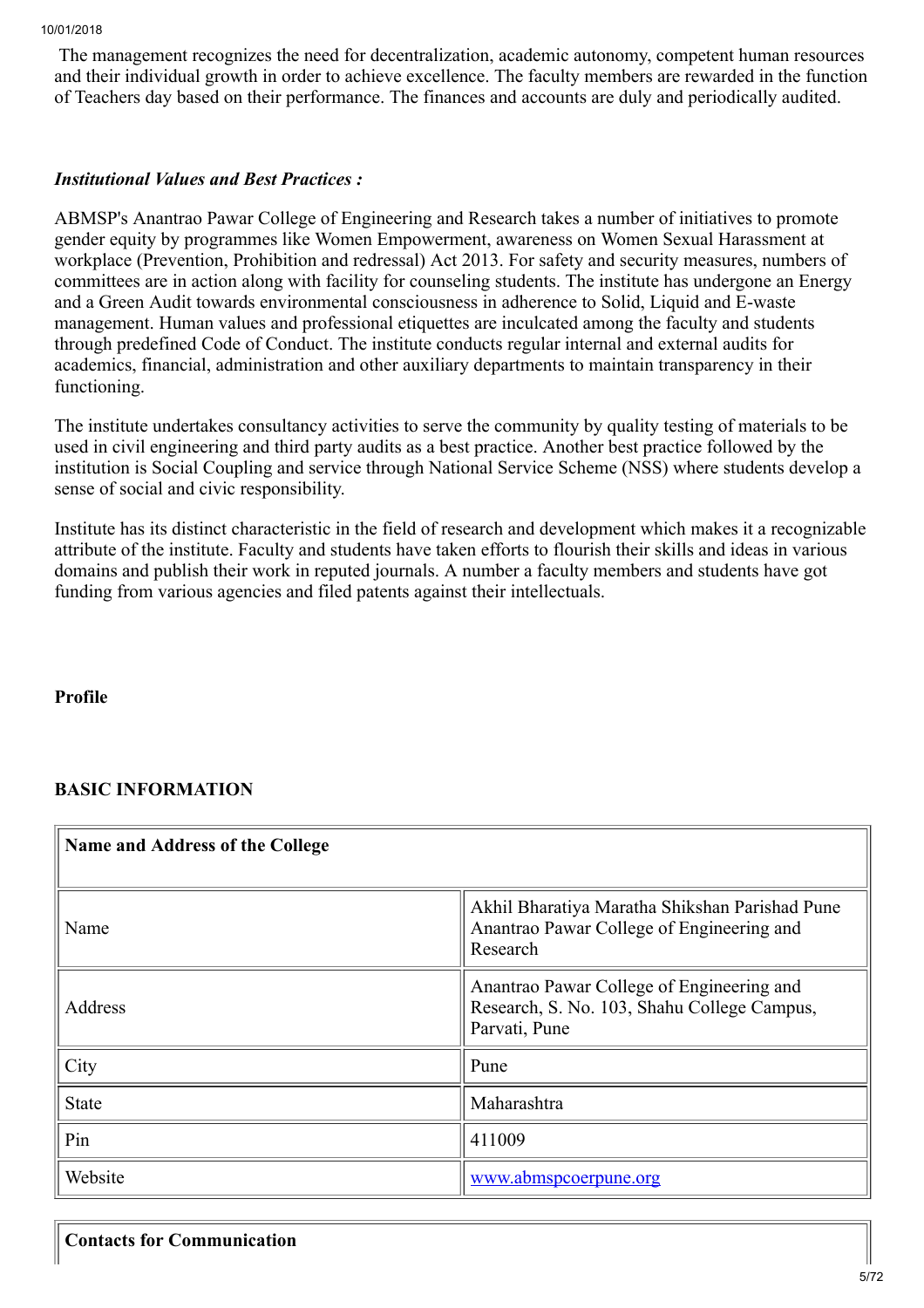| <b>Designation</b>         | Name                          | <b>Telephone</b><br>with STD<br>Code | <b>Mobile</b>                                | Fax | Email                             |
|----------------------------|-------------------------------|--------------------------------------|----------------------------------------------|-----|-----------------------------------|
| Principal                  | Sunil<br>Bhimrao<br>Thakare   | $020 -$<br>24218959                  | $\left  \frac{9923217056}{24213929} \right $ |     | prof sbthakare@rediffmail.com     |
| <b>IQAC</b><br>Coordinator | Shailesh<br>Shivaji<br>Hajare | $020 -$<br>24218901                  | 9579707373                                   |     | shailesh.hajare@abmspcoerpune.org |

| <b>Status of the Institution</b> |         |
|----------------------------------|---------|
| Institution Status               | Private |

| Type of Institution |              |
|---------------------|--------------|
| By Gender           | Co-education |
| By Shift            | Regular      |

| <b>Recognized Minority institution</b>     |    |
|--------------------------------------------|----|
| If it is a recognized minroity institution | N0 |

| <b>Establishment Details</b>                                                                                                |                                     |                                                     |                 |  |  |  |  |  |  |  |
|-----------------------------------------------------------------------------------------------------------------------------|-------------------------------------|-----------------------------------------------------|-----------------|--|--|--|--|--|--|--|
| 10-05-2012<br>Date of establishment of the college                                                                          |                                     |                                                     |                 |  |  |  |  |  |  |  |
|                                                                                                                             |                                     |                                                     |                 |  |  |  |  |  |  |  |
| University to which the college is affiliated/ or which governs the college (if it is a constituent<br>college)             |                                     |                                                     |                 |  |  |  |  |  |  |  |
| <b>State</b>                                                                                                                | <b>University name</b>              |                                                     | <b>Document</b> |  |  |  |  |  |  |  |
| Maharashtra                                                                                                                 |                                     | Savitribai Phule Pune University                    |                 |  |  |  |  |  |  |  |
| <b>Details of UGC recognition</b>                                                                                           |                                     |                                                     |                 |  |  |  |  |  |  |  |
| <b>Under Section</b>                                                                                                        |                                     | Date                                                |                 |  |  |  |  |  |  |  |
| 2f of UGC                                                                                                                   |                                     |                                                     |                 |  |  |  |  |  |  |  |
| 12B of UGC                                                                                                                  |                                     |                                                     |                 |  |  |  |  |  |  |  |
| Details of recognition/approval by stationary/regulatory bodies like<br>AICTE, NCTE, MCI, DCI, PCI, RCI etc(other than UGC) |                                     |                                                     |                 |  |  |  |  |  |  |  |
| <b>Statutory</b>                                                                                                            | <b>Recognition/Approval details</b> | Day, Month and<br><b>Validity</b><br><b>Remarks</b> |                 |  |  |  |  |  |  |  |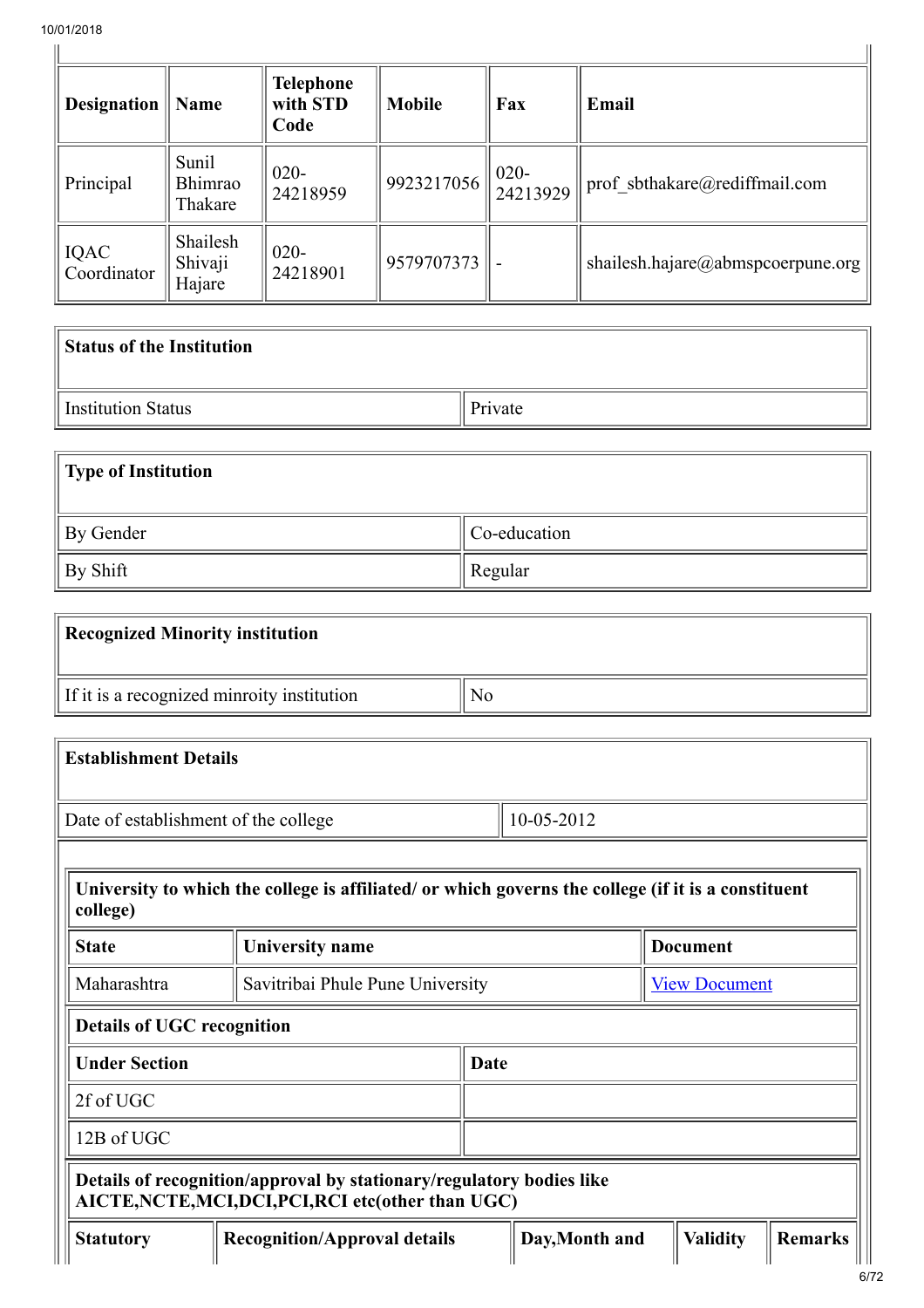| סו ט∠/ו טי<br><b>Regulatory</b><br><b>Authority</b>                                                                                                    |                | <b>Institution/Department</b><br>programme                                                             |                | year(dd-mm-<br>yyyy) |                            | in<br>months                   |          |  |  |
|--------------------------------------------------------------------------------------------------------------------------------------------------------|----------------|--------------------------------------------------------------------------------------------------------|----------------|----------------------|----------------------------|--------------------------------|----------|--|--|
| <b>AICTE</b>                                                                                                                                           |                | <b>View Document</b>                                                                                   |                | $10-04-2017$         |                            | $\overline{12}$                |          |  |  |
| <b>Details of autonomy</b>                                                                                                                             |                |                                                                                                        |                |                      |                            |                                |          |  |  |
| Does the affiliating university Act provide for<br>conferment of autonomy (as recognized by the<br>N <sub>o</sub><br>UGC), on its affiliated colleges? |                |                                                                                                        |                |                      |                            |                                |          |  |  |
| <b>Recognitions</b>                                                                                                                                    |                |                                                                                                        |                |                      |                            |                                |          |  |  |
|                                                                                                                                                        |                | Is the College recognized by UGC as a College<br>with Potential for Excellence(CPE)?                   | N <sub>o</sub> |                      |                            |                                |          |  |  |
|                                                                                                                                                        |                | Is the College recognized for its performance by<br>any other governmental agency?                     | N <sub>o</sub> |                      |                            |                                |          |  |  |
|                                                                                                                                                        |                | <b>Location and Area of Campus</b>                                                                     |                |                      |                            |                                |          |  |  |
| Campus<br>Type                                                                                                                                         | <b>Address</b> |                                                                                                        |                | Location<br>$\ast$   | Campus<br>Area in<br>Acres | Built up<br>Area in<br>sq.mts. |          |  |  |
| Main<br>campus<br>area                                                                                                                                 |                | Anantrao Pawar College of Engineering and Research, S.<br>No. 103, Shahu College Campus, Parvati, Pune |                |                      | Urban                      | 4.017                          | 12805.75 |  |  |

# ACADEMIC INFORMATION

| Details of Programmes Offered by the College (Give Data for Current Academic year) |                                                                |                 |                                                           |         |                      |                                       |  |  |  |  |
|------------------------------------------------------------------------------------|----------------------------------------------------------------|-----------------|-----------------------------------------------------------|---------|----------------------|---------------------------------------|--|--|--|--|
| Programme Name of<br>Level                                                         | Programme/Course                                               | <b>Duration</b> | Entry<br>in Months   Qualification  Instruction  Strength |         | Medium of Sanctioned | $\vert$ No.of<br>Students<br>Admitted |  |  |  |  |
| UG                                                                                 | <b>BE, Civil Engineering</b>                                   | 48              | <b>HSC</b>                                                | English | 60                   | 24                                    |  |  |  |  |
| UG                                                                                 | <b>BE, Computer Engineering</b>                                | 48              | <b>HSC</b>                                                | English | 60                   | 45                                    |  |  |  |  |
| UG                                                                                 | <b>BE, Electronics And</b><br>Telecommunication<br>Engineering | 48              | <b>HSC</b>                                                | English | 60                   |                                       |  |  |  |  |
| UG                                                                                 | <b>BE, Information Technology</b>                              | 48              | <b>HSC</b>                                                | English | 60                   | 28                                    |  |  |  |  |
| UG                                                                                 | BE, Mechanical Engineering 48                                  |                 | <b>HSC</b>                                                | English | $ 60\rangle$         | 23                                    |  |  |  |  |
| PG                                                                                 | ME, Civil Environmental<br>Engineering                         | 24              | BE                                                        | English | 24                   | $ 23\rangle$                          |  |  |  |  |
| PG                                                                                 | ME, Mechanical Design<br>Engineering                           | 24              | BE                                                        | English | 24                   | 18                                    |  |  |  |  |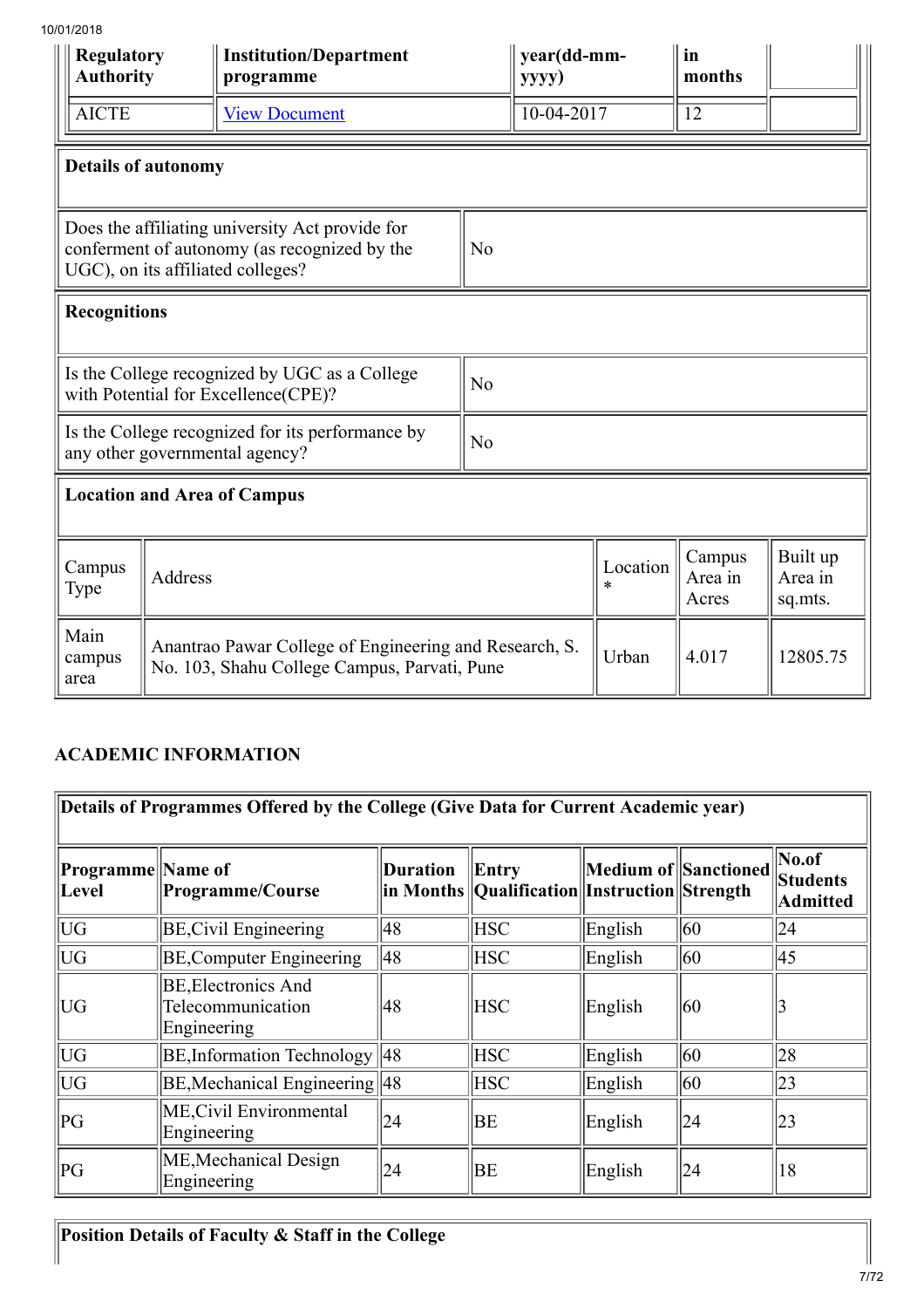| /01/2018                                                                        |           |             |             |    |                |                                                                            |             |                  |    |                            |    |       |             |    |
|---------------------------------------------------------------------------------|-----------|-------------|-------------|----|----------------|----------------------------------------------------------------------------|-------------|------------------|----|----------------------------|----|-------|-------------|----|
| <b>Teaching Faculty</b>                                                         |           |             |             |    |                |                                                                            |             |                  |    |                            |    |       |             |    |
|                                                                                 | Professor |             |             |    |                | <b>Associate Professor</b>                                                 |             |                  |    | <b>Assistant Professor</b> |    |       |             |    |
|                                                                                 |           |             |             |    |                | Male Female Others Total Male Female Others Total Male Female Others Total |             |                  |    |                            |    |       |             |    |
| Sanctioned by the<br><b>UGC</b> / <b>University</b><br><b>State Government</b>  |           |             |             | 11 |                |                                                                            |             |                  | 22 |                            |    |       |             | 43 |
| Recruited                                                                       | 1         | $ 0\rangle$ | $ 0\rangle$ | 1  | $ 0\rangle$    | $\vert 0 \vert$                                                            | $ 0\rangle$ | $\vert 0 \vert$  |    | $ 25\rangle$               | 14 |       | $ 0\rangle$ | 39 |
| Yet to Recruit                                                                  |           |             |             | 10 |                |                                                                            |             |                  | 22 |                            |    |       |             | 4  |
| Sanctioned by the<br>Management/Society<br>or Other Authorized<br><b>Bodies</b> |           |             |             | 10 |                |                                                                            |             |                  | 22 |                            |    |       |             | 36 |
| Recruited                                                                       | 0         | $ 0\rangle$ | $ 0\rangle$ | 0  | 0              | $\ 0\ $                                                                    | $ 0\rangle$ | $ 0\rangle$      |    | 22                         | 14 |       | $ 0\rangle$ | 36 |
| Yet to Recruit                                                                  |           |             |             | 10 |                |                                                                            |             |                  | 22 |                            |    |       |             | 0  |
| <b>Non-Teaching Staff</b>                                                       |           |             |             |    |                |                                                                            |             |                  |    |                            |    |       |             |    |
|                                                                                 |           | Male        |             |    | Female         |                                                                            |             | Others           |    |                            |    | Total |             |    |
| Sanctioned by the UGC<br>/University State Government                           |           |             |             |    |                |                                                                            |             |                  |    |                            |    |       |             |    |
| Recruited                                                                       |           |             |             |    | 0              |                                                                            |             | $\boldsymbol{0}$ |    |                            |    |       |             |    |
| Yet to Recruit                                                                  |           |             |             |    |                |                                                                            |             |                  |    |                            |    |       |             |    |
| Sanctioned by the<br>Management/Society or Other<br><b>Authorized Bodies</b>    |           |             |             |    |                |                                                                            |             |                  |    |                            |    | 20    |             |    |
| Recruited                                                                       |           | 18          |             |    | $\overline{2}$ |                                                                            |             | $\overline{0}$   |    |                            |    | 20    |             |    |
| Yet to Recruit                                                                  |           |             |             |    |                |                                                                            |             |                  |    |                            |    | 0     |             |    |
| <b>Technical Staff</b>                                                          |           |             |             |    |                |                                                                            |             |                  |    |                            |    |       |             |    |
|                                                                                 |           | Male        |             |    | Female         |                                                                            |             | Others           |    |                            |    | Total |             |    |
| Sanctioned by the UGC<br>/University State Government                           |           |             |             |    |                |                                                                            |             |                  |    |                            |    | 10    |             |    |
| Recruited                                                                       |           | $ 0\rangle$ |             |    | 0              |                                                                            |             | $\overline{0}$   |    |                            |    | 0     |             |    |
| Yet to Recruit                                                                  |           |             |             |    |                |                                                                            |             |                  |    |                            |    | 0     |             |    |
| Sanctioned by the<br>Management/Society or Other<br><b>Authorized Bodies</b>    |           |             |             |    |                |                                                                            |             |                  |    |                            |    | 14    |             |    |
| Recruited                                                                       |           | 10          |             |    | 4              |                                                                            |             | $\overline{0}$   |    |                            |    | 14    |             |    |
| Yet to Recruit                                                                  |           |             |             |    |                |                                                                            |             |                  |    |                            |    | 0     |             |    |

# Qualification Details of the Teaching Staff

| <b>Permanent Teachers</b>         |           |  |  |  |                     |  |  |                                                                        |  |       |
|-----------------------------------|-----------|--|--|--|---------------------|--|--|------------------------------------------------------------------------|--|-------|
| Highest Qualification             | Professor |  |  |  | Associate Professor |  |  | Assistant Professor                                                    |  |       |
|                                   |           |  |  |  |                     |  |  | Male Female   Others   Male   Female   Others   Male   Female   Others |  | Total |
| $\ D_{\text{.SC}}/D_{\text{.}}\ $ |           |  |  |  |                     |  |  |                                                                        |  |       |
| Ph.D.                             |           |  |  |  |                     |  |  |                                                                        |  |       |
| $\ $ M.Phil.                      |           |  |  |  |                     |  |  |                                                                        |  |       |
|                                   |           |  |  |  |                     |  |  |                                                                        |  |       |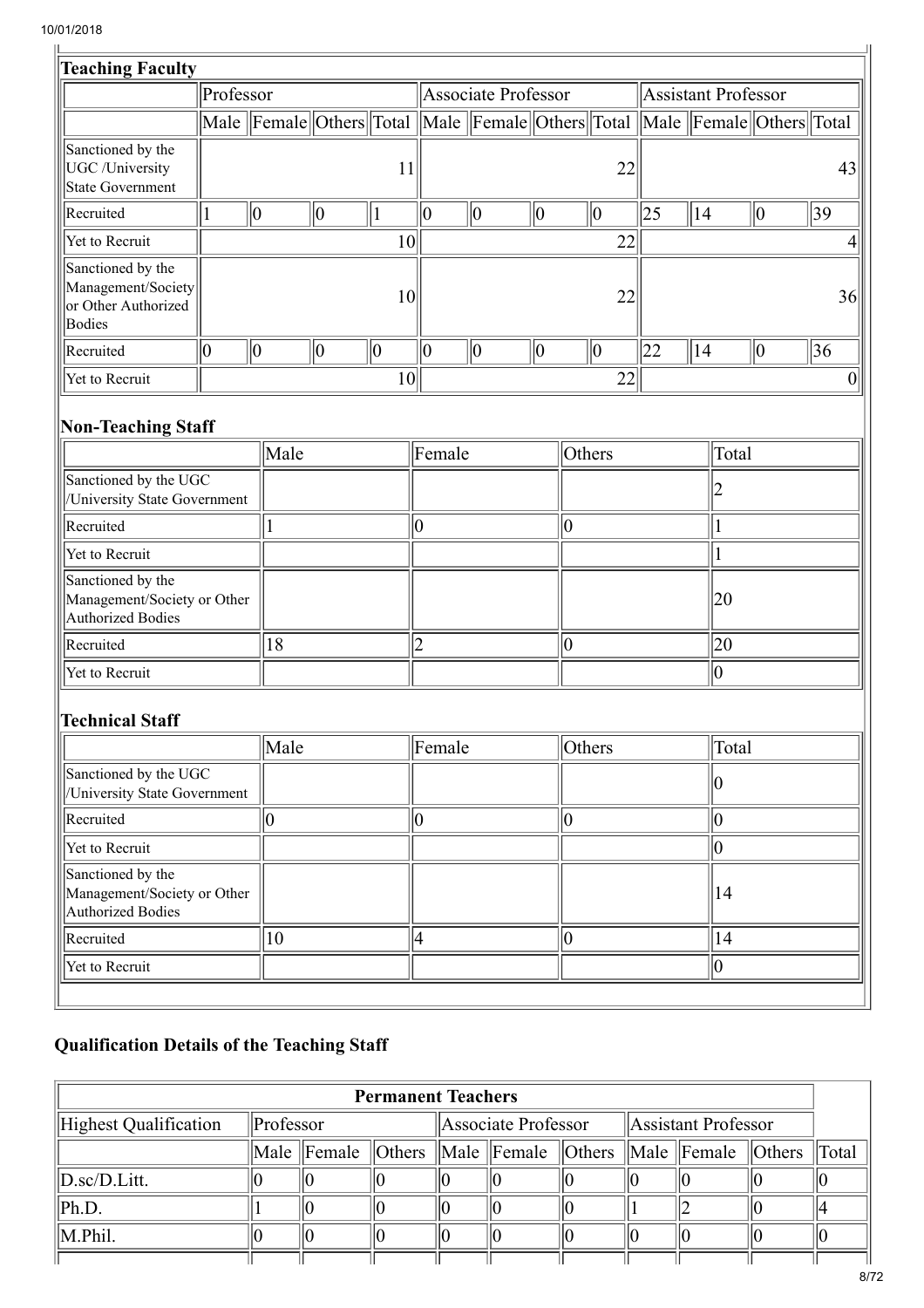| Ш |  |  | ۱ſ |  |  |
|---|--|--|----|--|--|
|   |  |  |    |  |  |

| <b>Temporary Teachers</b>          |           |  |  |  |                     |  |  |                                                                        |  |       |  |
|------------------------------------|-----------|--|--|--|---------------------|--|--|------------------------------------------------------------------------|--|-------|--|
| Highest Qualification              | Professor |  |  |  | Associate Professor |  |  | Assistant Professor                                                    |  |       |  |
|                                    |           |  |  |  |                     |  |  | Male Female   Others   Male   Female   Others   Male   Female   Others |  | Total |  |
| $\ D \text{.sc}/D \text{.Litt.}\ $ |           |  |  |  |                     |  |  |                                                                        |  |       |  |
| Ph.D.                              |           |  |  |  |                     |  |  |                                                                        |  |       |  |
| M.Phil.                            |           |  |  |  |                     |  |  |                                                                        |  |       |  |
| PG                                 |           |  |  |  |                     |  |  | 14                                                                     |  |       |  |

| <b>Part Time Teachers</b> |           |  |                     |  |                     |  |  |                                                                            |  |  |
|---------------------------|-----------|--|---------------------|--|---------------------|--|--|----------------------------------------------------------------------------|--|--|
| Highest Qualification     | Professor |  | Associate Professor |  | Assistant Professor |  |  |                                                                            |  |  |
|                           |           |  |                     |  |                     |  |  | Male Female   Others   Male Female   Others   Male Female   Others   Total |  |  |
| $\ D_{.}sc/D_{.}Litt.$    |           |  |                     |  |                     |  |  |                                                                            |  |  |
| Ph.D.                     |           |  |                     |  |                     |  |  |                                                                            |  |  |
| M.Phil.                   |           |  |                     |  |                     |  |  |                                                                            |  |  |
| PG                        |           |  |                     |  |                     |  |  |                                                                            |  |  |

| Details of Visting/Guest Faculties            |           |                 |               |              |
|-----------------------------------------------|-----------|-----------------|---------------|--------------|
| Number of Visiting/Guest Faculty engaged with | $\ $ Male | <b>  Female</b> | <b>Others</b> | <b>Total</b> |
| the college?                                  |           |                 |               |              |

|    | Provide the Following Details of Students Enrolled in the College During the Current Academic Year |                                                             |                                      |                               |                         |     |  |  |
|----|----------------------------------------------------------------------------------------------------|-------------------------------------------------------------|--------------------------------------|-------------------------------|-------------------------|-----|--|--|
|    | Programme                                                                                          | <b>From the State</b><br>Where<br><b>College is Located</b> | <b>From Other States of</b><br>India | <b>NRI</b><br><b>Students</b> | Foreign Students  Total |     |  |  |
|    | Male                                                                                               | 38                                                          |                                      |                               |                         | 39  |  |  |
| PG | Female   24                                                                                        |                                                             |                                      |                               |                         | 25  |  |  |
|    | Others                                                                                             |                                                             |                                      |                               |                         |     |  |  |
|    | Male                                                                                               | 503                                                         |                                      |                               |                         | 510 |  |  |
|    | UG   Female                                                                                        | $\parallel$ 212                                             |                                      |                               |                         | 217 |  |  |
|    | Others                                                                                             |                                                             |                                      |                               |                         |     |  |  |

Provide the Following Details of Students admitted to the College During the last four Academic Years

| <b>Programme</b> |        | Year 1 | Year 2 | Year 3 | Year 4 |
|------------------|--------|--------|--------|--------|--------|
|                  | Male   | 34     |        |        |        |
| SC               | Female |        | ↤      | 43     | O      |
|                  | Others |        |        |        |        |
|                  | Male   |        |        |        |        |
| ST               | Female |        |        |        |        |
|                  | Others |        |        |        |        |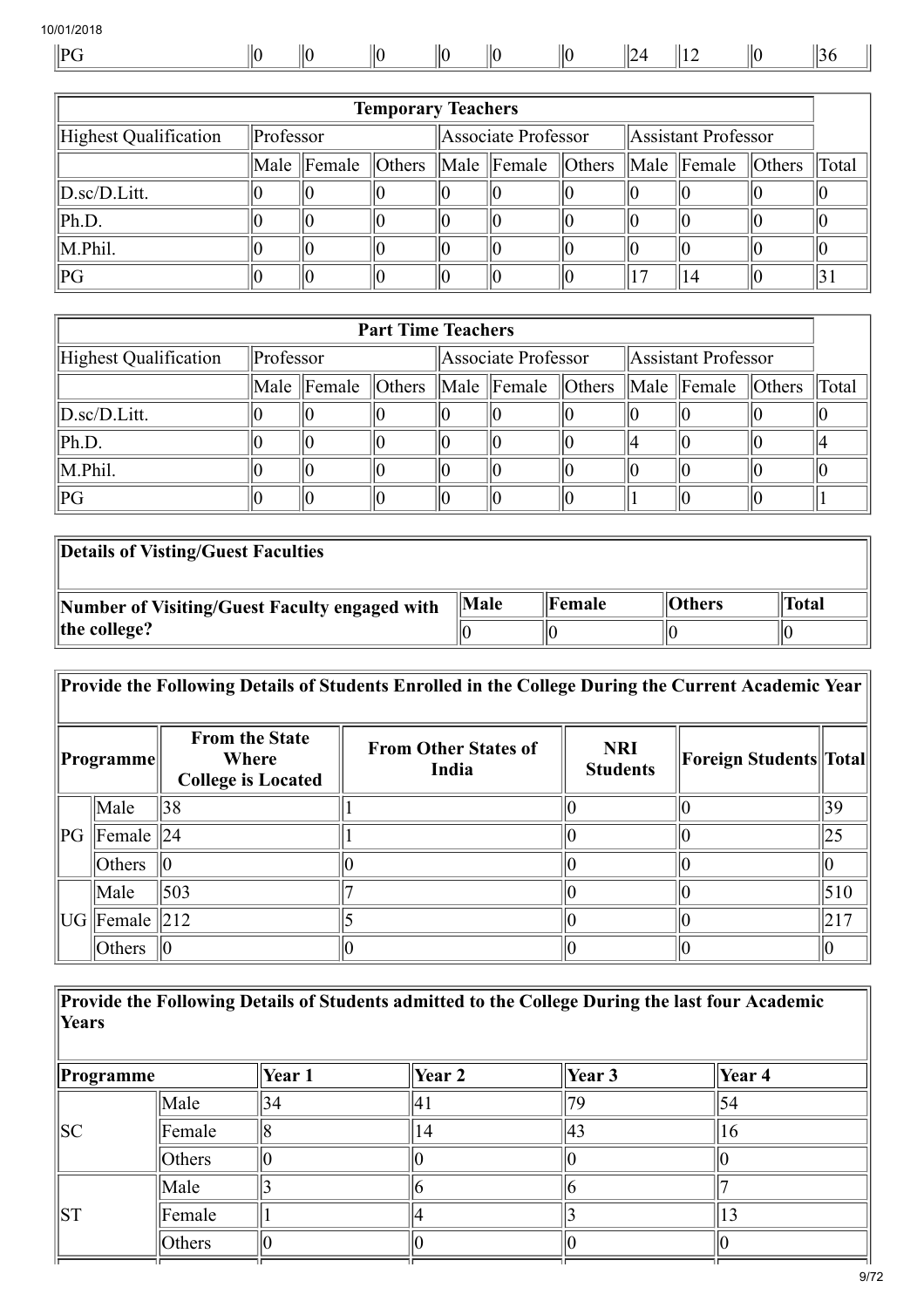| $\ $ OBC   | $\ $ Male | 95           | $\parallel$ 117 | $\ 233\ $ | $\parallel$ 143 |
|------------|-----------|--------------|-----------------|-----------|-----------------|
|            | Female    | $ 30\rangle$ | 35              | 79        | 33              |
|            | Others    |              |                 |           |                 |
|            | Male      | 247          | $322$           | 579       | 349             |
| General    | Female    | 73           | 130             | 222       | 151             |
|            | Others    |              |                 |           |                 |
|            | Male      | 45           | 49              | 109       | 80              |
| $ $ Others | Female    |              | 14              | 48        | 34              |
|            | Others    |              |                 |           |                 |
| Total      |           | 541          | 732             | 1401      | 880             |

# **QIF**

1.Curricular Aspects

1.1 Curricular Planning and Implementation

*1.1.1 The institution ensures effective curriculum delivery through a well planned and documented process*

#### Answer:

We follow the academic calendar provided by Savitribai Phule Pune University. We try to impart quality education depending upon the resource potentiality of our institution. The institution has developed a structured and effective implementation of the curriculum. Following are the various means through which it executives the curriculum.

Principal Meeting: Such meetings are held once in a month. Head of the Departments discuss their action plans to arrive an optimal and effective way. Respective head of the department continuously monitors the departmental academics.

Academic Calendar: Academic Calendar is prepared as per the Savitribai Phule Pune University academic schedule and the requirements at the department level as per the action plans formed.

Teaching Plan: A Teaching plan includes course outcomes, course objectives, content topics, reference books and the expected outcomes from the students by learning through the topics prepared by respective faculty members at the beginning of each semester. Teaching plans provides us an insight on how classes are handled in a semester.

Meeting the Vision and Mission of the Concerned Department: Each department sets their own Vision and Mission which match with the Institutional Vision and Mission. Program Educational Objectives (PEO) and Program Outcomes (PO) are developed for each program and Course Objectives (CO) and course outcomes are defined for each course (theory and lab).

# *1.1.2 Number of certificate/diploma program introduced during the last five years*

# Answer: 0

1.1.2.1 Number of certificate/diploma programs introduced year wise during the last five years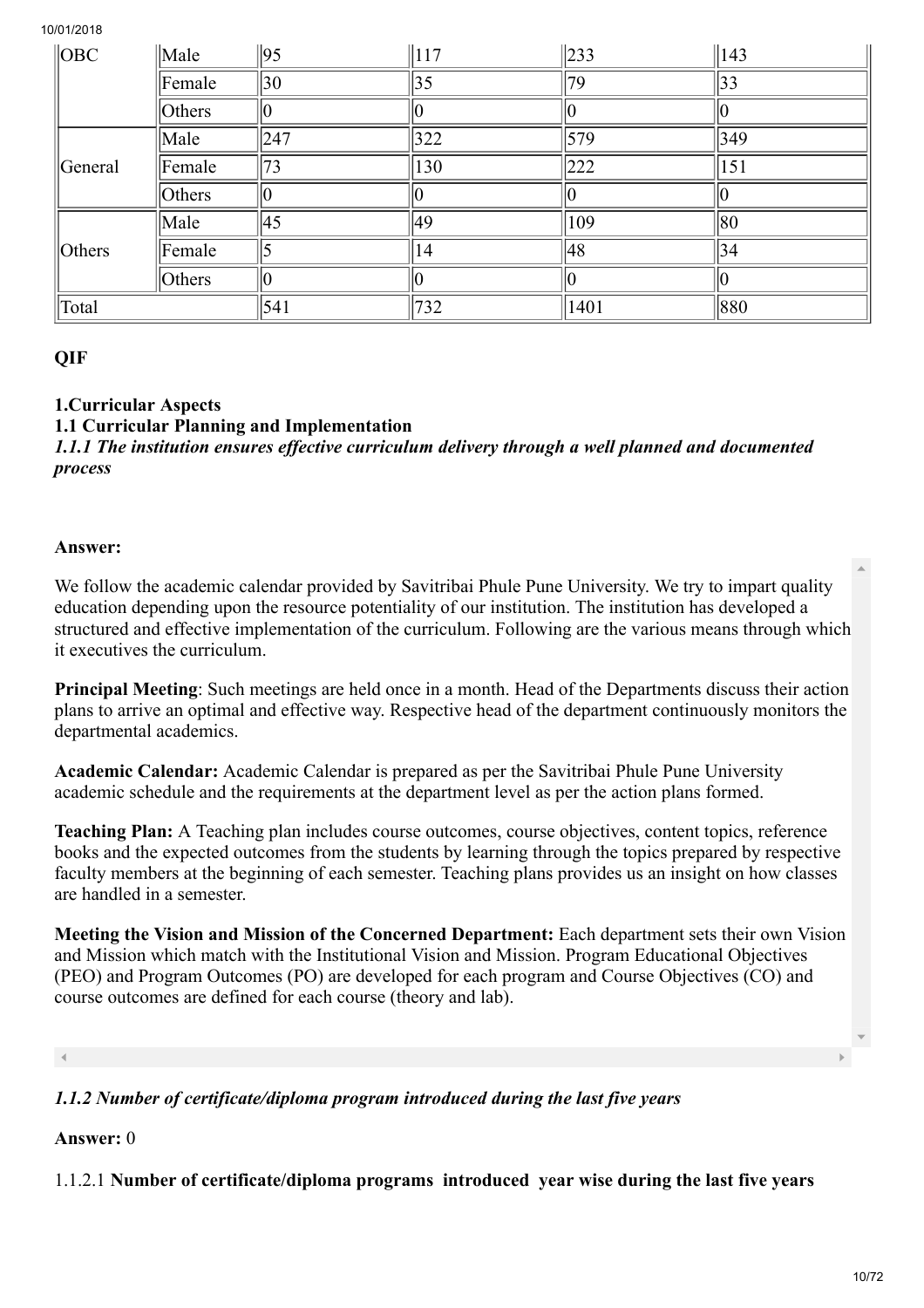Answer:

# 2016-17 2015-16 2014-15 2013-14 2012-13  $0 \qquad 0 \qquad 0 \qquad 0$

| <b>File Description</b>                     | Document                    |
|---------------------------------------------|-----------------------------|
| Details of the certificate/Diploma programs | <b>No. 11 Niew Document</b> |

*1.1.3 Percentage of participation of full time teachers in various bodies of the Universities/ Autonomous Colleges/ Other Colleges, such as BoS and Academic Council during the last five years*

# Answer: 3.96

1.1.3.1 Number of teachers participating in various bodies of the Institution, such as BoS and Academic Council year wise during the last five years

Answer:

2016-17 2015-16 2014-15 2013-14 2012-13

| $\rightarrow$ |  |
|---------------|--|
|---------------|--|

| <b>File Description</b>                                | Document                     |
|--------------------------------------------------------|------------------------------|
| Details of participation of teachers in various bodies | <i><b>IView Document</b></i> |

# 1.2 Academic Flexibility

*1.2.1 Percentage of new courses introduced of the total number of courses across all programs offered during the last five years*

Answer: 28.57

1.2.1.1 How many new courses are introduced within the last five years

Answer: 2

| <b>File Description</b>               | Document      |
|---------------------------------------|---------------|
| Details of the new courses introduced | View Document |

*1.2.2 Percentage of programs in which Choice Based Credit System (CBCS)/Elective course system has been implemented*

Answer: 100

1.2.2.1 Number of programs in which CBCS/ Elective course system implemented.

Answer: 7

| <b>File Description</b>                           | Document             |
|---------------------------------------------------|----------------------|
| Name of the programs in which CBCS is implemented | <b>View Document</b> |

*1.2.3 Average percentage of students enrolled in subject related Certificate/ Diploma programs/Add-on programs as against the total number of students during the last five years*

Answer: 36.13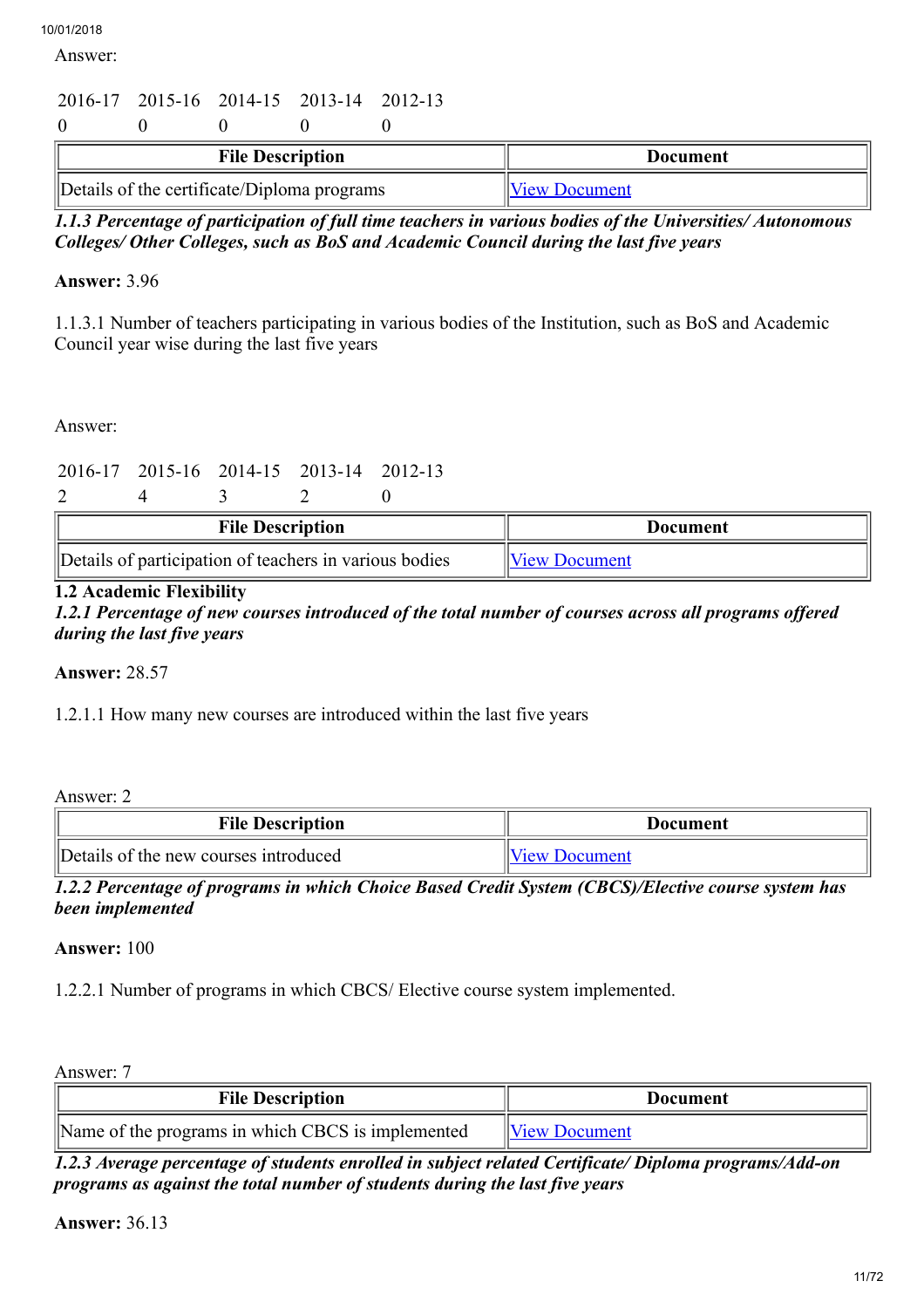1.2.3.1 Number of students enrolled in subject related Certificate or Diploma or Add-on programs year wise during the last five years

Answer:

|                         |     |     | 2016-17 2015-16 2014-15 2013-14 2012-13 |                 |  |  |
|-------------------------|-----|-----|-----------------------------------------|-----------------|--|--|
| 367                     | 451 | 347 | 321                                     |                 |  |  |
| <b>File Description</b> |     |     |                                         | <b>Document</b> |  |  |
|                         |     |     |                                         |                 |  |  |

# 1.3 Curriculum Enrichment

# *1.3.1 Institution integrates cross- cutting issues relevant to Gender, Environment and Sustainability, Human Values and Professional Ethics into the Curriculum*

# Answer:

The institution makes efforts to train the students to integrate cross cutting issues by the following ways.

# Women Grievances Committee:

 In order to maintain safety and security to the girls and women, a cell has been constituted for redressal of grievances. It is formed by faculty members consisting of one coordinator and four members. Our women grievance cell stays alert all the time to prevent any sexual abuse towards the students and female staff. If the students face any harassment from the staff , then they can complain at our women grievance cell. The members will look into the issues, gather the evidence, and take the necessary action against the guilty.

# Internal Complain Committee:

 The role of the Committee is to create awareness about sexual harassment and to deal with and recommend punishment for non-consensual acts of sexual harassment, and not to curtail sexual expression within the campus. Members are expected to be sensitive to the issue and not let personal biases and prejudices.

Anti- Ragging Committee: As per the guidelines of UGC, AICTE and the University, an Anti- Ragging Committee has been constituted to handle the issues pertaining to ragging. The names of the committee members along with their mobile numbers are displayed at different places in the institution. Any student can lodge a complaint without disclosing his/her identity in case of any inconvenient incident.

# Gender Issues:

- Internal Complaint committee is established to look after the grievances of females in campus. It conducts review meetings periodically to resolve such issues.
- A student grievance cell exists in Institute to address gender issues. Renown personalities conduct sessions on Women empowerment through higher education under social activity.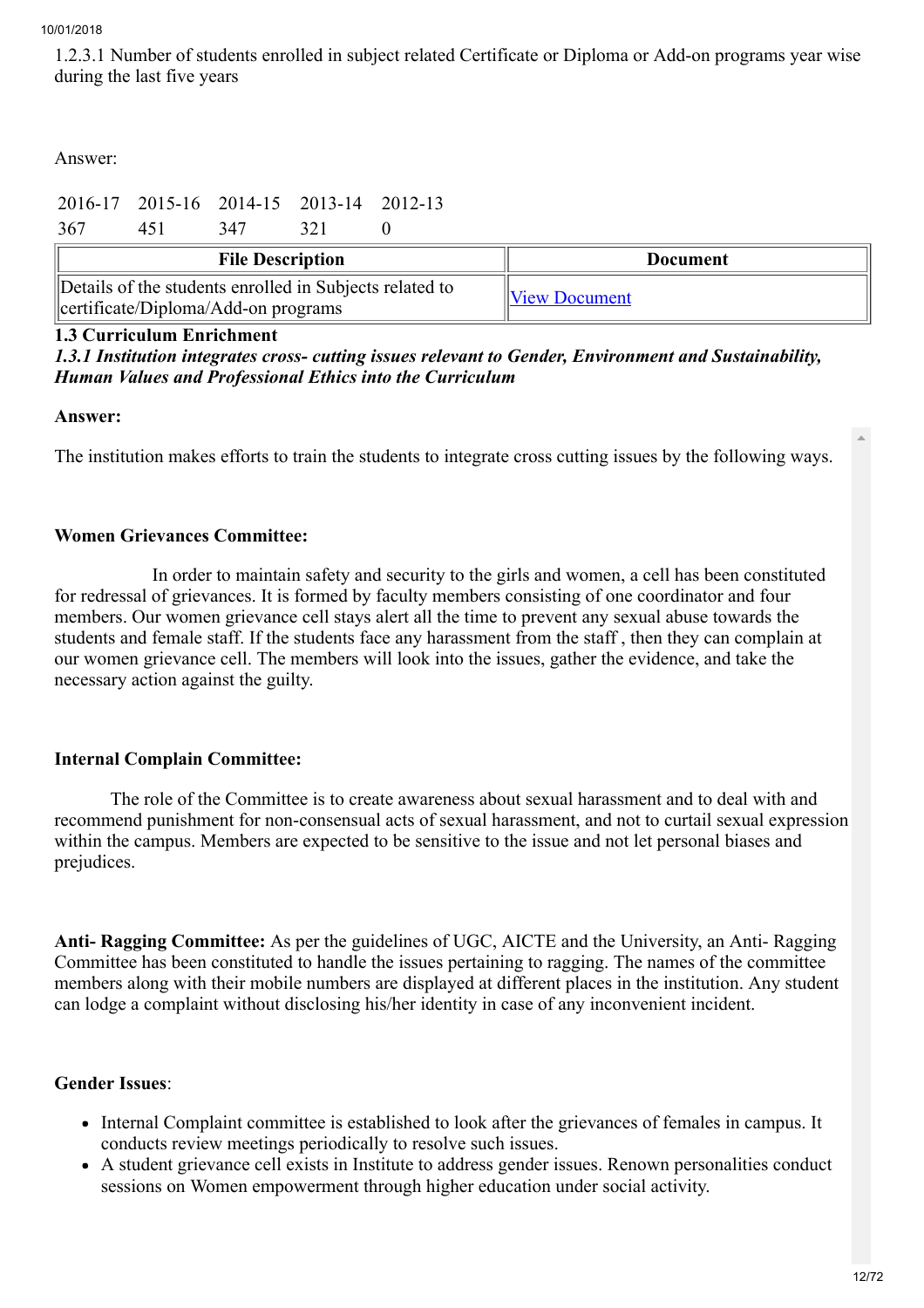# Climate Change:

The Institute is situated in a lush green campus and efforts are taken for its maintenance for reducing the adverse climatic changes due to pollution. The Institute is promoting the culture of paperless communication.

## Environmental Education:

- Institute has standard practices for disposal of waste and water recycling.  $\bullet$
- Utilization of rough pages for printing
- Institute celebrates World Environment Day , World Water Day.
- Organization of environment safety related programs at nearby rural villages through the student body like NSS.

Human Rights: The College conducts various programmes on Human Rights to provide awareness among students like · Blood Donation Programmes · Vote Awareness Programme · Swachh Bharath · Health Awareness Programmes · Tree Plantation

- Earn and learn Scheme is implemented for the selective economically backward students.
- Scholarship schemes from Government of Maharashtra, India are implemented as per the norms.
- Institute initiated NSS, Grievance cell, Anti ragging activity, cell against women sexual harassment

Discipline Committee: This committee formed by Physical Directors and all Head of department. This committee plays a vibrant role in the maintenance of discipline of the complete campus. In day to day functioning of the college as well as any special occasion or any programmes, this committee's presence and control is mandatory.

# *1.3.2 Number of valued added courses imparting transferable and life skills offered during the last five years*

#### Answer: 16

1.3.2.1 Number of value-added courses imparting transferable and life skills offered during the last five years

Answer: 16

| <b>File Description</b>                                                      | Document             |
|------------------------------------------------------------------------------|----------------------|
| Details of the value-added courses imparting transferable<br>and life skills | <b>View Document</b> |

*1.3.3 Percentage of students undertaking field projects / internships*

#### Answer: 4.93

1.3.3.1 Number of students undertaking field projects or internships

Answer: 39

| <b>File Description</b>                 | Document         |  |
|-----------------------------------------|------------------|--|
| Institutional data in prescribed format | Document<br>/1ΑW |  |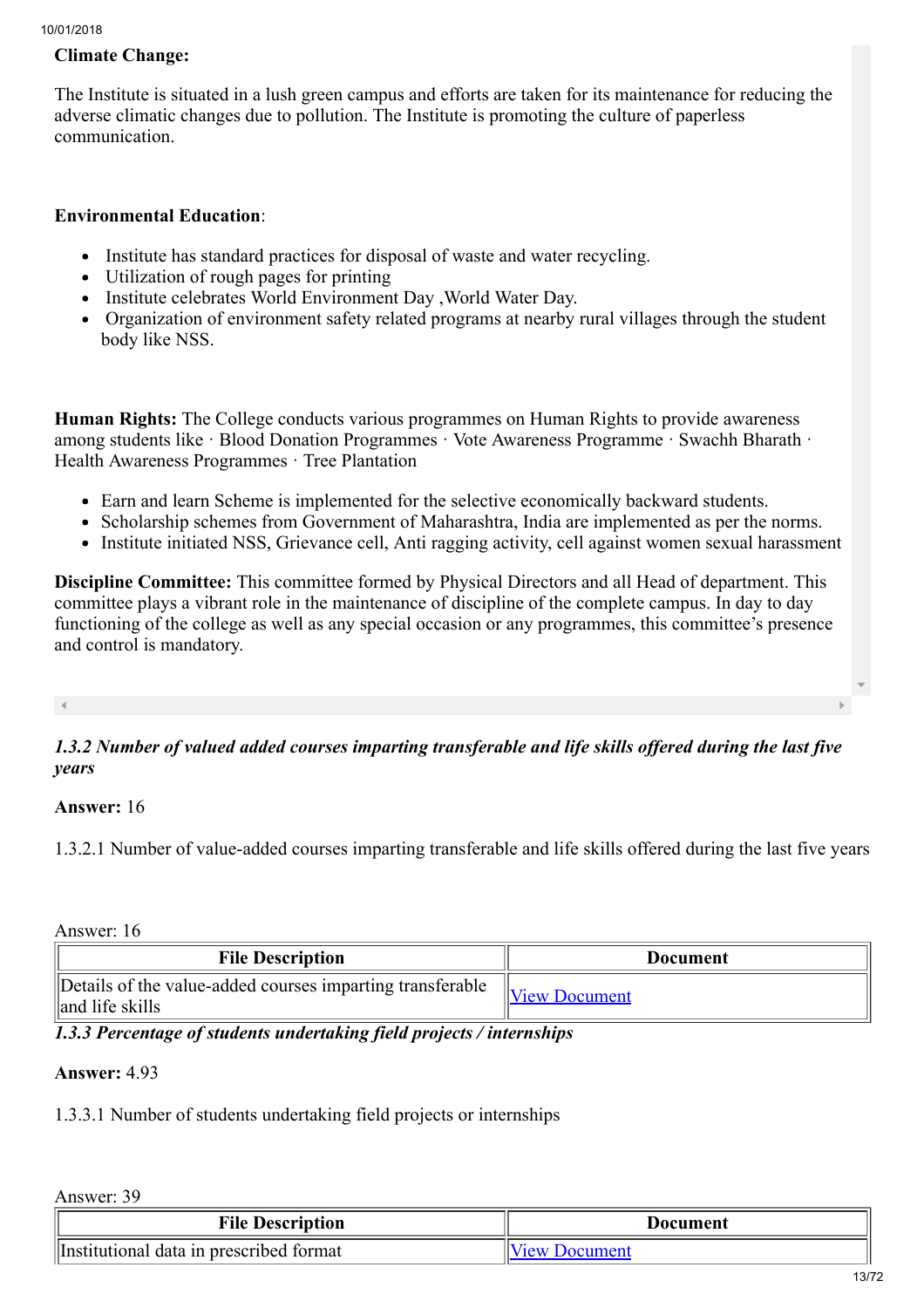1.4 Feedback System *1.4.1 Structured feedback on curriculum obtained from 1) Students 2) Teachers 3) Employers 4) Alumni 5) Parents*

*For design and review of syllabus semester wise/ year wise*

Answer: B.Any 3 of the above

| <b>File Description</b>             | Document             |  |  |
|-------------------------------------|----------------------|--|--|
| URL for stakeholder feedback report | <b>View Document</b> |  |  |

*1.4.2 Feedback processes of the institution may be classified as follows:*

Answer: B. Feedback collected, analysed and action has been taken

# 2.Teaching-learning and Evaluation 2.1 Student Enrolment and Profile *2.1.1 Average percentage of students from other States and Countries during the last five years*

#### Answer: 0.63

2.1.1.1 Number of students from other states and countries year wise during the last five years

Answer:

# 2016-17 2015-16 2014-15 2013-14 2012-13

3 13 7 5 0

| <b>File Description</b>                       | <b>Document</b>      |  |
|-----------------------------------------------|----------------------|--|
| List of students (other states and countries) | <b>View Document</b> |  |
| Institutional data in prescribed format       | <b>View Document</b> |  |

# *2.1.2 Average Enrolment percentage*

# *(Average of last five years)*

#### Answer: 55.55

2.1.2.1 Number of students admitted year wise during the last five years

Answer:

|  | 2016-17 2015-16 2014-15 2013-14 2012-13 |                                                                         |
|--|-----------------------------------------|-------------------------------------------------------------------------|
|  | 69 212 212 241 141                      |                                                                         |
|  |                                         | 2.1.2.2 Number of sanctioned seats year wise during the last five years |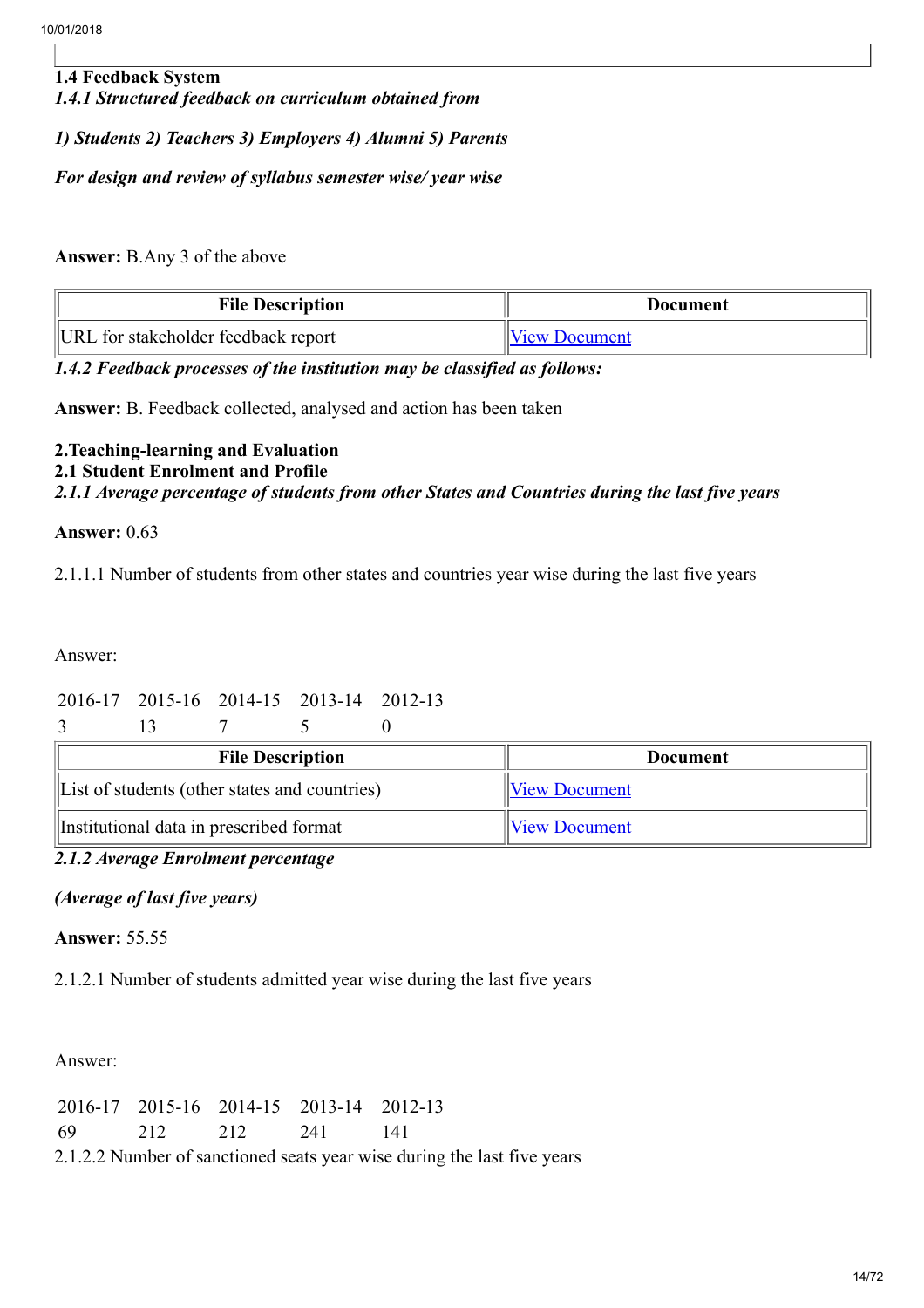Answer:

# 2016-17 2015-16 2014-15 2013-14 2012-13 174 348 348 348 300

| <b>File Description</b>                 | Document             |  |  |
|-----------------------------------------|----------------------|--|--|
| Institutional data in prescribed format | <b>View Document</b> |  |  |

*2.1.3 Average percentage of seats filled against seats reserved for various categories as per applicable reservation policy during the last five years*

# Answer: 50.04

2.1.3.1 Number of actual students admitted from the reserved categories year wise during the last five years

# Answer:

| 20                                      |  |  | 2016-17 2015-16 2014-15 2013-14 2012-13<br>94 |                      |                 |
|-----------------------------------------|--|--|-----------------------------------------------|----------------------|-----------------|
| <b>File Description</b>                 |  |  |                                               |                      | <b>Document</b> |
| Institutional data in prescribed format |  |  |                                               | <b>View Document</b> |                 |

# 2.2 Catering to Student Diversity

*2.2.1 The institution assesses the learning levels of the students, after admission and organises special programs for advanced learners and slow learners*

#### Answer:

The technological evaluation is based on the performance of the human activities involved in the day to day journey towards the achievement of the desire goals. The time required to achieve the presented goals depends on the vocabulary and the basic knowledge in the particular stream. The advanced students are those who are able to understand the concepts in scientific means as well as at the shorter time span. Whereas the slow learners need the additional resources to elaborate the same concept.

The Institution offers opportunities for bright students to augment their talent and meet their learning needs. Institution caters to the special learning needs of Advanced Learners in the following manner:

- Institution has organized and promotes various competitions in all domains available in the institute as well as in other institutes to show cases their talent, communication and technical skills.
- A plethora of learning resources like Journals, eBooks, reference books is made available to students in the central library as well as in digital library
- To give the maximum exposure to recent trends in the technological field various technical activities like poster presentation, project exhibition are conducted under ISTE, CSI, NCTR, etc. and training placement cell organizes Barclays GTT Communication skills training programs, Zensar Technologies training program every year for BE students.
- The Incubation Center helps to promote quality projects with Intellectual Property Rights (IPR) and technological enhancement in association institutional R & D cell
- The institute promotes the students to get involved in competitive examinations by arranging special expert sessions on GATE and GRE preparation.

The Institution offers opportunities for Slow Learners to improve their academic capacities in the following manner: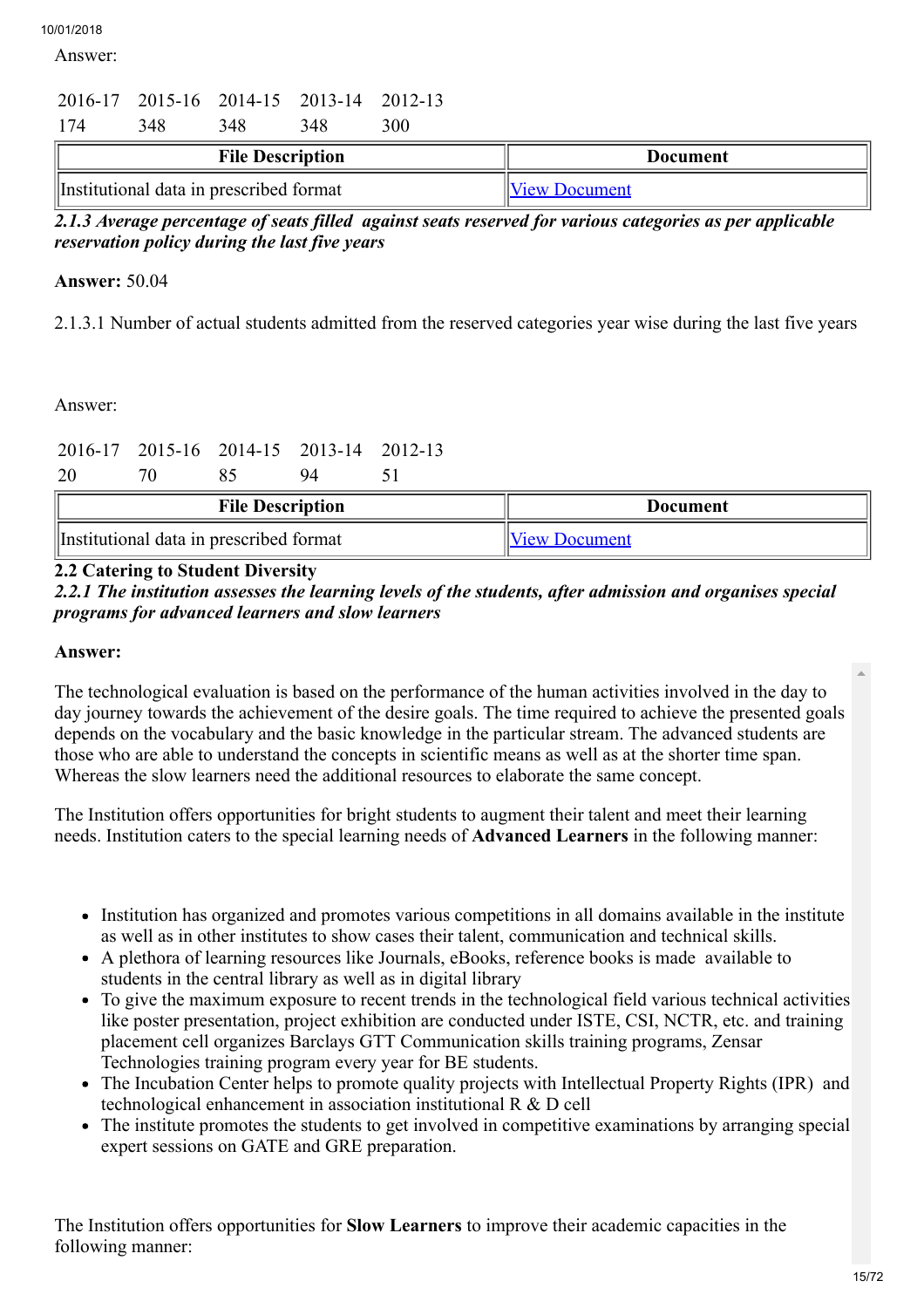- Institution arranges remedial classes, wherein personal attention is given to students. Extra tutorial sessions are arranged for difficult subjects or numerical based subjects
- Regular interaction of mentors and mentees in presence of parents of slow learners to evaluate the progress
- Encourage the students to use learning resources like Journals, eBooks, reference books regularly which are available to students in the central library
- The promotional activities like stress management, yoga, meditation, excursion to reduce the stress during study duration.

# *2.2.2 Student - Full time teacher ratio*

#### Answer: 10.41

| <b>File Description</b>                 | Document      |
|-----------------------------------------|---------------|
| Institutional data in prescribed format | View Document |

*2.2.3 Percentage of differently abled students (Divyangjan) on rolls*

#### Answer: 0

2.2.3.1 Number of differently abled students on rolls

Answer: 0

| <b>File Description</b>                 | Document             |  |  |
|-----------------------------------------|----------------------|--|--|
| Institutional data in prescribed format | <b>View Document</b> |  |  |

# 2.3 Teaching- learning Process

# *2.3.1 Student centric methods, such as experiential learning, participative learning and problem solving methodologies are used for enhancing learning experiences*

#### Answer:

Student-centric learning focuses on skills and practices that enable lifelong learning and independent problem-solving. Following efforts are being taken to groom the students in this direction:

- Study material which includes syllabus, power point presentations, assignments, unit wise notes, question banks, multiple choice questions, e-books etc. are make available to the students.
- All classrooms are ICT enabled. Faculty uses these facilities to show animations and videos for better understanding of subject effectively.
- Subject teachers plan the lectures/tutorials considering the difficulty level of subject and the time span available. They also provide individual guidance as and when required.
- Remedial coaching is provided to academically weak students.
- Teacher guardians regularly counsel and encourage students. Regular meetings with the students are conducted to understand and resolve their problems.
- During examination period Central library facility is available to all students and faculty members on Sundays and Public Holidays.
- Wi-Fi facility is provided in the institute premises which enable students to learn independently and promote self learning.
- Students have free access to NPTEL lecture series, MIT Open Course-ware etc. to make the subject easy to understand.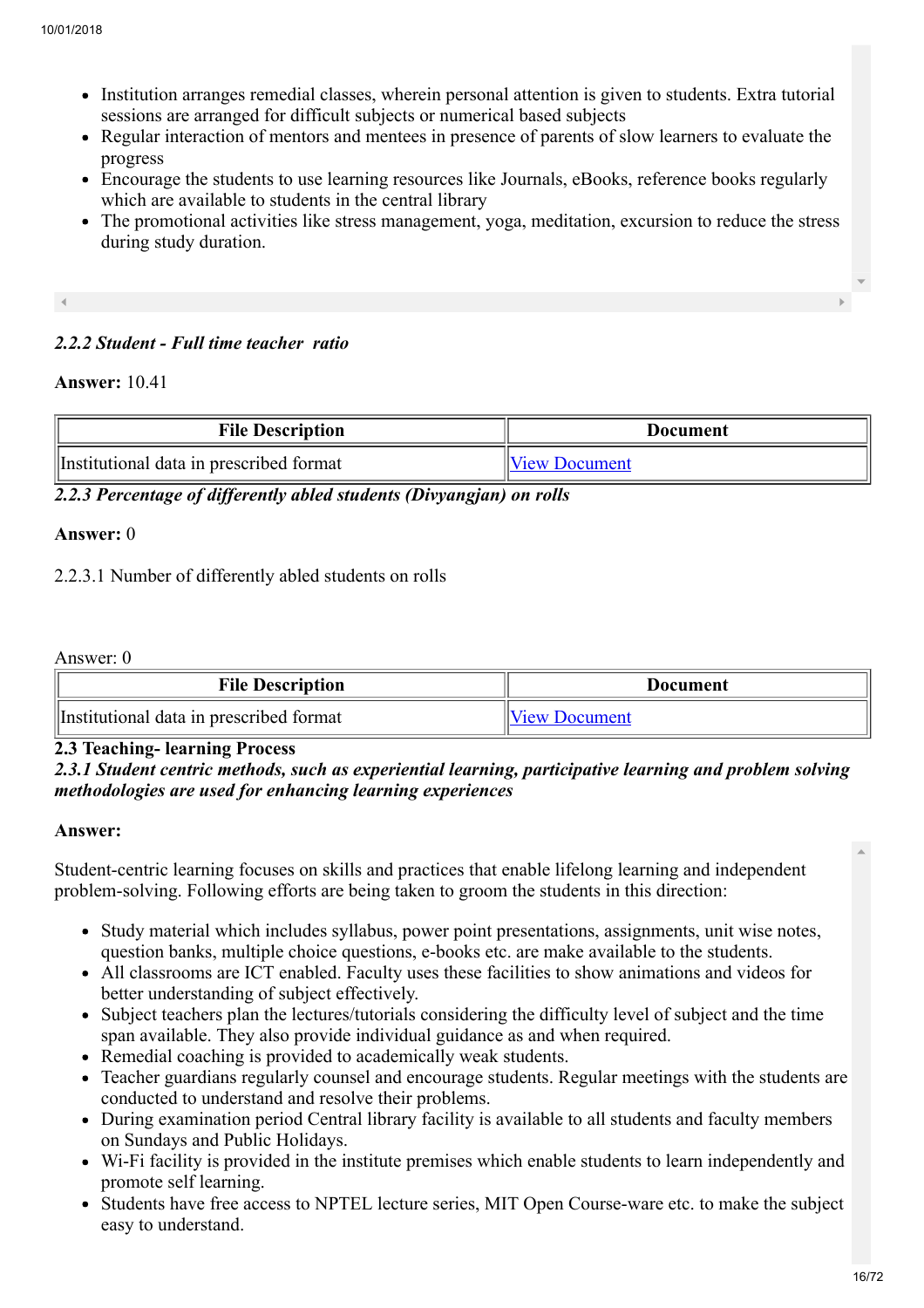- To make students technically strong and equipped, technical magazines, journals, e-resources are made available to them.
- Expert lectures from industry/senior academician/research organization are conducted for each subject. Industrial visits are organized which help the students correlate theory with practice.
- Value added courses are conducted to fulfill the industry requirements and also to enrich students with content beyond the syllabus.
- Each department has signed MoUs with industries/ institutions. This helps in Industry -Institute Interaction which facilitate to visit the industries and institutes.

*2.3.2 Percentage of teachers using ICT for effective teaching with Learning Management Systems (LMS), E-learning resources etc.*

# Answer: 100

2.3.2.1 Number of teachers using ICT

Answer: 76

| <b>File Description</b>                               | Document             |  |
|-------------------------------------------------------|----------------------|--|
| $\parallel$ List of teachers (using ICT for teaching) | <b>View Document</b> |  |

*2.3.3 Ratio of students to mentor for academic and stress related issues*

#### Answer: 11.46

2.3.3.1 Number of mentors

#### Answer: 69

| <b>File Description</b>                                                                                                                                                                                                                                                                                                                                                                                                                                       | <b>Document</b> |
|---------------------------------------------------------------------------------------------------------------------------------------------------------------------------------------------------------------------------------------------------------------------------------------------------------------------------------------------------------------------------------------------------------------------------------------------------------------|-----------------|
| $\sqrt{1$ $\sqrt{1 - \frac{1}{\sqrt{1 - \frac{1}{\sqrt{1 - \frac{1}{\sqrt{1 - \frac{1}{\sqrt{1 - \frac{1}{\sqrt{1 - \frac{1}{\sqrt{1 - \frac{1}{\sqrt{1 - \frac{1}{\sqrt{1 - \frac{1}{\sqrt{1 - \frac{1}{\sqrt{1 - \frac{1}{\sqrt{1 - \frac{1}{\sqrt{1 - \frac{1}{\sqrt{1 - \frac{1}{\sqrt{1 - \frac{1}{\sqrt{1 - \frac{1}{\sqrt{1 - \frac{1}{\sqrt{1 - \frac{1}{\sqrt{1 - \frac{1}{\sqrt{1 - \frac{1}{\sqrt{1 - \frac{1}{\sqrt{$<br>students to mentor ratio |                 |

*2.3.4 Innovation and creativity in teaching-learning*

#### Answer:

Innovation and creativity in teaching learning

- Institution encourages and guide students to participate in National, State Level, Zonal and Inter Collegiate competitions organized by University and other Institutions like "Avishkar", IIT TechFest, Mind spark, Utkranti, ANVESHAN, ROBOCON, Go-Kart, and DIPEX etc.
- Institute organizes National Level technical event "Sparktech" under Indian Society for Technical Education which includes paper presentation, programming competition, poster presentation, Robo-Race, etc. for developing creativity and critical thinking among the students.
- Students undergo industry sponsored and research projects which help to make them lifelong learners and innovators.
- Institution organizes student project exhibitions which are reviewed by industry experts and senior academicians from reputed institutes.
- It is a customary practice to invite eminent personalities to share their success stories with students and motivate them.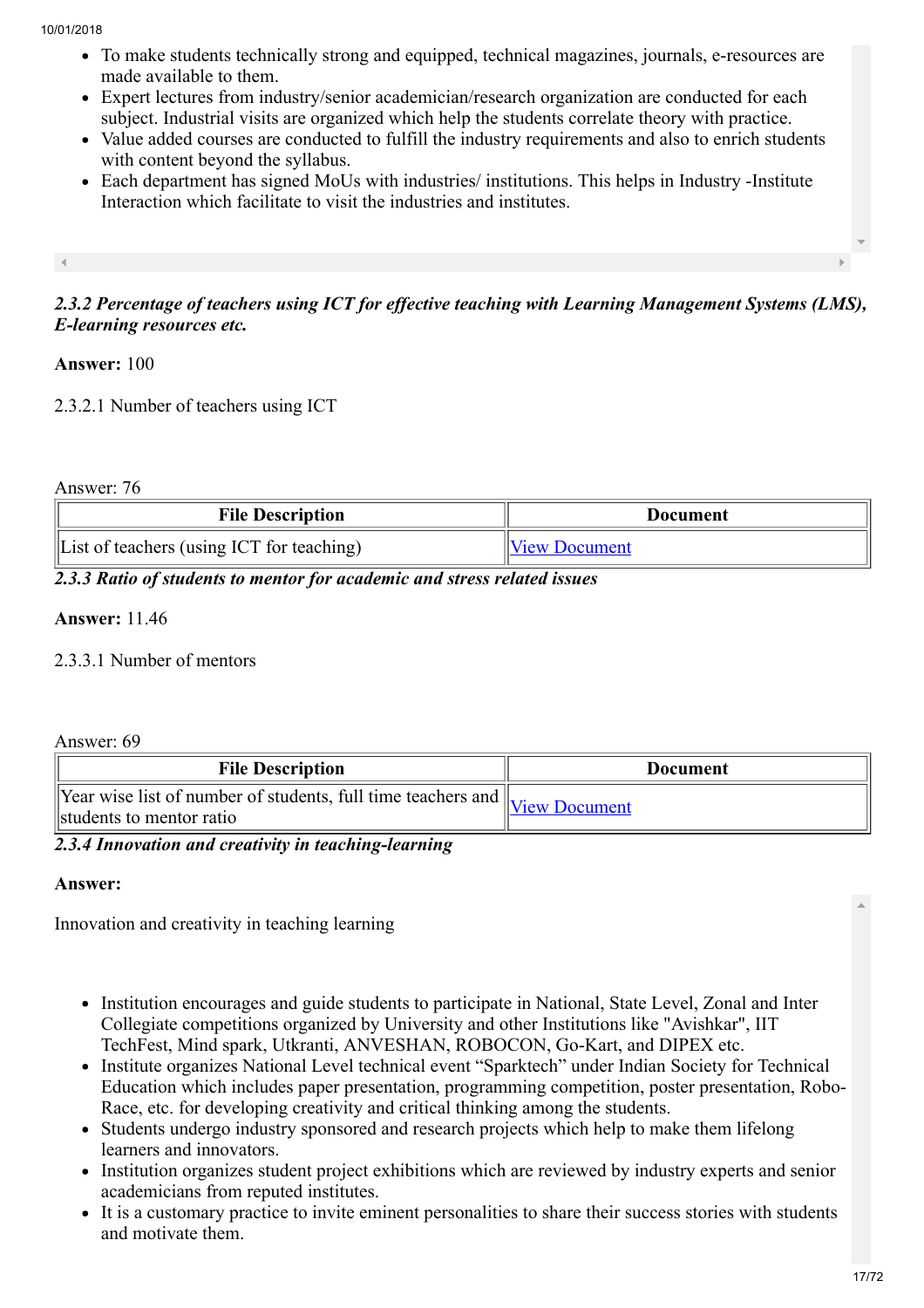- Regular visits to the exhibitions held by various industrial organizations/societies facilitate increasing awareness about recent trends and emerging technologies.
- Students are provided guidance for preparation of competitive exams like GATE, GRE and TOEFL etc.

# 2.4 Teacher Profile and Quality

*2.4.1 Average percentage of full time teachers against sanctioned posts during the last five years*

#### Answer: 87.21

| <b>File Description</b>                                                  | Document             |  |
|--------------------------------------------------------------------------|----------------------|--|
| Year wise full time teachers and sanctioned posts for 5<br>$\vert$ years | <b>View Document</b> |  |

*2.4.2 Average percentage of full time teachers with Ph.D. during the last five years*

# Answer: 4.87

2.4.2.1 Number of full time teachers with Ph.D. year wise during the last five years

Answer:

#### 2016-17 2015-16 2014-15 2013-14 2012-13

| <b>File Description</b> |                                                                                                                                               |  |  |  |  | <b>Document</b> |
|-------------------------|-----------------------------------------------------------------------------------------------------------------------------------------------|--|--|--|--|-----------------|
|                         | $\sqrt{$ Eist of number of full time teachers with PhD and number $\sqrt{$ View Document<br>$\left\  \right\ $ full time teachers for 5 years |  |  |  |  |                 |

*2.4.3 Teaching experience of full time teachers in number of years*

# Answer: 4.39

| <b>File Description</b>                                                                            | Document |
|----------------------------------------------------------------------------------------------------|----------|
| IList of Teachers including their PAN, designation, dept and View Document<br>s experience details |          |

*2.4.4 Average percentage of full time teachers who received awards, recognition, fellowships at State, National, International level from Government, recognised bodies during the last five years*

Answer: 2.76

2.4.4.1 Number of full time teachers receiving awards from state /national /international level from Government recognised bodies year wise during the last five years

Answer:

2016-17 2015-16 2014-15 2013-14 2012-13

0 1 1 2 1

| <b>File Description</b>                 | Document             |
|-----------------------------------------|----------------------|
| Institutional data in prescribed format | <b>View Document</b> |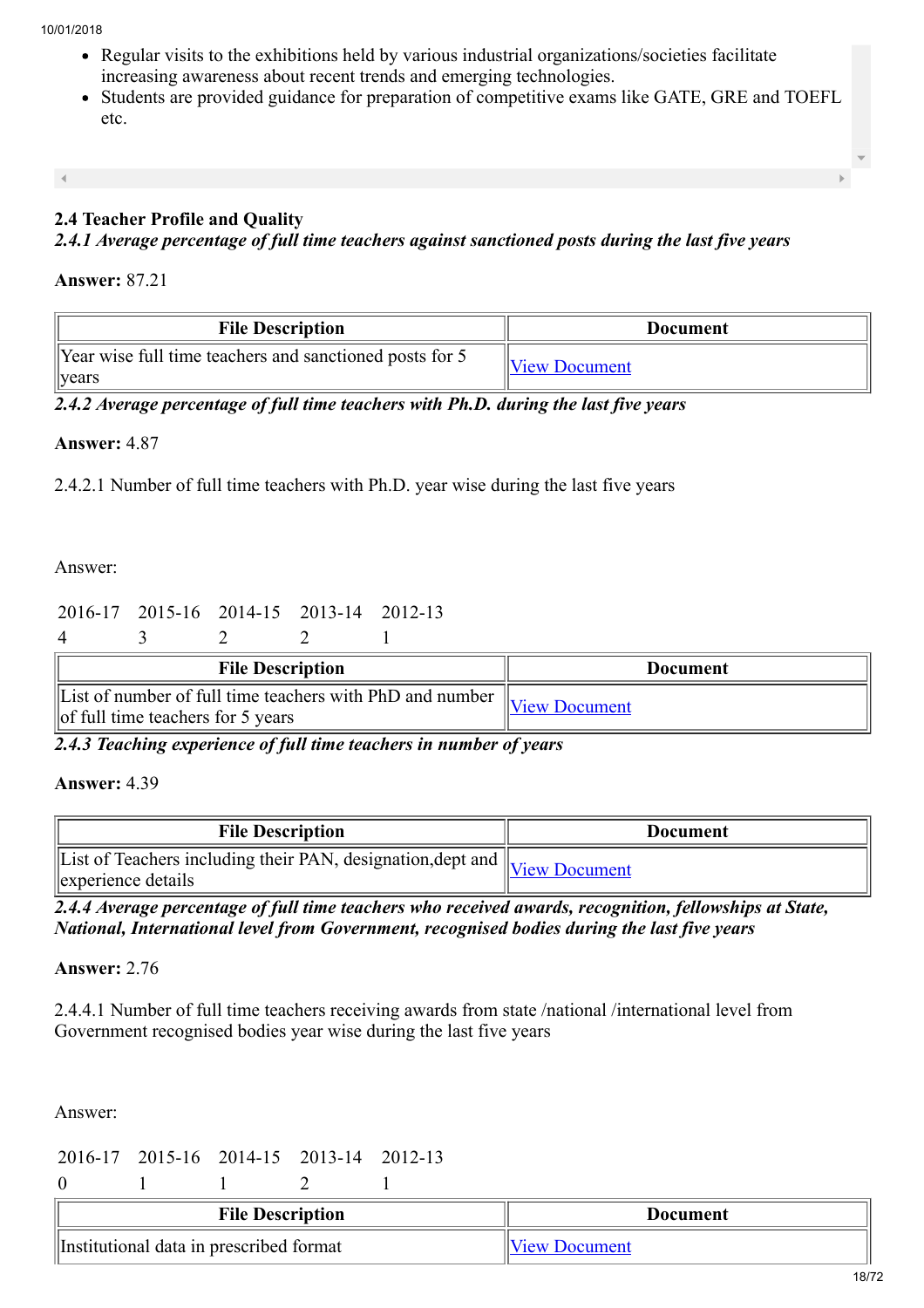## *2.4.5 Average percentage of full time teachers from other States against sanctioned posts during the last five years*

# Answer: 0.26

2.4.5.1 Number of full time teachers from other states year wise during the last five years

Answer:

# 2016-17 2015-16 2014-15 2013-14 2012-13

|                                                                                                    | <b>File Description</b> |  |                      | <b>Document</b> |  |
|----------------------------------------------------------------------------------------------------|-------------------------|--|----------------------|-----------------|--|
| List of full time teachers from other state and state from<br>which qualifying degree was obtained |                         |  | <b>View Document</b> |                 |  |

#### 2.5 Evaluation Process and Reforms

*2.5.1 Reforms in Continuous Internal Evaluation(CIE) system at the institutional level*

#### Answer:

#### Evaluation process plays important role in teaching learning process as follows:-

- Students and parents are made aware of the evaluation process through the induction program conducted at the beginning of the academic year.
- Our stakeholders such as students, faculties, parents, management etc. are timely informed regarding evaluation process through various ways such as notice board, website and letters to parents in following manner

# Continuous Internal Evaluation

- *Attendance: -* Class teacher and mentor (Guardian Faculty member) motivate to students to attend theory lectures and practical regularly to achieve 100% attendance this will improve the student performance in the academia. The 12 marks are allotted to the theory lecture attendance and 10 marks for practical attendance. The T.A. stand for Theory Attendance and P.A. stand for Practical Attendance in evaluation sheet
- *Unit Test:* As per the Savitribai Phule Pune University (SPPU) curriculum, internal unit test or midsem examination is carried out based on university exam pattern. The assessment is carried out by the subject faculty and the marks are being displayed and conveyed to respective students and parents. The test is executed for 30 marks which converted to 5 marks for evaluation purpose.
- *Preliminary examination:-* As per the Savitribai Phule Pune University (SPPU) curriculum, internal Preliminary examination is carried out based on university exam pattern. The assessment is carried out by the subject faculty and the marks are being displayed and conveyed to respective students and parents. Preliminary examination is actually executed for 50 marks converted to 6 marks for evaluation purpose.
- *Practical Performance (PP):* The practical evaluation is based on the student's performance during the practical/experiment carried out by him in prescribed manner of standard procedures/codes/algorithms/principles etc. which helps to map understanding level students after completion of prescribed list of the experiments by the Savitribai Phule Pune University. The evaluation is carried out for 10 marks.
- *Teacher Opinion (T.O.)*: The continuous interaction between faculty and student will help to improve the interpersonal values of the student. This evaluation is based on 5 marks.
- *Timely Submission (T.S.):-* Timely submission of the given assignments, journal completion, drawing sheets, computer programming etc. The habit of timely completion of given tasks will helpful to student in time management. The marks allocation for this activity is 2 marks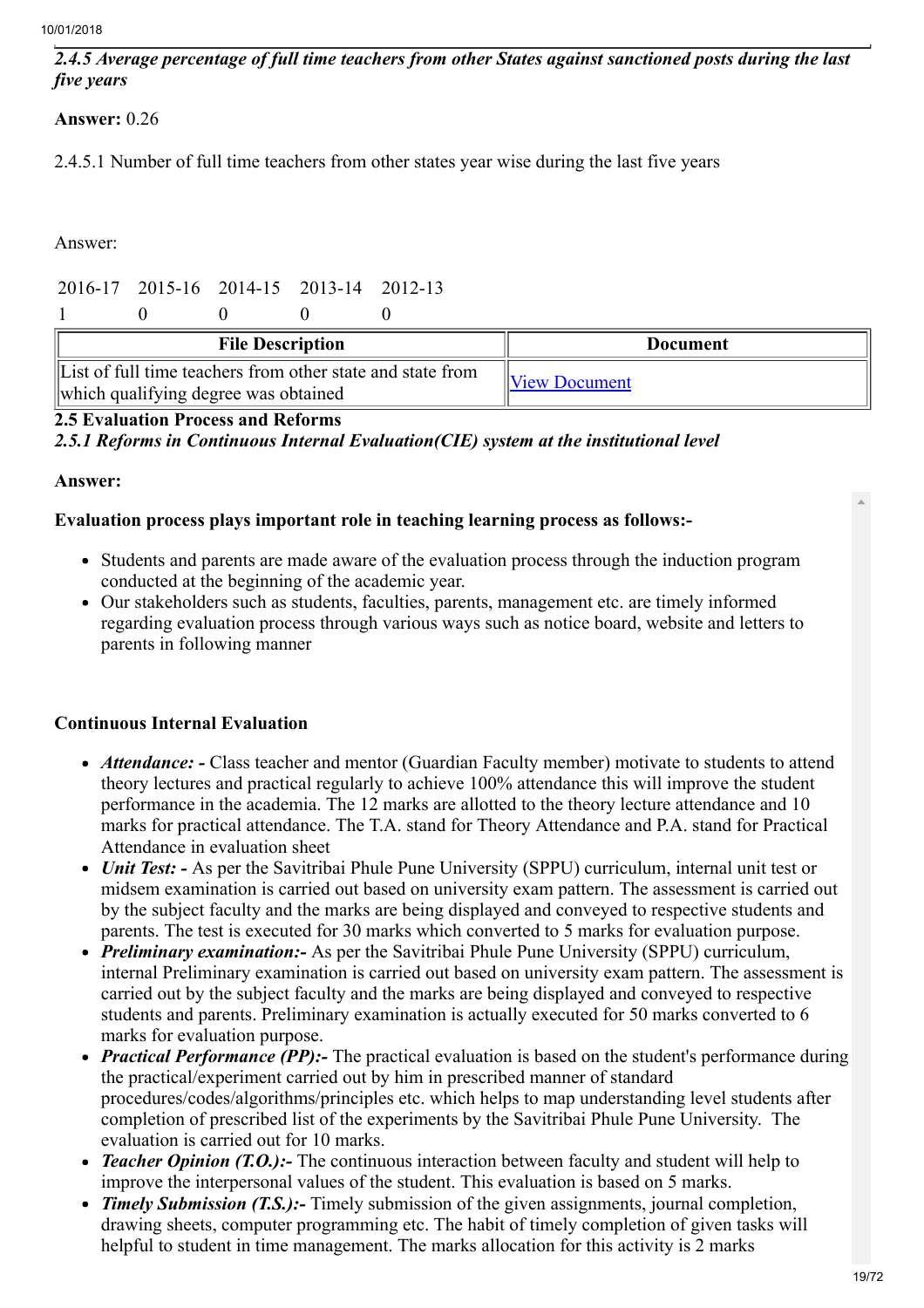## Format of Internal assessment is as follows:

| <b>ROLLNAME OF</b><br>N <sub>O</sub><br>STUDENT <sub>%out of</sub> | (12) | Total<br>Out<br>out of % out of<br>(10) | Out<br>MarksTurnsMarks of Marks of<br>(5) | Marks P.P.Out T.O.Out Out Out<br>% out of of(10) of (05) of of<br>(06) | <b>T.S. Total</b><br>$(2)$ $(50)$ |
|--------------------------------------------------------------------|------|-----------------------------------------|-------------------------------------------|------------------------------------------------------------------------|-----------------------------------|
|                                                                    | 10   | 30                                      | 50                                        |                                                                        |                                   |
|                                                                    |      |                                         |                                           |                                                                        |                                   |
|                                                                    |      |                                         |                                           |                                                                        |                                   |
|                                                                    |      |                                         |                                           |                                                                        |                                   |
|                                                                    |      |                                         |                                           |                                                                        |                                   |

T.A. P.A. Test-I Prelim

# *2.5.2 Mechanism of internal assessment is transparent and robust in terms of frequency and variety*

#### Answer:

Internal assessment of the students is carried out on the basis of attendance, experimental write up, unit tests marks, mock oral and timely submission. Students can ensure their attendance as it is maintained.

- Record of the practical performance is maintained in the practical log book and regular checking of experiment is carried out subsequently.
- Predefined format for term work assessment is communicated to the students well in advance so as to enable them for self-analysis and improvement.
- Continuous Assessment Sheet for the experiment is maintained by faculty under the signature of Head of the Department.
- Online entries of term work marks are communicated to the University.
- Students are assessed on the basis of timely submission, presentation (communication skills), understanding (independent learning) and attentiveness (behavior).
- Final year projects of Under Graduate and Post Graduate are evaluated continuously and students are given inputs on their weaknesses and scope for improvement. Students maintain project diary with records of their project progress duly countersigned by guides on a regular basis.
- To accommodate behavioral aspects, independent learning, communication skills in the internal assessment, the institute framed distribution of marks in AY 2012-13. The same format was continued for AY 2013-14, 2014-15 and 2015-16.

#### *2.5.3 Mechanism to deal with examination related grievances is transparent, time-bound and efficient*

#### Answer:

#### Institute level Grievances:

The assessment methods adopted for internal assessment is disseminated to the students at the beginning of the semester.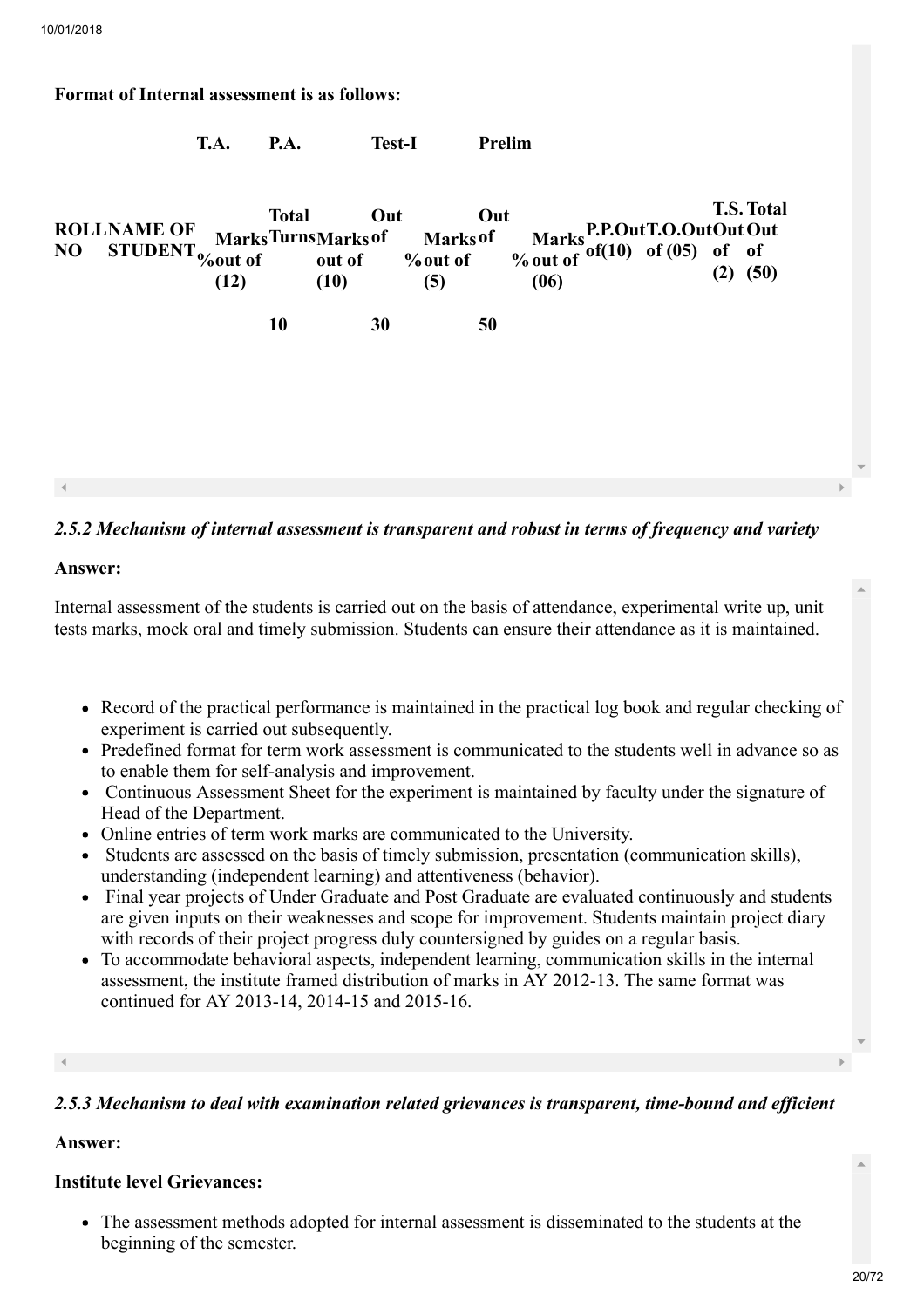- Marks obtained by the students in unit test and prelim are shown displayed on notice boards of departments and institute.
- Solutions with marking scheme for internal tests are discussed in the class room and the answer sheets of unit tests are distributed to the students.
- In addition, students can approach to the subject faculty and Head of Department for clarification if any.

# University level Grievances:

- The student will apply through the online portal for the particular grievance. The unique number is generated to facilitate the applied grievance like photocopy of answer sheet, revaluation of answer sheet, Best of Performance (BOP) scheme etc.
- The generated application form with duly signed by the Head of department and concern subject faculty followed by the signature of College Examination Officer (CEO) and head of institution.
- The duly completed form is submitted at student section of the institute to generate the fee receipt challan so that form can be inward in the system.
- The inwarded form and fee receipt challan submitted to the University for Further Process. Action will be taken by the university as per statute Board of the examination section of the university.

# *2.5.4 The institution adheres to the academic calendar for the conduct of CIE*

Answer:

We follow the academic calendar provided by Savitribai Phule Pune University. We impart quality education depending upon the resource potentiality of our institution. The institution has developed a structured and effective implementation of the curriculum. Following are the various means through which the academic activities are scheduled as per university academic calendar.

We follow the academic calendar provided by Savitribai Phule Pune University. We impart quality education depending upon the resource potentiality of our institution. The institution has developed a structured and effective implementation of the curriculum. Following are the various means through which the academic activities are scheduled as per university academic calendar.

We follow the academic calendar provided by Savitribai Phule Pune University. We impart quality education depending upon the resource potentiality of our institution. The institution has developed a structured and effective implementation of the curriculum. Following are the various means through which the academic activities are scheduled as per university academic calendar.

| <b>File Description</b>    | <b>Document</b>      |
|----------------------------|----------------------|
| Any additional information | <b>View Document</b> |

# 2.6 Student Performance and Learning Outcomes

# *2.6.1 Program outcomes, program specific outcomes and course outcomes for all programs offered by the Institution are stated and displayed on website and communicated to teachers and students*

# Answer:

The institute has clearly defined the learning objectives in terms of Program Educational Objectives (PEOs) and learning outcomes (as POs). The POs are expected abilities achieved by the students of that program at the end of graduation. The Course Objectives and Outcomes (COs) are defined by the respective BoS at University level and these are the learning outcomes that the students are expected to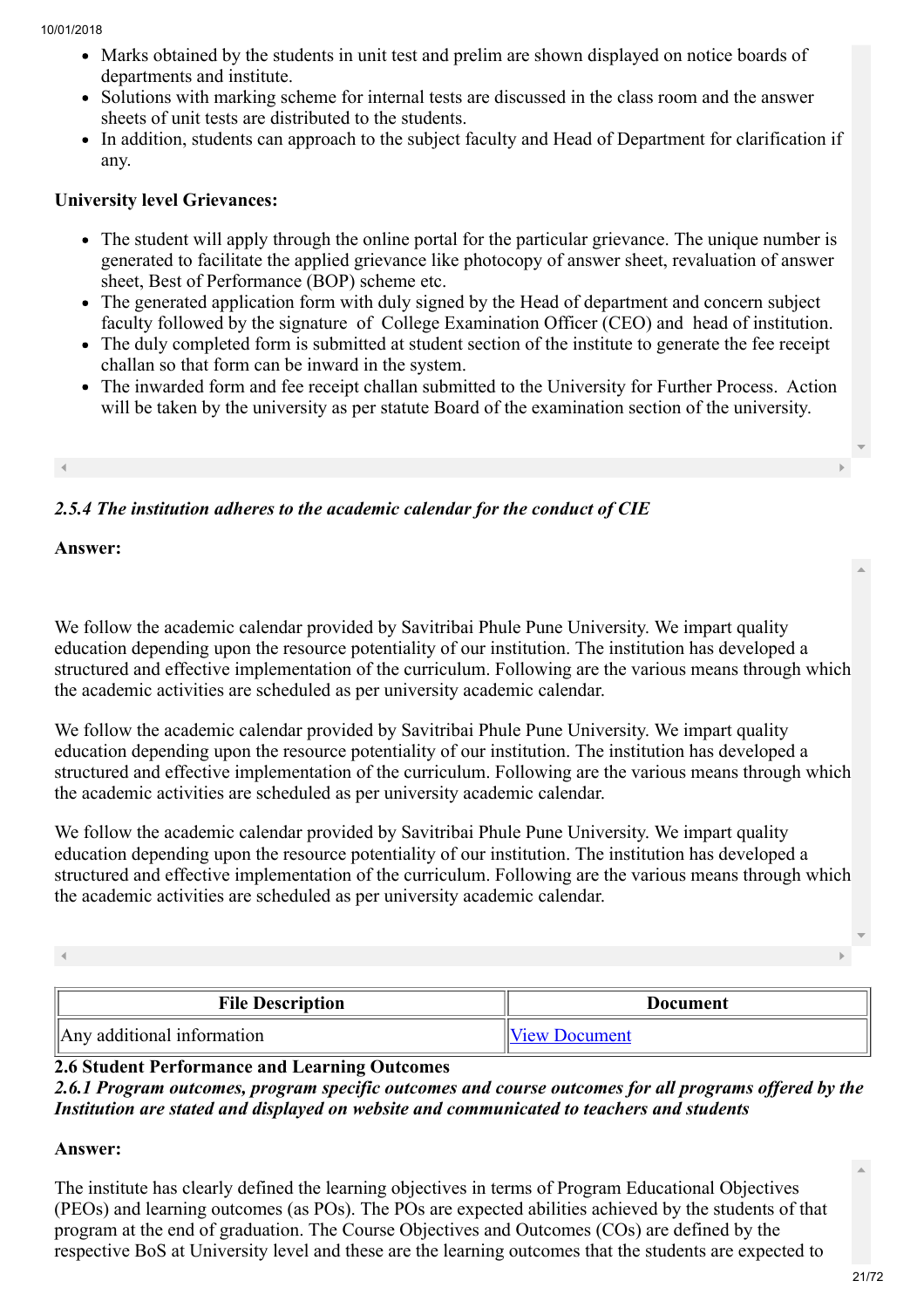achieve at the end of each course. The University syllabus contains COs for all the courses of the programmes.

Students and faculties are made aware about PEOs, POs and COs by following ways.

- PEOs and POs are displayed in departments and discussed in departmental presentations.
- COs are included in the University syllabus of each course.
- Learning outcomes are specified in the course file of faculty.
- Every faculty explains the learning outcomes to the students at the start of every course.
- Learning outcomes are explained to the parents during parent meeting.
- 

| <b>File Description</b> | Document             |
|-------------------------|----------------------|
|                         | <b>View Document</b> |

*2.6.2 Attainment of program outcomes, program specific outcomes and course outcomes are evaluated by the institution*

# Answer:

Steps Followed to map Course Outcome –Program Outcome and Course Outcome-Program Specific Outcome and attainment level of Course Outcomes, Program Outcomes, and program specific outcomes

- 1. Student's Assessment record for internal test, university examination, assignments and other activities should be considered for course outcomes attainment.
- 2. Each course outcomes should map with respective internal exam's questions.
- 3. Assignments and university exam marks should be considered for all the course outcomes attainment at same level.
- 4. Average of each course outcomes should be taken for marks. Passing criterion of Engineering is 40% so it should taken as absolute marks of each course outcome.
- 5. Number of student scoring marks greater than 40% in each course outcome attainment is calculated and Calculated percentage with same criterion.

| Percentage of student score | <b>Imarks</b> |
|-----------------------------|---------------|
| above $40\%$                |               |
| above $50\%$                |               |
| above $60\%$                |               |

- 1. Each course outcome attainment is calculated by taking 20% of internal assessment and 80% of University exam attainment.
- 2. Consolidated course outcome attainment of that subject as average of all course outcome attainment is calculated.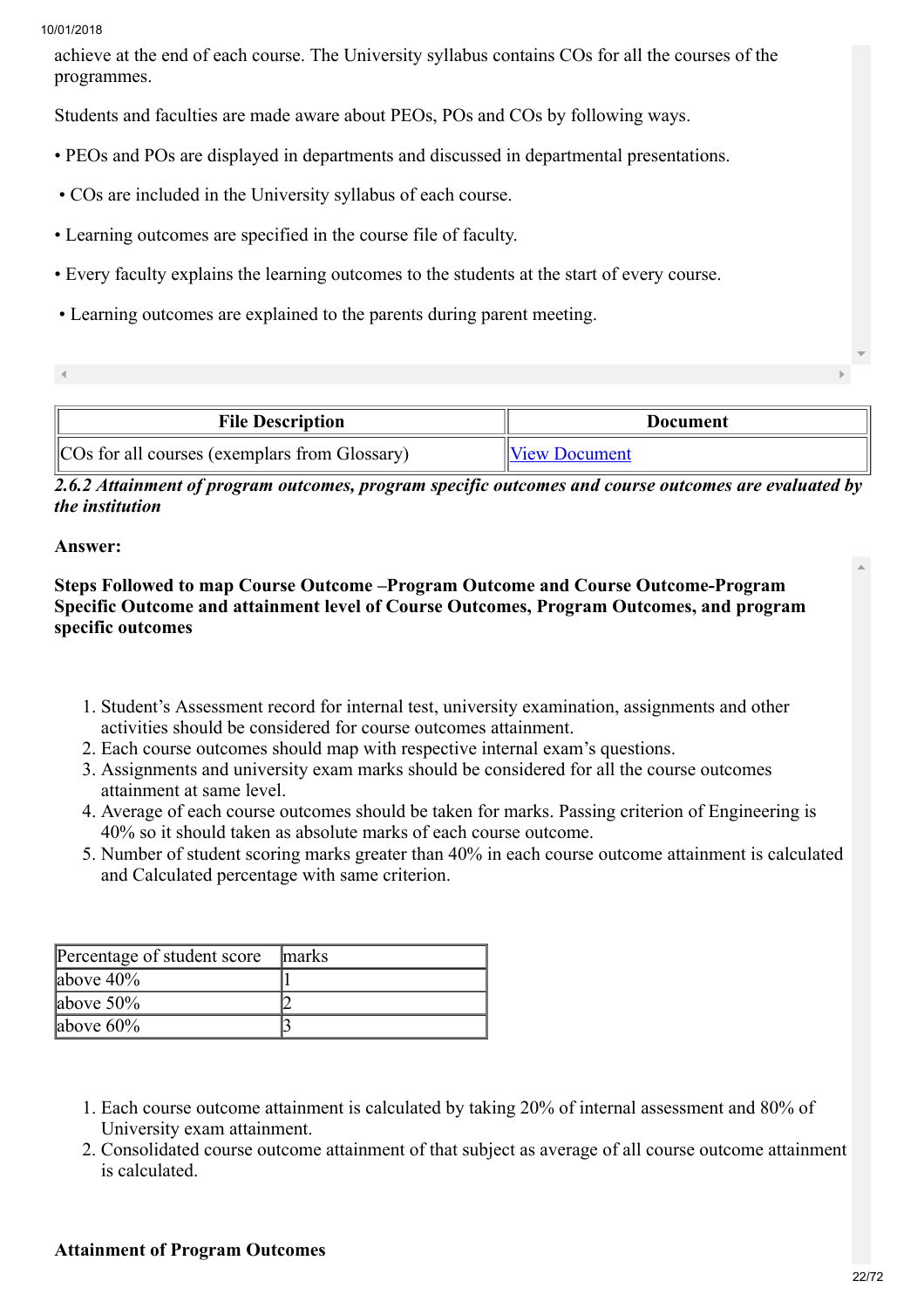- 1. Each course outcome should be mapped with program outcome by giving correlation factor as 1 or 2 or 3.
- 2. (Correlation factor/3)\* Course outcome attainment should give attainment of program outcome with that particular course outcome.
- 3. Attainment of each program outcome with respect to each course outcome.
- 4. Program outcome attainment of program outcomes1 should be calculated by taking average of program outcome1 attainment with respect to all course outcomes is calculated.

# Attainment of Program Specific Outcomes

- 1. Each course outcome should map with program specific outcome by giving correlation factor as 1 or 2 or 3.
- 2. If correlation between course outcome1 and program specific outcome 1 is greater than 0 then program specific outcome1 attainment with respect to course outcome1 is same as attainment of course outcome 1.
- 3. To calculate program specific outcome 1 attainment average of program specific outcome 1 attainment with respect to each course outcome is taken.

# *2.6.3 Average pass percentage of Students*

Answer: 84.92

2.6.3.1 Total number of final year students who passed the university examination

# Answer: 473

2.6.3.2 Total number of final year students who appeared for the examination

Answer: 557

| <b>File Description</b>                 | Document             |
|-----------------------------------------|----------------------|
| Institutional data in prescribed format | <b>View Document</b> |

# 2.7 Student Satisfaction Survey

*2.7.1 Online student satisfaction survey regarding teaching learning process*

#### Answer:

| <b>File Description</b>                     | Document             |
|---------------------------------------------|----------------------|
| Database of all currently enrolled students | <b>View Document</b> |

# 3.Research, Innovations and Extension

# 3.1 Resource Mobilization for Research

*3.1.1 Grants for research projects sponsored by government/non government sources such as industry ,corporate houses, international bodies, endowment, chairs in the institution during the last five years*

# Answer: 0.95

3.1.1.1 Total Grants for research projects sponsored by the government/non-government sources such as industry, corporate houses, international bodies, endowments, Chairs in the institution year wise during the last five years(INR in lakhs)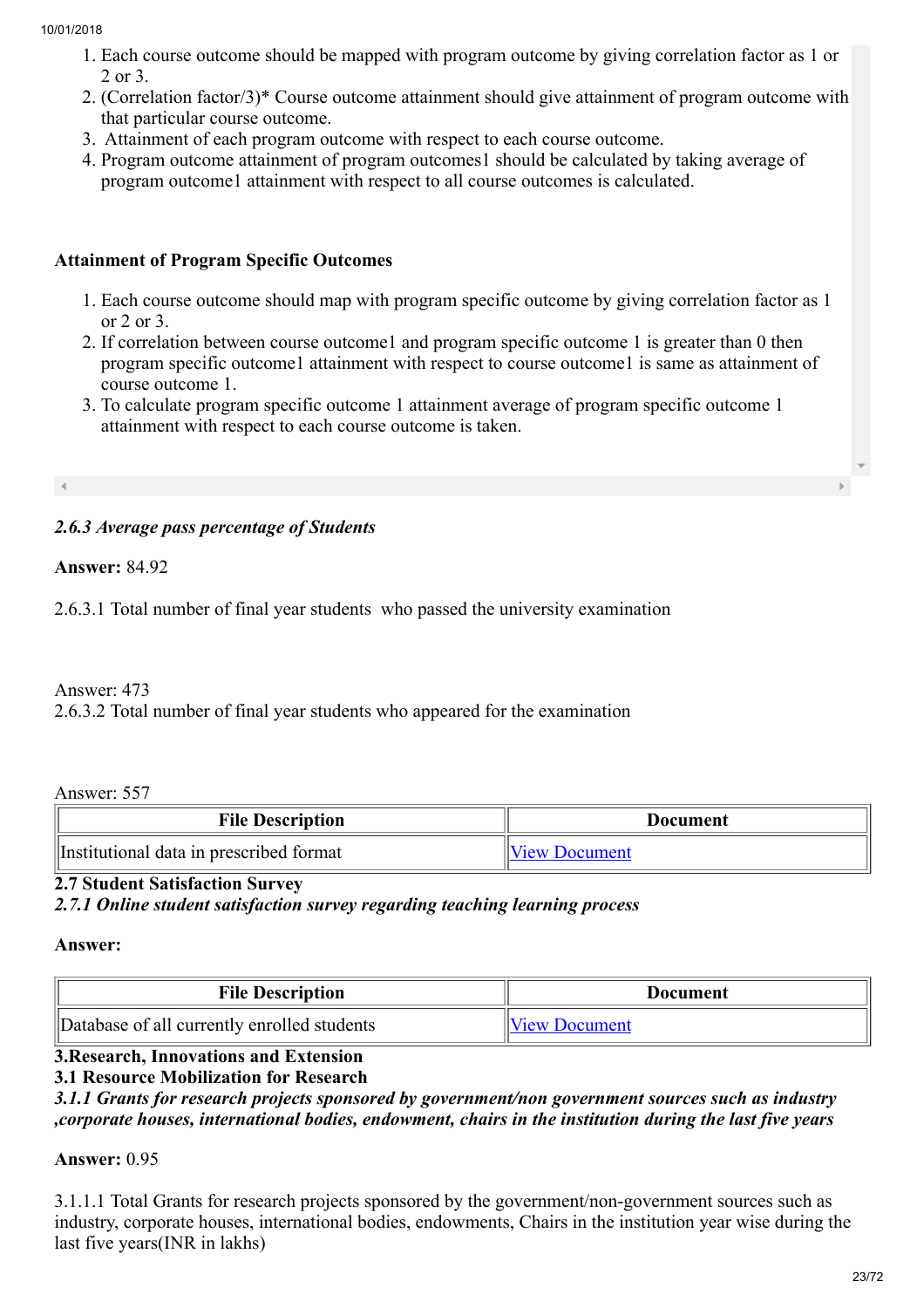#### Answer:

# 2016-17 2015-16 2014-15 2013-14 2012-13

0.61586 0 0.33709 0 0

| <b>File Description</b>                                                                  | Document             |
|------------------------------------------------------------------------------------------|----------------------|
| List of project and grant details                                                        | <b>View Document</b> |
| e-copies of the grant award letters for research projects<br>sponsored by non-government | <b>View Document</b> |

*3.1.2 Percentage of teachers recognised as research guides at present*

#### Answer: 1.32

3.1.2.1 Number of teachers recognised as research guides

Answer: 1

| <b>File Description</b>                 | Document             |
|-----------------------------------------|----------------------|
| Institutional data in prescribed format | <b>View Document</b> |

## *3.1.3 Average number of research projects per teacher funded by government and non government agencies during the last five years*

#### Answer: 0.03

3.1.3.1 Number of research projects funded by government and non-government agencies during the last five years

#### Answer: 4

| <b>File Description</b>                       | Document      |
|-----------------------------------------------|---------------|
| List of research projects and funding details | View Document |

#### 3.2 Innovation Ecosystem

*3.2.1 Institution has created an ecosystem for innovations including incubation centre and other initiatives for creation and transfer of knowledge*

#### Answer:

ABMSP's Anantrao Pawar College of Engineering & Research, Pune started Incubation Center to inculcate entrepreneurship and creation of entrepreneurs on knowledge based innovation specially focused to Information Technology & communication technology.

# The objectives of Incubation center have been defined to be:

- To promote and develop high-end technology entrepreneurs as well as self-employment by utilizing Science & Technology framework.
- To facilitate and conduct informational programs related to promotion of entrepreneurship.
- To connect agencies like academic institutions and Research & Development (R&D) cells of Industry to raise entrepreneurship and self-employment using Science & Technology with special focus on to fill the gap of research areas.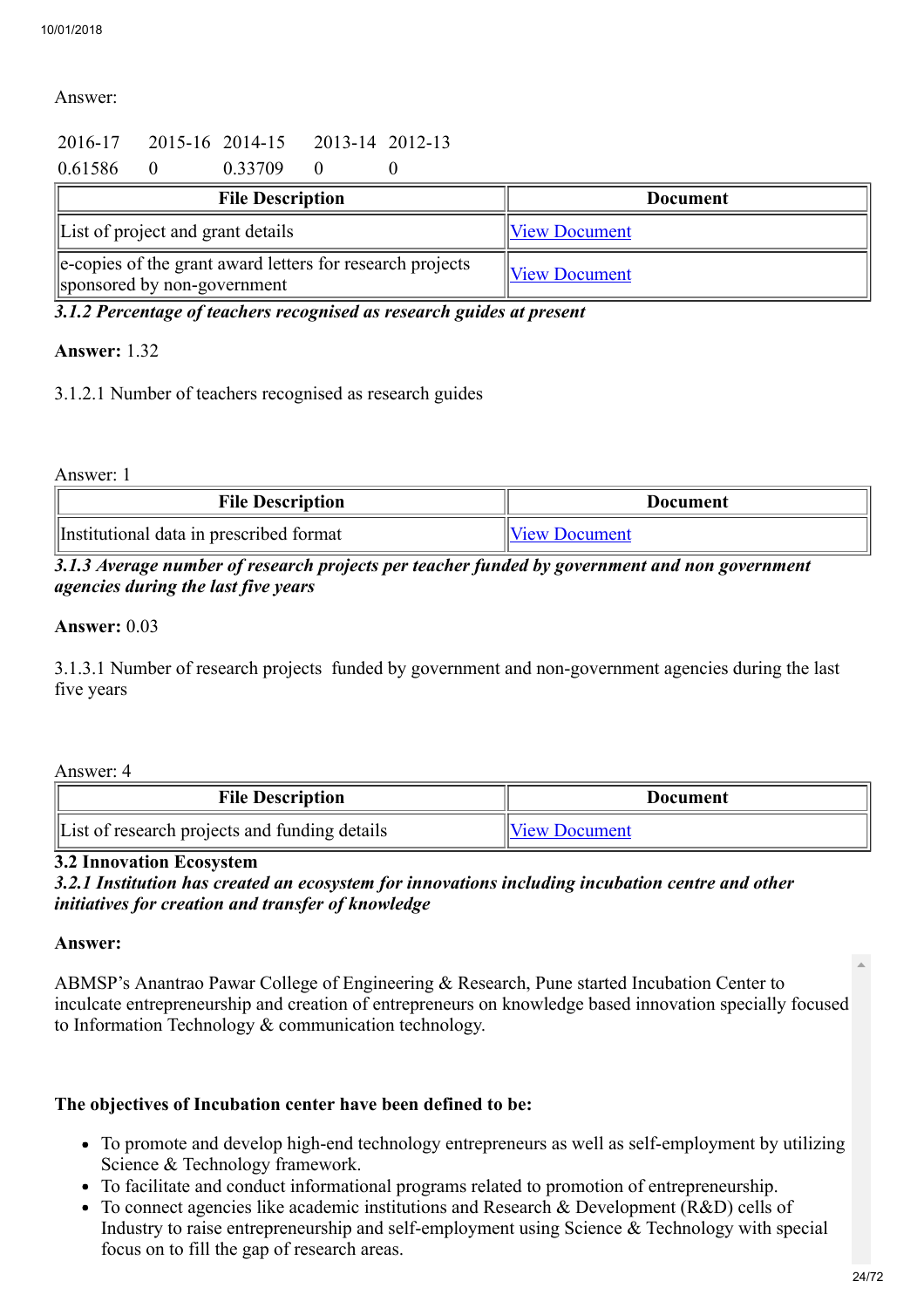To act as a policy advisory body for entrepreneurship.

#### Goals of Incubation center:

- Creation of technology based new entrepreneurs
- Creating value added jobs & services
- Facilitating transfer of technology
- Speedy commercialization of Research & Development output
- Specialized services to existing Small to Medium Enterprises

A technology business incubator is an organizational setup that nurtures technology based and knowledge driven companies by helping them survive during the startup period. Incubators do this by providing an integrated package of work space, shared office services, access to specialized equipment along with value added services like fund raising, business planning, technical assistance and networking support. The aim of the technology business incubators is to produce successful business ventures that create jobs and wealth in the region, along with encouraging an attitude of innovation in the country as a whole. The primary aspect is to convert the project report into the stages of a startup and project report will be shown to private investors in selecting and nurturing talent as well as providing post incubation support. Incubators play in the general economy apart from their function of incubating companies, such as educational or public research roles.

In Incubation center, we promote research activity for all students and faculty members. We promote our faculty members to do research by using standard research journals and digital library and submit a proposal under Board of College and University Development research grant. In our Institute we conducted technical events such as Sparktech and project symposium. The practice followed in Incubation center is we will firstly take presentations on student's research ideas and provide them all the necessary requirements like research journals, digital library etc. All the research journals and digital library are easily available for Under Graduate and Post Graduate students as well as faculties. We motivate our final year students to publish at least one research paper in International Journal based on their project.

*3.2.2 Number of workshops/seminars conducted on Intellectual Property Rights (IPR) and Industry-Academia Innovative practices during the last five years*

# Answer: 5

3.2.2.1 Total number of workshops/seminars conducted on Intellectual Property Rights (IPR) and Industry-Academia Innovative practices year wise during the last five years

Answer:

```
2016-17 2015-16 2014-15 2013-14 2012-13
```
1 2 1 1 0

| <b>File Description</b>                                    | Document             |  |
|------------------------------------------------------------|----------------------|--|
| $\vert$ List of workshops/seminars during the last 5 years | <b>View Document</b> |  |

# 3.3 Research Publications and Awards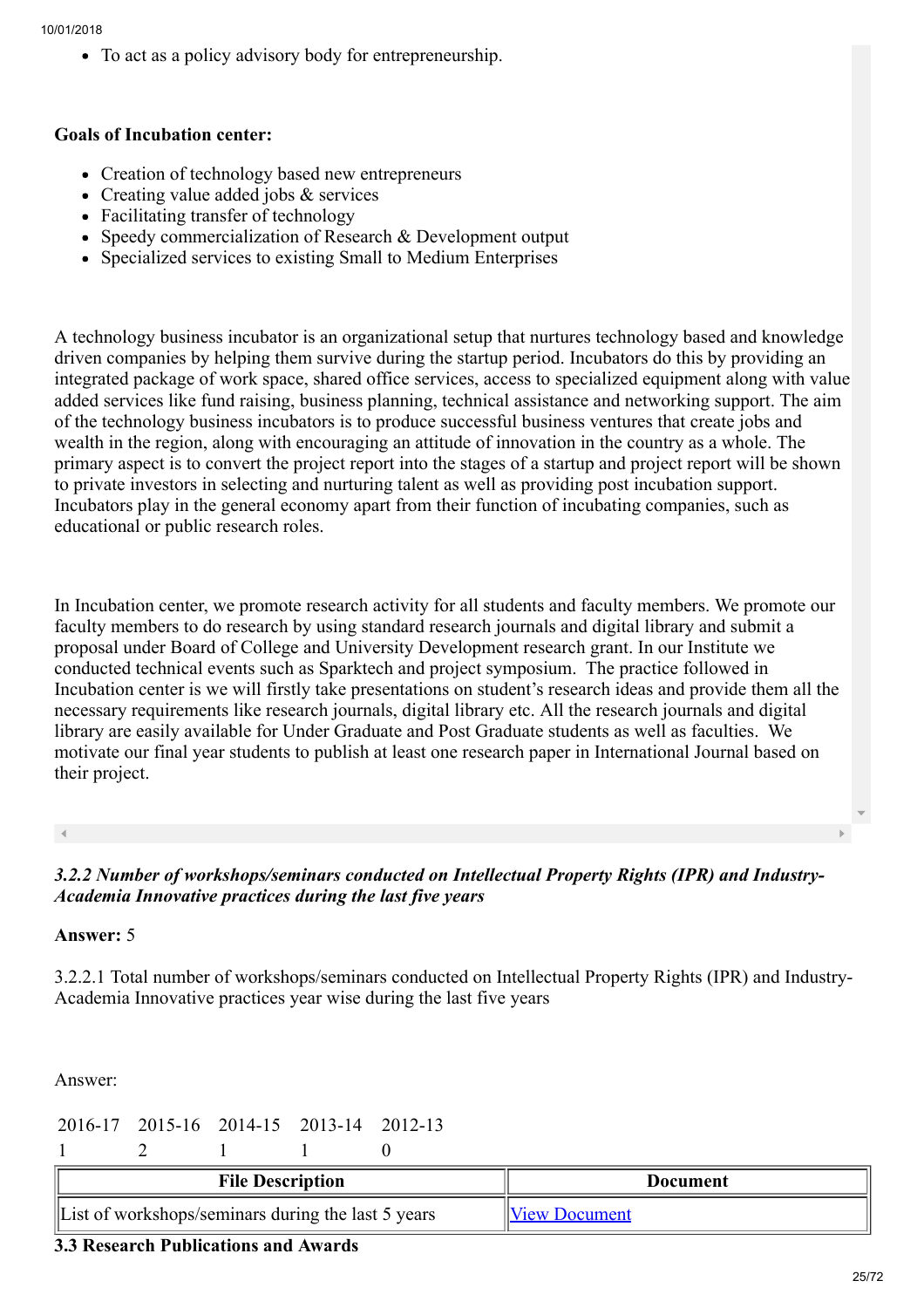#### *3.3.1 The institution has a stated Code of Ethics to check malpractices and plagiarism in Research*

#### Answer: Yes

| <b>File Description</b>                 | Document             |
|-----------------------------------------|----------------------|
| Institutional data in prescribed format | <b>View Document</b> |

*3.3.2 The institution provides incentives to teachers who receive state, national and international recognition/awards*

Answer: No

| <b>File Description</b>            | Document             |
|------------------------------------|----------------------|
| List of Awardees and Award details | <b>View Document</b> |

*3.3.3 Number of Ph.D.s awarded per teacher during the last five years*

#### Answer: 0.43

3.3.3.1 How many Ph.Ds awarded within last five years

Answer: 3

| <b>File Description</b>                                                                              | <b>Document</b>      |
|------------------------------------------------------------------------------------------------------|----------------------|
| List of PhD scholars and their details like name of the<br>guide, title of thesis, year of award etc | <b>View Document</b> |

*3.3.4 Number of research papers per teacher in the Journals notified on UGC website during the last five years*

#### Answer: 0.05

3.3.4.1 Number of research papers in the Journals notified on UGC website during the last five years

Answer:

```
2016-17 2015-16 2014-15 2013-14 2012-13
```
0 2 3 3 2

| <b>File Description</b>                                                               | Document             |
|---------------------------------------------------------------------------------------|----------------------|
| List of research papers by title, author, department, name<br>and year of publication | <b>View Document</b> |

*3.3.5 Number of books and chapters in edited volumes/books published and papers in national/international conference proceedings per teacher during the last five years*

# Answer: 0.86

3.3.5.1 Total number of books and chapters in edited volumes / books published, and papers in national/international conference-proceedings year wise during the last five years

Answer: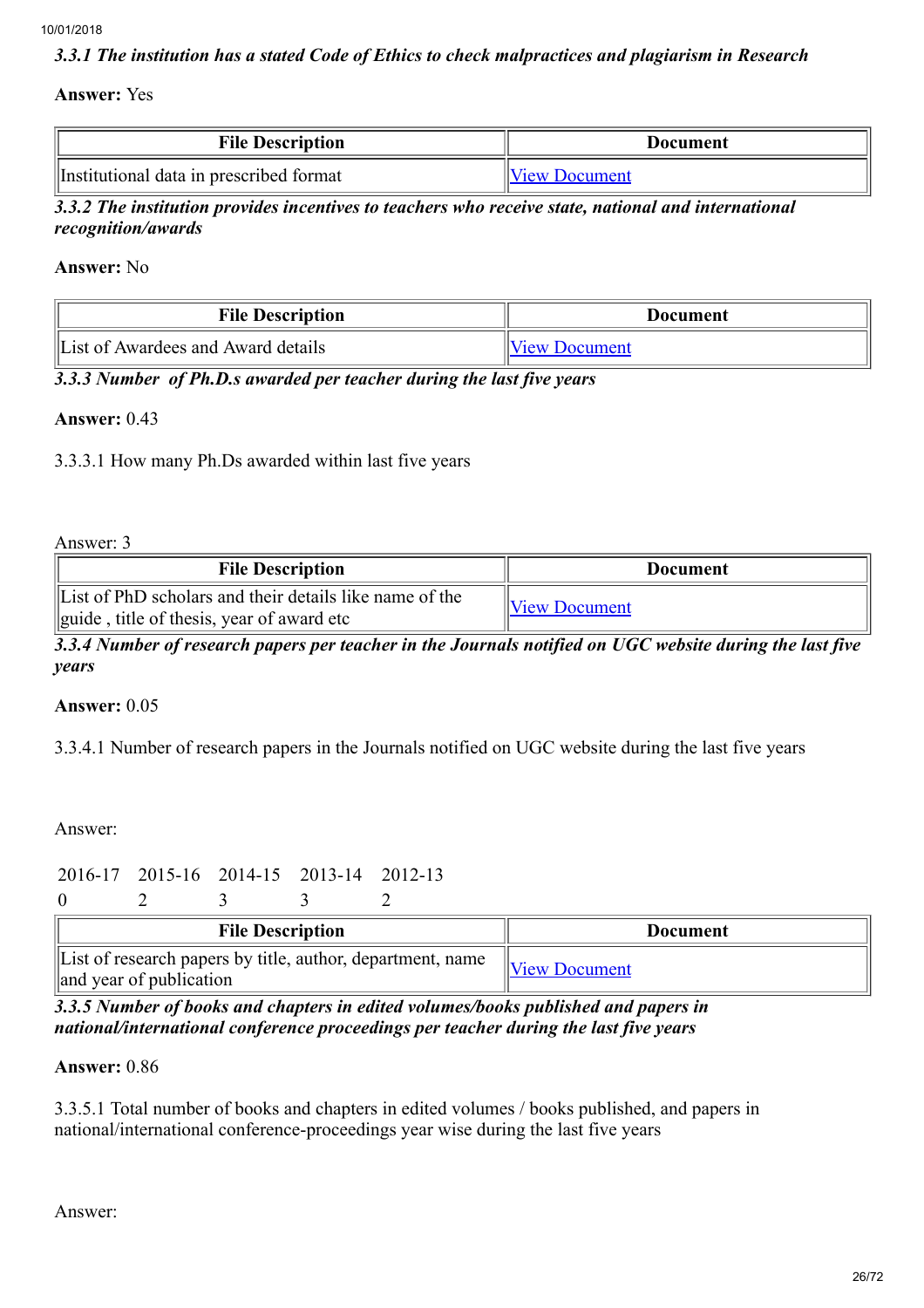| 10/01/2018 |  |
|------------|--|

|                         |     |     | 2016-17 2015-16 2014-15 2013-14 2012-13 |  |                 |
|-------------------------|-----|-----|-----------------------------------------|--|-----------------|
| -69                     | 113 | 45. |                                         |  |                 |
| <b>File Description</b> |     |     |                                         |  | <b>Document</b> |
|                         |     |     |                                         |  |                 |

# 3.4 Extension Activities

*3.4.1 Extension activities in the neighbourhood community in terms of impact and sensitising students to social issues and holistic development during the last five years*

# Answer:

ABMSP's Anantrao Pawar College of Engineering & Research, Pune has started introducing students with the social issues of neighborhood community and the development activities, since the establishment of the institute. Faculty and students are encouraged to participate in carrying out social outreach programs in collaboration with other organizations. Information regarding these programs is disseminated through notices and Heads of Departments. Institute appreciates the services provided by students and faculty by considering their working for such activities as on duty.

The objectives of introducing this program are as follows:

- To create social awareness among students by conducting development activities which will make them responsible to serve the society in future.
- To provide and arrange various informational services related to social activities by inviting eminent speakers of the society.
- To make students think, live in an environment friendly approach towards society in order to keep the environment safe & healthy.

There were numbers of activities conducted by the institute during the last five years. They are listed as follows:

- Andhashraddha Nirmulan
- School Cleaning at Degaon
- Voting Awareness
- Survey of VillageDegaon
- Swachhata Abhiyan
- Books Donation to School
- Yoga Programme
- Tree Plantation
- Blood Donation
- Independence Day
- Engineers Day
- Republic Day
- Youth Week
- Disaster Management Programme
- Swachha Bharat Abhiyan
- Plastic Free India Programme
- University Workshp/Seminar etc.
- YRC's Student Health Care scheme
- Residential Camp at Ranjane
- Rashtriya Swachhata Abhiyan
- YRC Vidyarthini Aarogya Prabodhan
- Shivajayanti
- Constitution Day (Samvidhan Divas) to spread awareness of Indian Constitution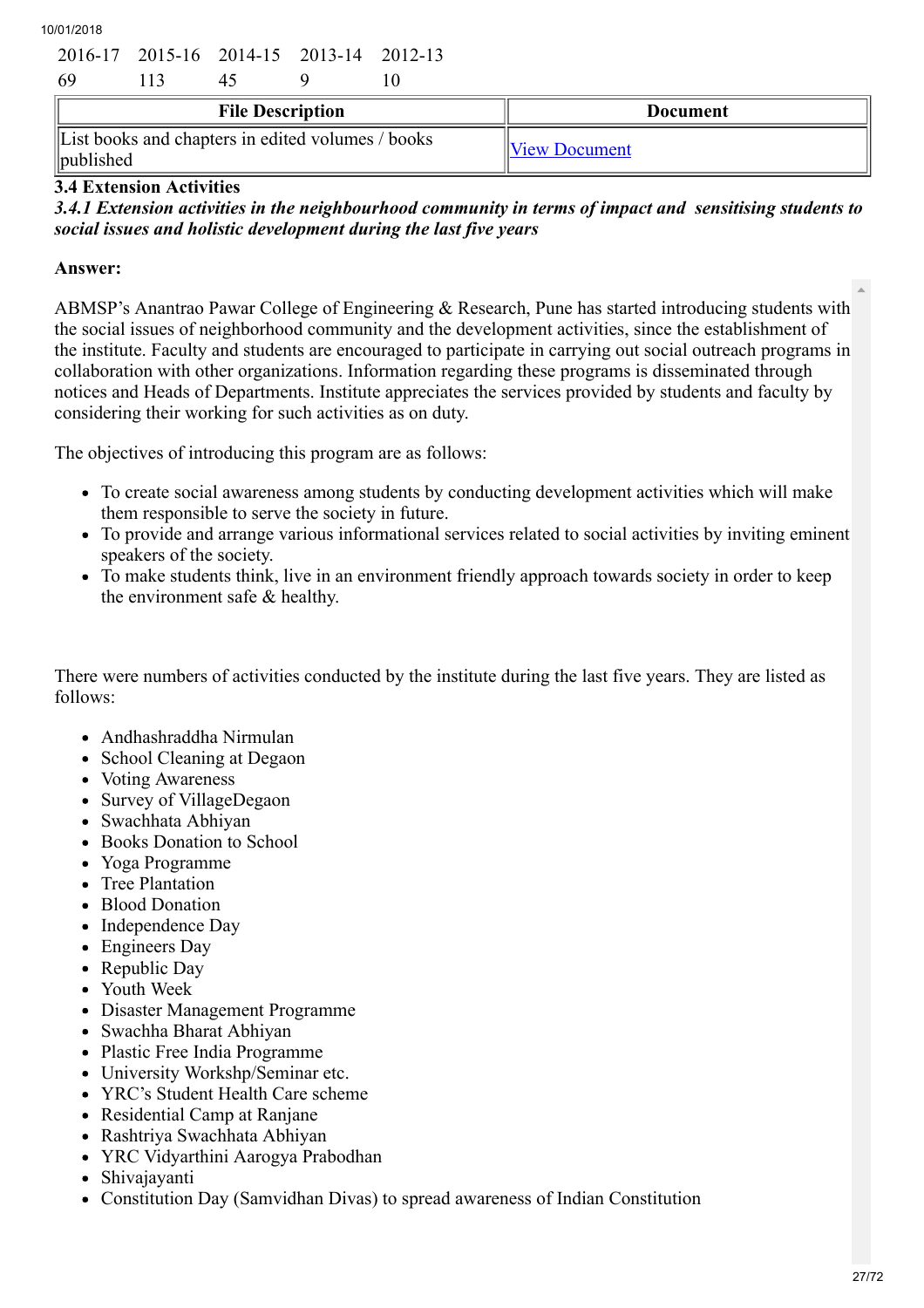The very first objective was successfully completed under these activities like Andhashraddha Nirmulan, Voting Awareness, Youth Week, and Books Donation to School etc. Independence Day, Engineers Day, Republic Day, Shivajayanti etc. were good enough to achieve the second objective of this program. The third objective of this program was achieved by conducting these social development activities like School Cleaning at Degaon, Swachhata Abhiyan, Tree Plantation, Disaster Management Programme, Swachha Bharat Abhiyan, Plastic Free India Programme, and Rashtriya Swachhata Abhiyan.

Other than this, Programs under Youth Red Cross (YRC) were also conducted. Tie up is made with The Red Cross Society, 593/2, Rasta Peth, Pune 411 011 is a well-known and identified humanitarian organization. It is the biggest, non-religious, non-political organization treating people without any discrimination as to their nationality, race and religious beliefs. Youth Red Congress (YRC) has the following three principles:

- Protection of health & life
- Service to the sick  $&$  suffering
- Promotion of national  $\&$  international friendship, to develop the mental and moral capacities of the youth.

Impact of these activities on students and staff :

- 1. Motivation to students to work as a technocrat for social cause
- 2. To develop the vision of students in broad way
- 3. These programs helps to reduce stress in staff

#### *3.4.2 Number of awards and recognitions received for extension activities from Government /recognised bodies during the last five years*

#### Answer: 9

3.4.2.1 Total number of awards and recognition received for extension activities from Government /recognised bodies year wise during the last five years

Answer:

2016-17 2015-16 2014-15 2013-14 2012-13

9 0 0 0 0

| <b>File Description</b>                                                  | Document |  |
|--------------------------------------------------------------------------|----------|--|
| Number of awards for extension activities in last 5 years  View Document |          |  |

*3.4.3 Number of extension and outreach programs conducted in collaboration with industry, community and Non-Government Organisations through NSS/NCC/Red cross/YRC etc., during the last five years*

Answer: 40

3.4.3.1 Number of extension and outreach programs conducted in collaboration with industry,community and Non-Government Organisations through NSS/NCC/Red cross/YRC etc.,year wise during the last five years

Answer:

2016-17 2015-16 2014-15 2013-14 2012-13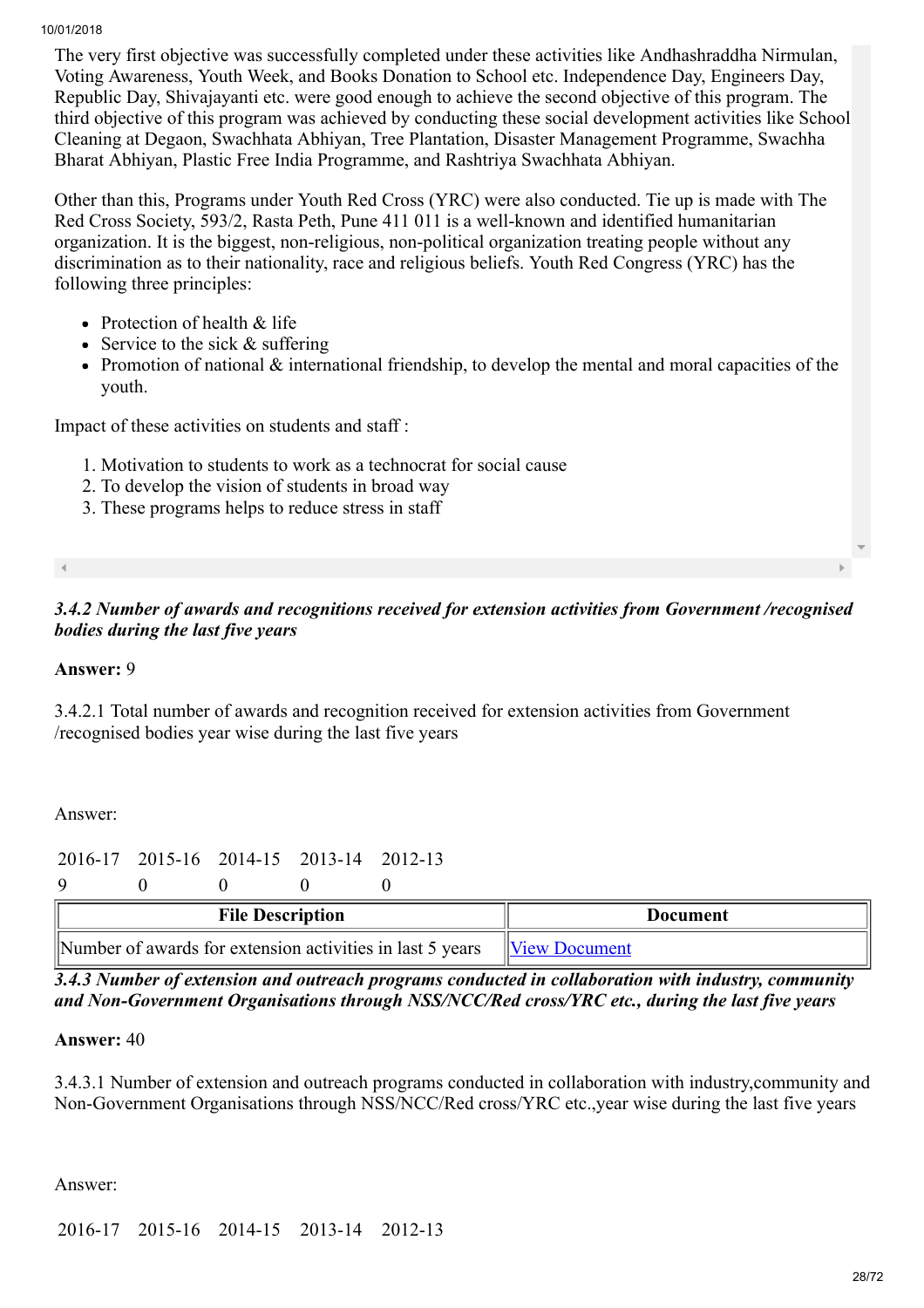|  | <b>File Description</b> |                                                                                                             | <b>Document</b>      |
|--|-------------------------|-------------------------------------------------------------------------------------------------------------|----------------------|
|  |                         | Number of extension and outreach programs conducted<br>with industry, community etc for the last five years | <b>View Document</b> |

*3.4.4 Average percentage of students participating in extension activities with Government Organisations, Non-Government Organisations and programs such as Swachh Bharat, Aids Awareness, Gender Issue, etc. during the last five years*

Answer: 14.86

3.4.4.1 Total number of students participating in extension activities with Government Organisations, Non-Government Organisations and programs such as Swachh Bharat, Aids Awareness, Gender Issue, etc. year wise during the last five years

Answer:

2016-17 2015-16 2014-15 2013-14 2012-13

319 403 60 6 0

| <b>File Description</b>                                                                        | Document             |
|------------------------------------------------------------------------------------------------|----------------------|
| Average percentage of students participating in extension<br>activities with Govt. or NGO etc. | <b>View Document</b> |

#### 3.5 Collaboration

*3.5.1 Number of linkages for faculty exchange, student exchange, internship, field trip, on-the-job training, research, etc during the last five years*

#### Answer: 74

3.5.1.1 Number of linkages for faculty exchange, student exchange, internship, field trip, on-the-job training, research, etc year-wise during the last five years

Answer:

2016-17 2015-16 2014-15 2013-14 2012-13

45 23 0 4 2

| <b>File Description</b>                                               | <b>Document</b>      |
|-----------------------------------------------------------------------|----------------------|
| Number of Collaborative activities for research, faculty<br>$  $ etc. | <b>View Document</b> |
| Copies of collaboration                                               | <b>View Document</b> |

*3.5.2 Number of functional MoUs with institutions of national, international importance, other universities, industries, corporate houses etc. during the last five years*

#### *(only functional MoUs with ongoing activities to be considered)*

#### Answer: 8

3.5.2.1 Number of functional MoUs with institutions of national, international importance, other universities, industries, corporate houses etc. year wise during the last five years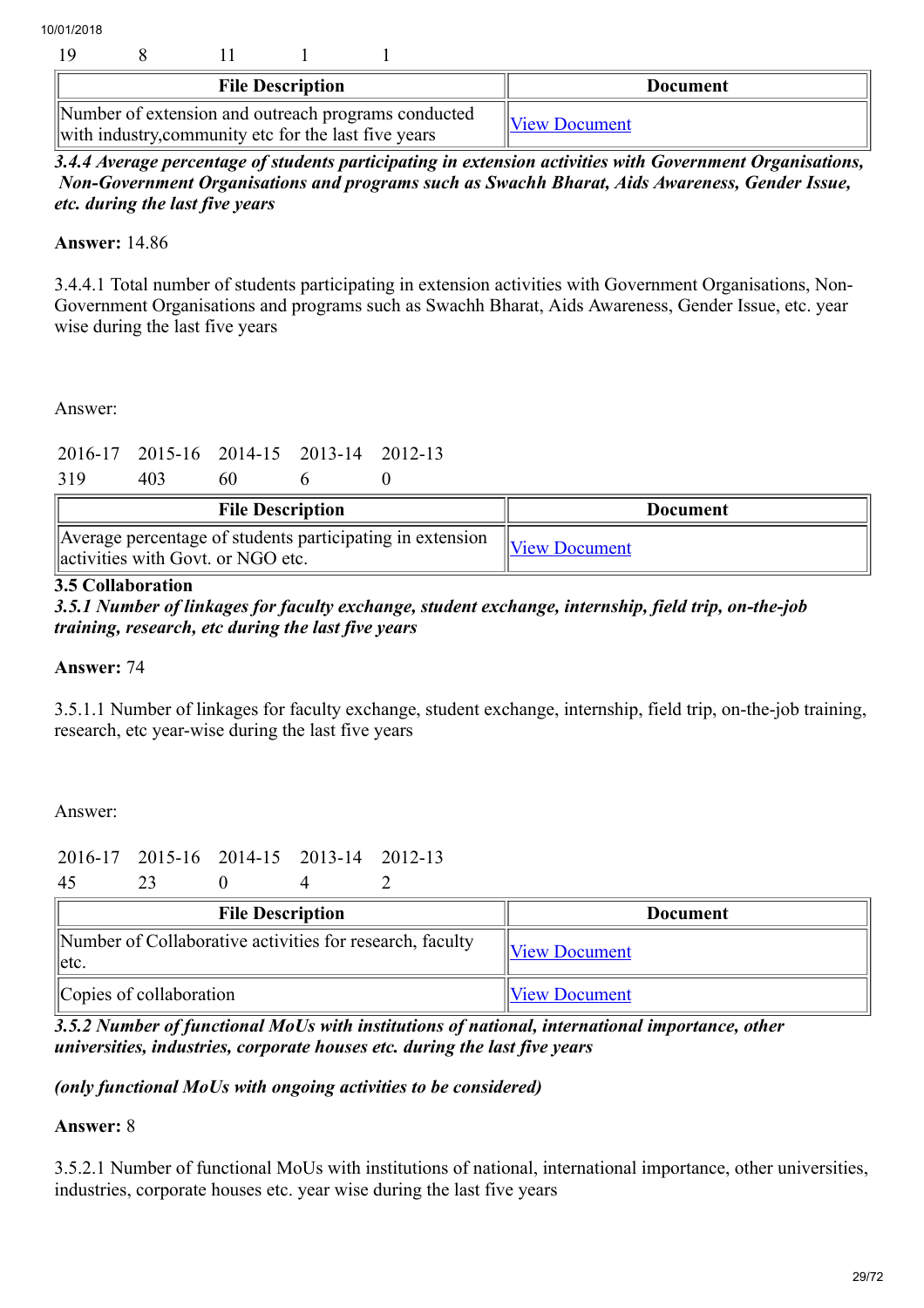Answer:

# 2016-17 2015-16 2014-15 2013-14 2012-13

| $\overline{2}$                                                                                                                               |                      |
|----------------------------------------------------------------------------------------------------------------------------------------------|----------------------|
| <b>File Description</b>                                                                                                                      | <b>Document</b>      |
| Any additional information                                                                                                                   | <b>View Document</b> |
| Details of functional MoUs with institutions of national,<br>international importance, other universities etc. during the<br>last five years | <b>View Document</b> |
| e-copies of the MoUs with institution/industry/corporate<br>house                                                                            | <b>View Document</b> |

# 4.Infrastructure and Learning Resources

# 4.1 Physical Facilities

*4.1.1 The institution has adequate facilities for teaching- learning. viz., classrooms, laboratories, computing equipment, etc.*

#### Answer:

The institute has up to the mark the infrastructure required by AICTE New Delhi, Director of Technical Education Government of Maharashtra as well as Savitribai Phule Pune University. The institute has well defined guidelines for creation and enhancement of the infrastructural facilities in advancement of requirements.

The institute has policy as follows:

Policy of the institute is to augment maximum engineering Under Graduate and Post Graduate programs to serve varied interest of the aspirant stakeholders. Institute policy is to satisfy the students at all ends; intellects, academics, research promotion, sports, culture, hygiene and comfort.

Creation and development of the institute is as per AICTE and SPPU norms. In 2012 the institute was established with 5 Under Graduate programs (Civil Engineering, Computer Engineering, Electronics and Telecommunication Engineering, Information Technology Engineering and Mechanical Engineering) in a building with sufficient infrastructure. In the successive academic years, the necessary infrastructure was progressively developed, satisfying the needs of the four year program. Later in 2013 Post Graduate programs (Civil- Environmental Engineering and Mechanical Design Engineering) were started with necessary infrastructure to support these programs.

Institute is equipped with a playground; indoor sports facility to facilitate the students in exploring their skills. Students are provided enough platforms to explore their hidden talents by organizing annual social gathering, seminars, technical events, project and paper presentation competition, etc.

Modern teaching and learning methodologies are adopted since its inception. These include problem based learning through PowerPoint presentation, experimentation and research, model display and mini-projects. Our Institution has a good computing facility with LAN of 1:1 leased line of 32 MBPS internet spread across the campus.

The campus is under CCTV surveillance. There is 24X7 security service appointed on contact basis for the whole campus.

# Infrastrure Details:

Sr. Particulars Building Type Area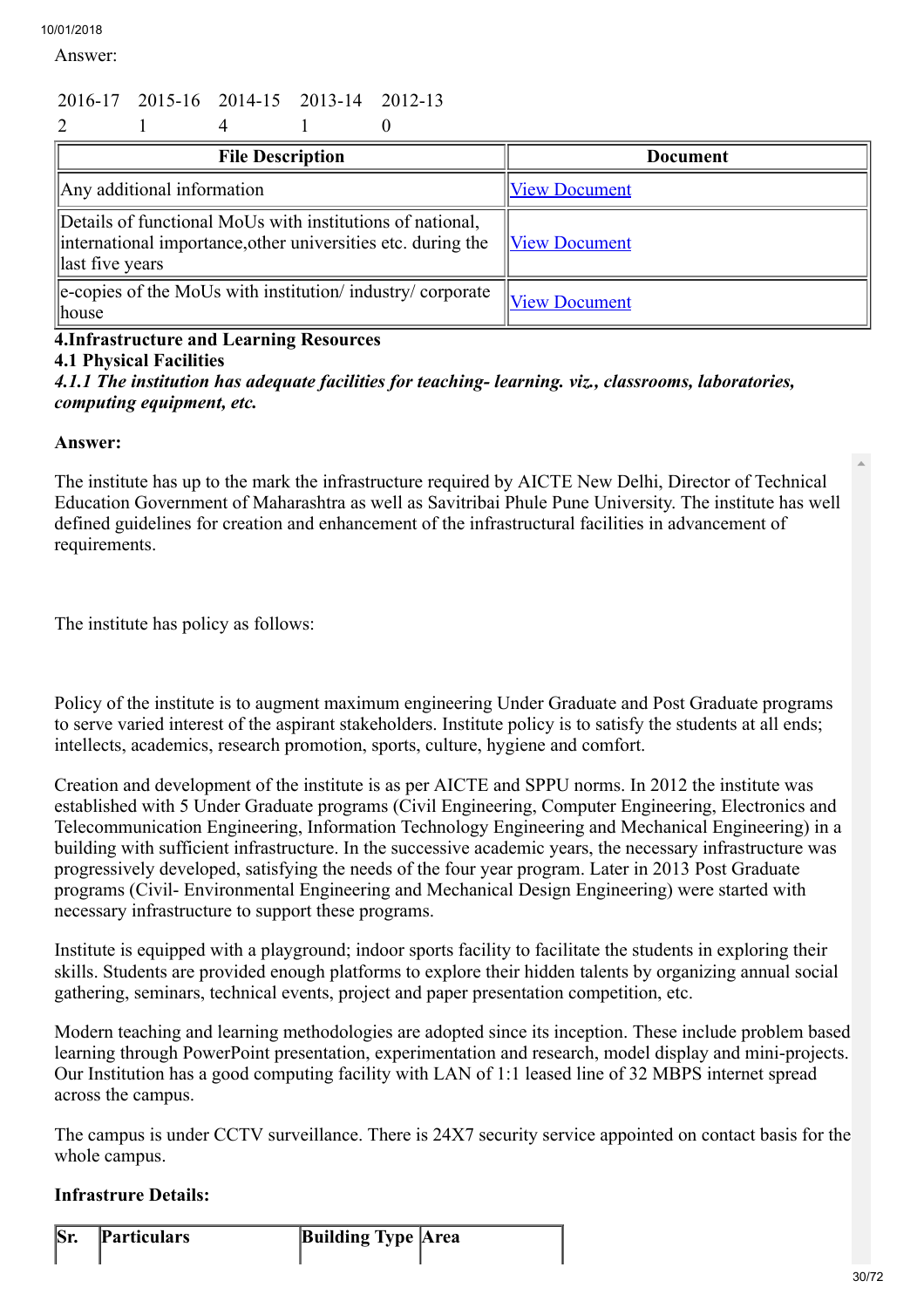| $\bf{No.}$ |                                      |             | $(\text{In }Sq$ . Meter) |
|------------|--------------------------------------|-------------|--------------------------|
|            | <b>Instructional Area</b>            | Phase I, II | 5,405.17                 |
| 2          | Administrative Area                  | Phase I, II | 942.46                   |
| 13         | Amenities Area                       | Phase I, II | 715.84                   |
|            | Circulation & Other Area Phase I, II |             | 2,093.40                 |
| 5          | <b>Instructional Area</b>            | Phase III   | 3,267.57                 |
| 6          | Administrative Area                  | Phase III   | 57.31                    |
|            | Amenities Area                       | Phase III   | 94.00                    |
| 18         | Circulation & Other Area Phase III   |             | 230.00                   |
|            | <b>Total Area (In Sq. Meter):</b>    | 12,805.75   |                          |

akhil Bharatiya Maratha Shikshan Parishad (Parent Institution) has provided separate hostels for girls and boys respectively in the campus itself. Hostel facility for girls and boys is well equipped with required facilities, clean rooms and hygienic washrooms at reasonable rates. The hostel has a solar water heating system. Housekeeping team is appointed on contract basis for both the hostels.

Boys Hostel: Jedhe More Boys Hostel has a capacity of 235 students.

Girls Hostel: Shardabai Govindrao Pawar Girls Hostel has a capacity of 118 students.

Separate security service is provided to the girls hostel along with a resident warden to look after the students.

| <b>File Description</b> | Document             |  |
|-------------------------|----------------------|--|
| additional information  | <b>View Document</b> |  |

*4.1.2 The institution has adequate facilities for sports, games (indoor, outdoor) gymnasium, yoga centre etc. and cultural activities*

#### Answer:

# Student Participation and Activities:

Anantrao Pawar College of Engineering and Research has been known for creating excellent sportsmen, as the students have bagged several prizes in various competitions. The college has its own playground and the Gymkhana. To promote sports and games, college provides or makes available most of the required infrastructural facilities to students for practice and preparation. Students are provided coaching in their respective games either by Physical Director or alumni sports students of the college.

Physical Education Training program for First Year students is regularly held on the main ground. Students are guided by the physical director regarding workout, Yoga, meditation etc. Annual Sports day is organized to encourage students in participating sports activities.

#### Department of Physical Education:

Physical director is appointed to look after the sports activities. Playgrounds are available for the physical fitness of the students, sports, jogging, PT exercise etc. A well-equipped Gymnasium, Swimming Pool, Yoga provision, Archery ground, Hand ball ground, Holley ball ground is also available on the college campus.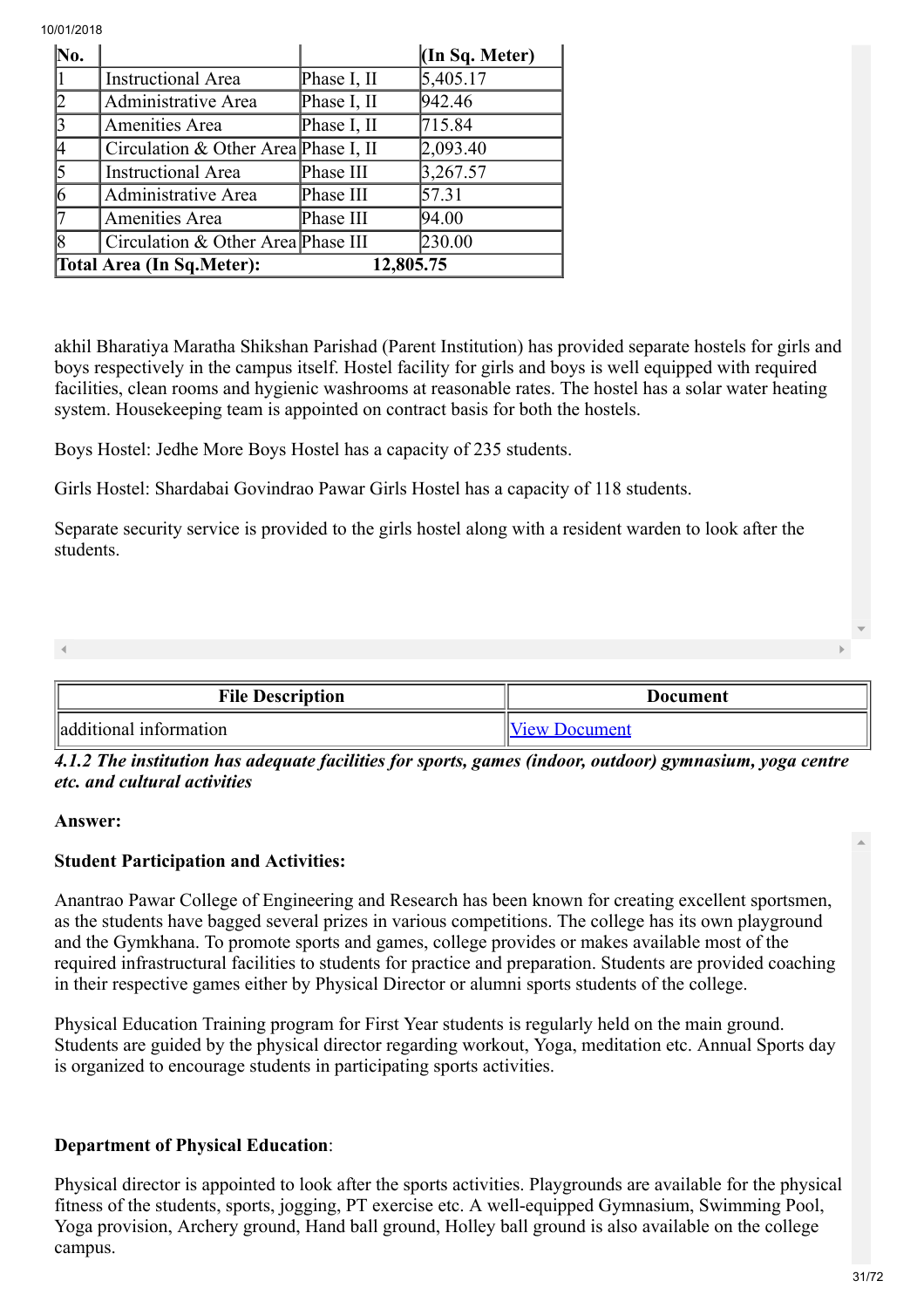Every year, A.B.M.S. Parishad (Parent institution of the College) organizes sports events for both male and female (teaching and non-teaching) staff of all the employees.

Facilities for Sports: On the 1st and 3rd floor of the building, there is a sports office and indoor sports gymkhana. Sports room is equipped with indoor games kits. It includes cricket mats, Table tennis, Carom, Chess etc. College organizes yoga activities for teachers and students. The Gym instruments available in the sports room are as follows:

- Trade Mill
- Home gym Machine
- Electronic Weighing Machine
- Height Measurement chart

## Following equipments are available for sports:

- 1. Indoor games: table tennis, carom, chess,
- 2. Outdoor games: Volley ball, Football, Cricket and Athletics.
- 3. Programs on yoga and health are conducted in auditorium of the college
- 4. Grounds: Playground is available in the Campus for outdoor games. It accommodate various games such as Volleyball, Cricket, Football, Shot Put events etc. College encourages students to participate in sports competitions held at Inter Departmental, University, Zonal, State and National level. Students use the gymnasium and swimming pool in the campus at concessional rates.

# Cultural Activities:

Every year the institute organizes SPARK-TECH which is a two or three day event for students to portray their various talents. The motive of the institute is to make a platform for the students to come forward and express their hidden talents and skills so as to promote their future endeavors in cultural fields. The institute also has an ART CIRCLE established in 2015 with Faculty advisors, which facilitates the students to explore their talent in cultural events in campus as well as out of campus. There is an ART CIRCLE ROOM for students to practice their cultural activities. The art circle has acquired exponential growth by achieving 1st position awards and other level appreciations in various inter college competitions like bharat karandak, sinhagad karandak, dajikaka gadgil karandak etc. The Art circle has always focused on the most sensitive and critical problems in the society in their plays.

*4.1.3 Percentage of classrooms and seminar halls with ICT - enabled facilities such as smart class, LMS, etc*

Answer: 76.19

4.1.3.1 Number of classrooms and seminar halls with ICT facilities

# Answer: 16

| <b>File Description</b>                                                                                                               | Document |
|---------------------------------------------------------------------------------------------------------------------------------------|----------|
| $\sqrt{\frac{1}{N}}$ Mumber of classrooms and seminar halls with ICT enabled $\left\  \underline{\text{View D}}$<br><i>learnities</i> |          |

*4.1.4 Average percentage of budget allocation, excluding salary for infrastructure augmentation during the last five years.*

#### Answer: 57.31

4.1.4.1 Budget allocation for infrastructure augmentation, excluding salary year wise during the last five years (INR in lakhs)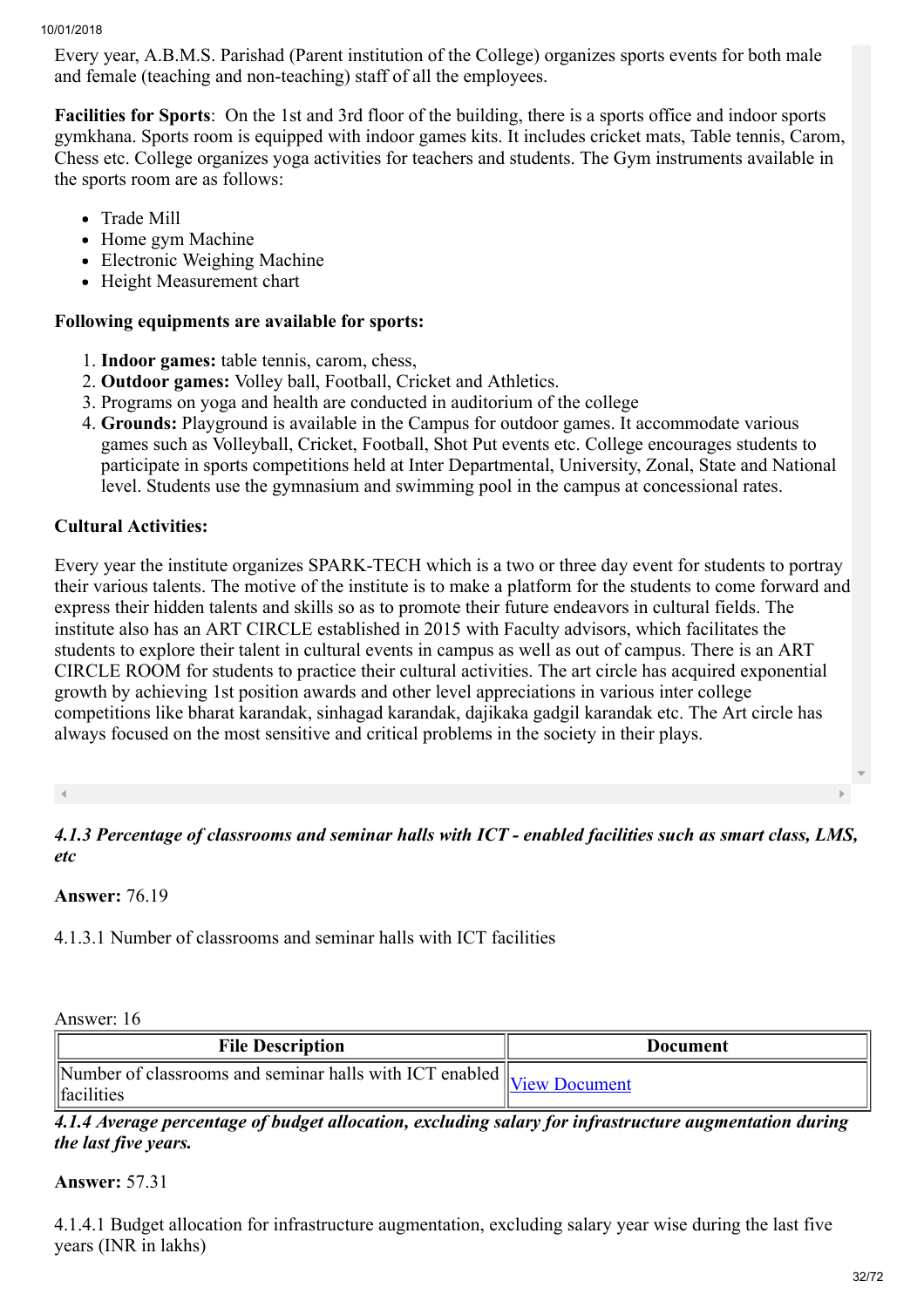## Answer:

# 2016-17 2015-16 2014-15 2013-14 2012-13

| 67 | 230                                                                          | 94 | 130                     |  |                      |
|----|------------------------------------------------------------------------------|----|-------------------------|--|----------------------|
|    |                                                                              |    | <b>File Description</b> |  | <b>Document</b>      |
|    | Details of budget allocation, excluding salary during the<br>last five years |    |                         |  | <b>View Document</b> |
|    | Audited utilization statements                                               |    |                         |  | <b>View Document</b> |

#### 4.2 Library as a Learning Resource

*4.2.1 Library is automated using Integrated Library Management System (ILMS)*

#### Answer:

#### Specification of Integrated Library Management System (ILMS):

Name of Software: VRIDDHI

Nature of Automation Version: 2.0 Build 234.3 full versions

Year of automation: 2017

#### Description-

This Library automation Software is loaded with some important library functionalities like Book Accession, Periodical Accession, and Disc Accession. After accessioning, the books and periodicals are ready for circulation. Books reservation functionality is also part of library management software. Daily/monthly/yearly reports can be generated from the library management software. Report can be extracted item wise like report will explain how many items are issued, available etc. Member wise report can also be generated. For example report for a particular member for some specific period. Printing of Accession Register, Membership Register, book Issue Register, Reservation Register, Binding Register, Fine & Write-Off Registers can be carried out. Book Card- Title wise-Author wise-Language wise subject wise Class no. wise & Budget wise are available in library automation software.

Facilities in the software:

- Generate user identity card
- Generate member barcode and material barcode
- OPAC facility to access catalog provides search option for student by Title, Author, Accession Number Publisher, Book Editor, Edition Year, and Subject

This will help to reduce the manual work (on papers) to maintain member's records.

#### *4.2.2 Collection of rare books, manuscripts, special reports or any other knowledge resources for library enrichment*

#### Answer:

Rare books:- Akhil Bhartiya Maratha Shikshan Parishad's, Anantrao Pawar College of Engineering & Research, Paravti, Pune -09 is Engineering college and hence institute Library does not have Collection of rare books.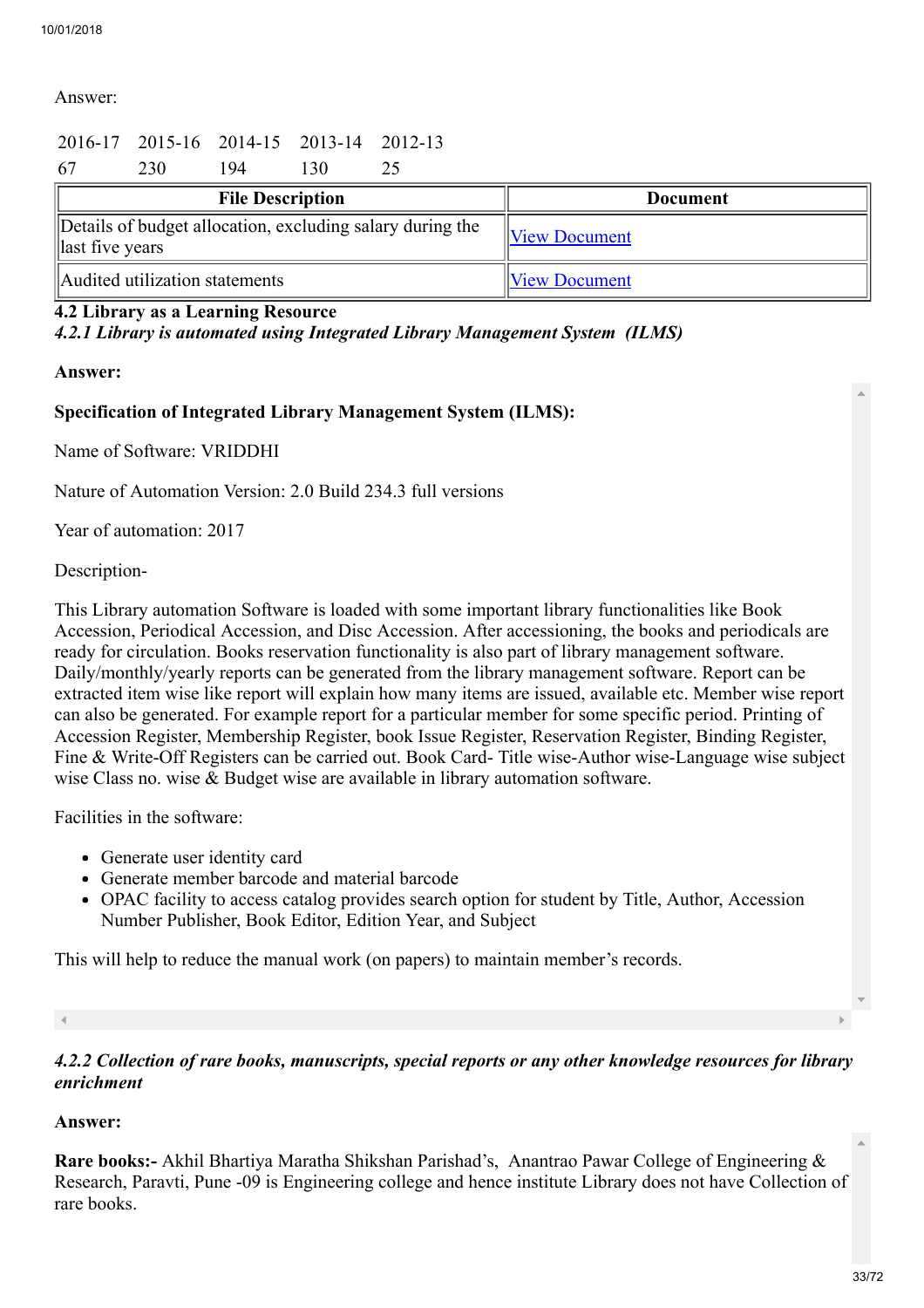Manuscripts:- Akhil Bhartiya Maratha Shikshan Parishad's, Anantrao Pawar College of Engineering & Research, Paravti, Pune -09 is Engineering college and hence institute Library does not have Collection of Manuscripts.

Special reports:- Akhil Bhartiya Maratha Shikshan Parishad's, Anantrao Pawar College of Engineering & Research, Paravti, Pune -09 is Engineering college and hence institute Library does not have Special Reports

Old documents:- Akhil Bhartiya Maratha Shikshan Parishad's, Anantrao Pawar College of Engineering & Research, Paravti, Pune -09 is Engineering college and hence institute Library does not have Old Documents

#### *4.2.3 Does the institution have the following:*

- *1. e-journals*
- *2. e-ShodhSindhu*
- *3. Shodhganga Membership*
- *4. e-books*
- *5. Databases*

Answer: B. Any 3 of the above

| <b>File Description</b>                                                                | Document             |
|----------------------------------------------------------------------------------------|----------------------|
| Details of subscriptions like e-journals, e-<br>ShodhSindhu,Shodhganga Membership etc. | <b>View Document</b> |

*4.2.4 Average annual expenditure for purchase of books and journals during the last five years (INR in lakhs)*

Answer: 16.17

4.2.4.1 Annual expenditure for purchase of books and journals year wise during the last five years (INR in lakhs)

Answer:

|       |       |       | 2016-17 2015-16 2014-15 2013-14 2012-13 |       |
|-------|-------|-------|-----------------------------------------|-------|
| 10.28 | 15.69 | 27.98 | 12 32                                   | 14.59 |

| <b>File Description</b>                                                                         | Document             |
|-------------------------------------------------------------------------------------------------|----------------------|
| Details of annual expenditure for purchase of books and<br>liournals during the last five years | <b>View Document</b> |

*4.2.5 Availability of remote access to e-resources of the library*

#### Answer: No

| <b>File Description</b>                                | Document             |
|--------------------------------------------------------|----------------------|
| Details of remote access to e-resources of the library | <b>View Document</b> |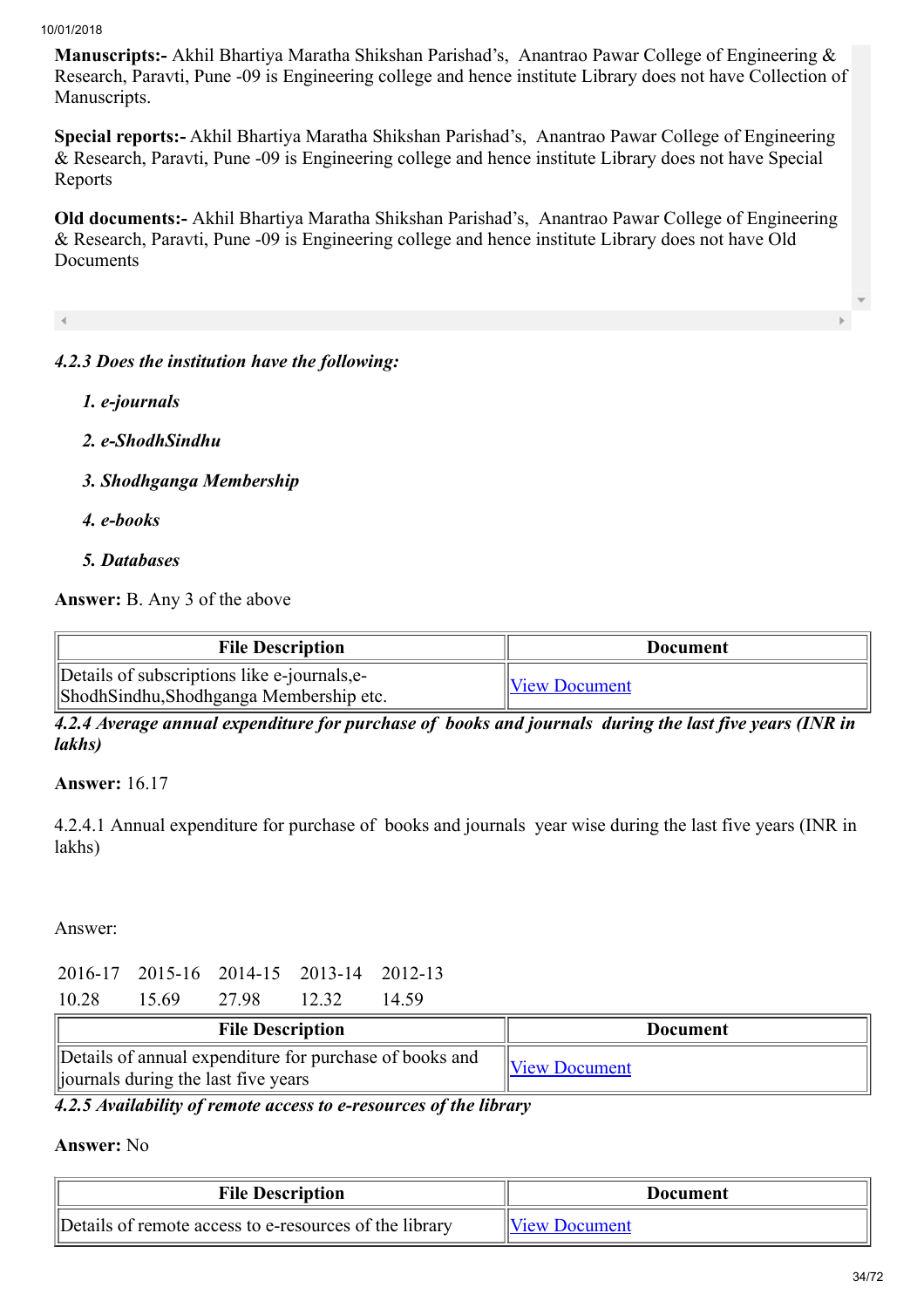# *4.2.6 Percentage per day usage of library by teachers and students*

# Answer: 8.77

4.2.6.1 Average number of teachers and students using library per day over last one year

Answer: 76

| <b>File Description</b>                           | <b>Document</b>      |
|---------------------------------------------------|----------------------|
| Any additional information                        | <b>View Document</b> |
| Details of library usage by teachers and students | <b>View Document</b> |

#### 4.3 IT Infrastructure

# *4.3.1 Institution frequently updates its IT facilities including Wi-Fi*

#### Answer:

The details of computer and internet facility made available in campus are as follows.

A provision for submission of assignments online by the students is made through ICT. Online examinations are conducted through the ICT facility on Moodle e-learning portal. Students are encouraged to apply for scholarship online. Online Feedback System is available for improvement of teaching and learning which in turn benefits student development.

Following are the key features of ICT facility in the institute

- Resource sharing
- Student assessment for assignments and other activities
- Extra –curricular learning support (Viz. NPTEL Online Lectures and Online Courses)
- Online attendance marking for teachers and one click record generation.
- Assignment Preparation
- All time open access resource material for students as well as faculty.

# Computer facility:

In addition to departmental laboratories, a central computing facility of 55 computers with internet facility is made available to the students.

All PCs are secured since open source Operating System is used.

#### Internet facility:

The institute provides 32 Mbps dedicated 1:1 leased line for internet facility. Wi-Fi Facility to the faculty and students to meet connectivity requirements. Cyberoam Firewall is used for security. Due to the high speed internet facility sharing of information becomes speedy and responsive. Students can have access to e-learning resources in and out of campus. Thus an era of supporting the need of skilled engineers is brought into existence through all the ICT facilities.

The Bandwidth of the leased line is gradually upgraded as per requirement and feasibility. Initially a leased line of 2 Mbps was installed and successively upgraded to 32 Mbps.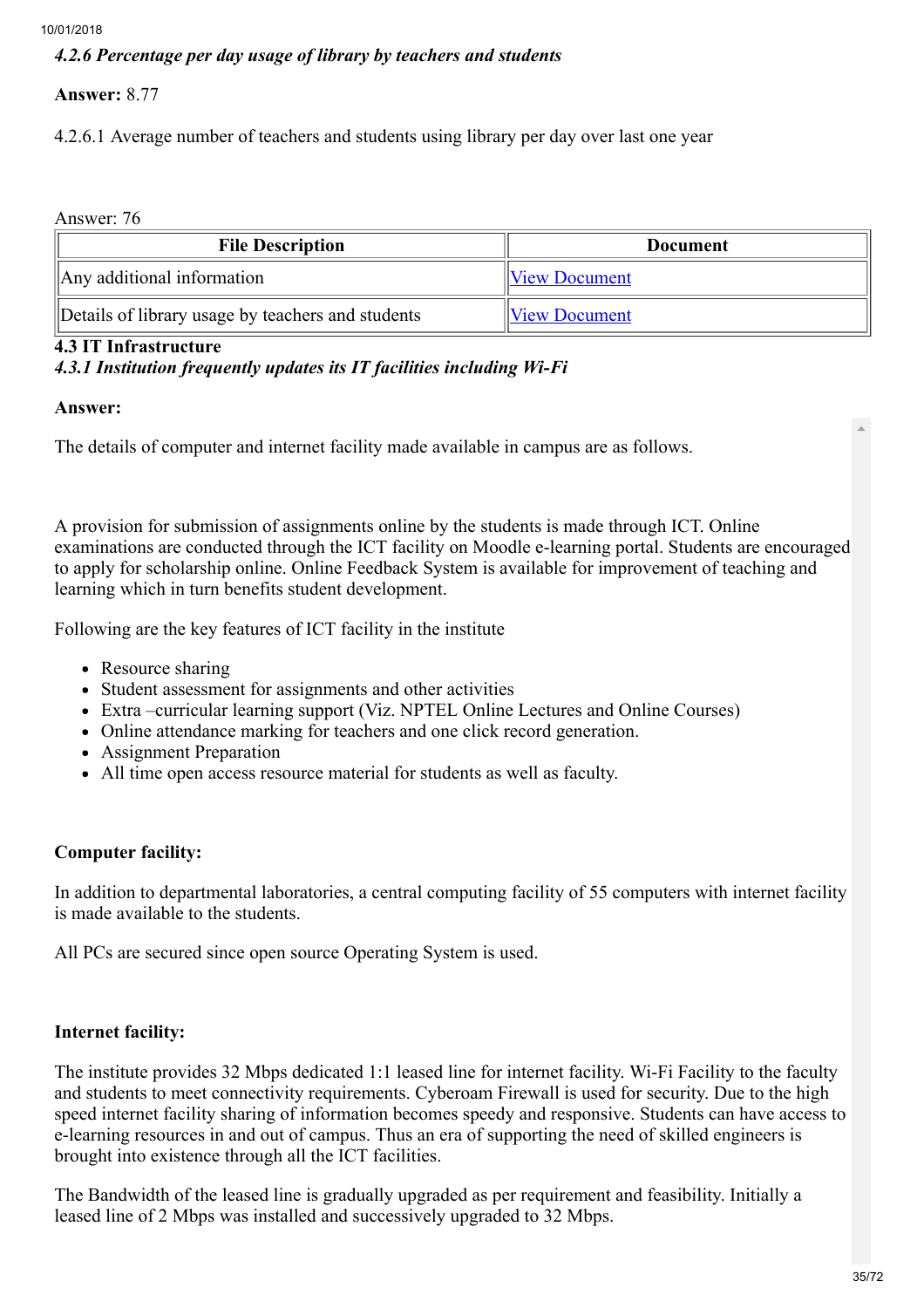Following are the details of upgrade in internet connection:

| <b>Year</b>   | <b>Bandwidth of WIFI</b><br>leased line<br>connection | configuration<br>and speed | Date of Upgrade                      | <b>Upgrade Details</b>            |
|---------------|-------------------------------------------------------|----------------------------|--------------------------------------|-----------------------------------|
| $2012 - 13$   | 2 MBPS                                                |                            | 15th June 2012                       | [L.D.: 100118114576]              |
| $ 2015 - 16 $ | 10 MBPS                                               | <b>300 MBPS</b>            | 9th July 2015                        | I.D.: FAN/20##/000423/2015-<br>16 |
| $2016 - 17$   | 32 MBPS                                               | <b>300 MBPS</b>            | 26th October 2016   I.D.: 1000209495 |                                   |

# *4.3.2 Student - Computer ratio*

#### Answer: 1.7

| <b>File Description</b>  | <b>Document</b>      |
|--------------------------|----------------------|
| Student - Computer ratio | <b>View Document</b> |

#### *4.3.3 Available bandwidth of internet connection in the Institution (Lease line)*

#### Answer: 20-35 MBPS

| <b>File Description</b>                                                     | Document             |
|-----------------------------------------------------------------------------|----------------------|
| Details of available bandwidth of internet connection in<br>the Institution | <b>View Document</b> |

*4.3.4 Facilities for e-content development such as Media Centre, Recording facility, Lecture Capturing System (LCS)*

#### Answer: Yes

| <b>File Description</b>                                                                                         | <b>Document</b> |
|-----------------------------------------------------------------------------------------------------------------|-----------------|
| Facilities for e-content development such as Media Centre, View Document<br>$\triangle$ Recording facility, LCS |                 |

# 4.4 Maintenance of Campus Infrastructure

*4.4.1 Average Expenditure incurred on maintenance of physical facilities and academic support facilities excluding salary component, as a percentage during the last five years*

#### Answer: 11.01

4.4.1.1 Expenditure incurred on maintenance of physical facilities and academic support facilities excluding salary component year wise during the last five years (INR in lakhs)

Answer:

|  | 2016-17 2015-16 2014-15 2013-14 2012-13 |  |
|--|-----------------------------------------|--|
|  | 26.26 46.64 22.30 2.7.01 2.5            |  |

| 36.36 | 46 64 | 22.39 | . |  |
|-------|-------|-------|---|--|
|       |       |       |   |  |

|  | <b>File Description</b> | Vocument |
|--|-------------------------|----------|
|--|-------------------------|----------|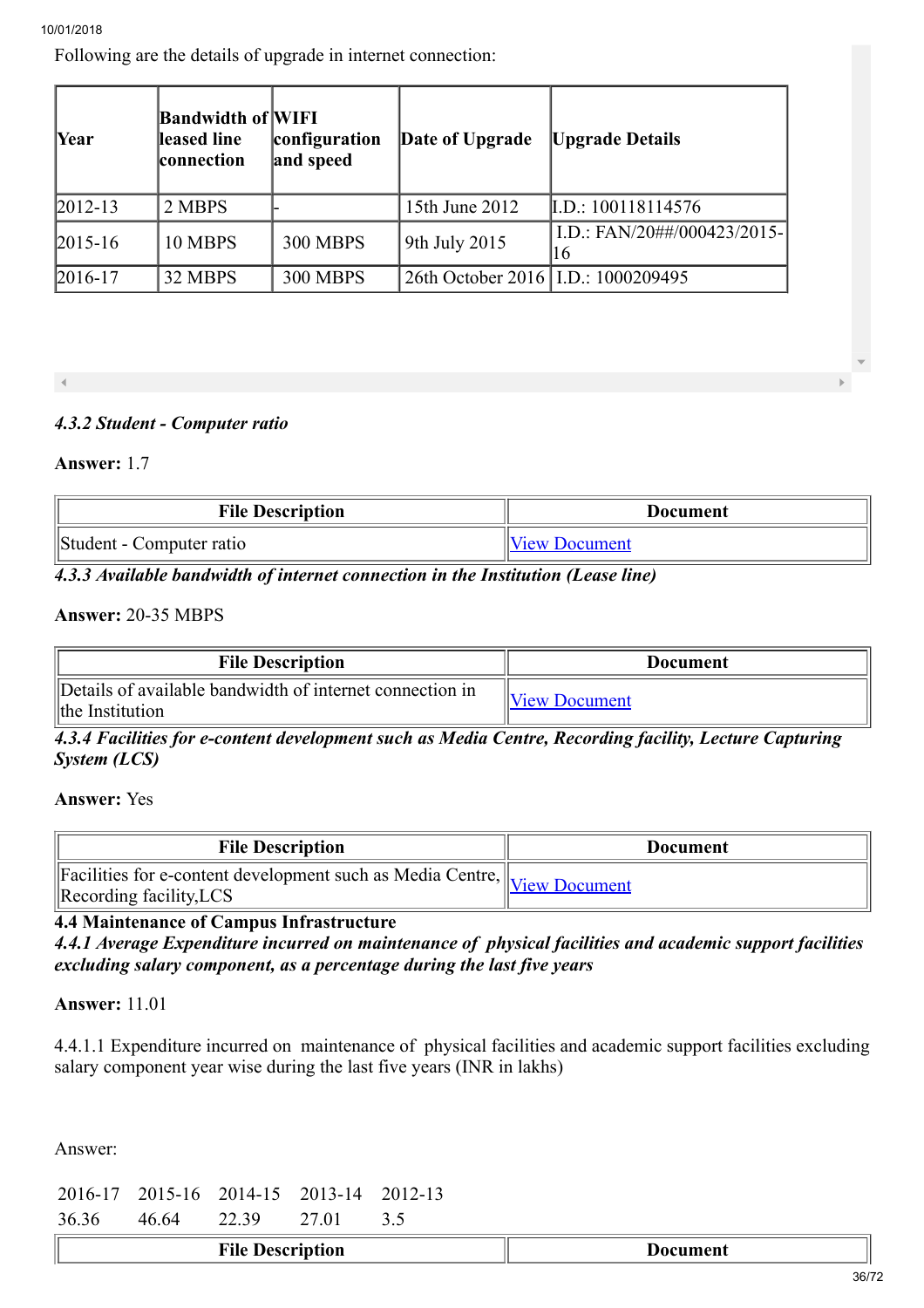Details about assigned budget and expenditure on physical  $\mu$ Ectaris about assigned budget and expenditure on physical  $\mu$  [View Document](https://assessmentonline.naac.gov.in/storage/app/hei/SSR/100944/4.4.1_1513607436_937.xlsx)

*4.4.2 There are established systems and procedures for maintaining and utilizing physical, academic and support facilities - laboratory, library, sports complex, computers, classrooms etc.*

## Answer:

The institute has a mechanism for maintenance and upkeep of the infrastructure, facilities and equipment as follows:

- Institute has supervisors and a supporting staff to look after the house keeping of the institute.
- Institute has technicians for effective conservation and maintenance of electrical and water drinking/ drainage facility.
- Security staff under a security supervisor is employed so as to safe guard the campus.
- Annual stock verification is carried out in all the departments. Report of faulty and defected equipments is forwarded to Head of the department for necessary repairs through a standard procedure.
- Regular maintenance of equipment in all laboratories is carried out by the technical staff at the departmental level also in some cases it is recommended that the vendor of specific equipment should be serviced from supplier. Concerned in charge refers the case to the HOD; HOD to Principal for clearance and then the necessary operations are preformed.
- Computer hardware and software related maintenance is done by technical staff under the guidance of Head, Computer Engineering Department.
- Maintenance of furniture items and metal fixtures is carried out by Workshop. Manufacturing of benches, Tables, racks etc. are carried out in Workshop.
- General Civil maintenance and upkeep of civil infrastructure is carried out by Estate Manager under vigilance of Civil Department.
- Housekeeping team is appointed on contract basis for maintenance and upkeep of sanitary areas.

Year wise expenditure over maintenance of infrastructure is as follows:

| Sr.             | Pariculars                           | <b>Annual Expenditure (Amount in Rs.)</b> |              |              |              |             |  |
|-----------------|--------------------------------------|-------------------------------------------|--------------|--------------|--------------|-------------|--|
| No.             |                                      | 2016-17                                   | $2015 - 16$  | 2014-15      | 2013-14      | $2012 - 13$ |  |
|                 | Building                             |                                           | 1,097,119.00 | 1,288,500.00 | 1,288,500.00 |             |  |
| 2               | Housekeeping $\&$<br><b>Cleaning</b> | 2,032,440.80                              | 1,975,580.00 | 10,968.00    | 24,293.00    | 9,581.00    |  |
| $\vert$ 3       | Furniture                            | 59,429.20                                 |              |              | 78,215.00    |             |  |
| 14              | Apparatus $\&$<br>Equipments         | 128,903.20                                | 395,076.00   | 210,413.00   | 83,978.00    | 33,026.0    |  |
| $\vert$ 5       | Health & Hygine<br><b>AIDS</b>       | 2,083.00                                  |              | 2,842.00     | 1,000.00     |             |  |
| $\vert 6 \vert$ | Computer $&$<br>Internet             | 16,565.40                                 | 492,636.00   | 273,447.00   | 159,175.00   | [225, 301]  |  |
| 17              | Miscellaneous                        | 33,711.00                                 | 299,566.00   | 14,987.00    | 118,142.00   | 42,868.0    |  |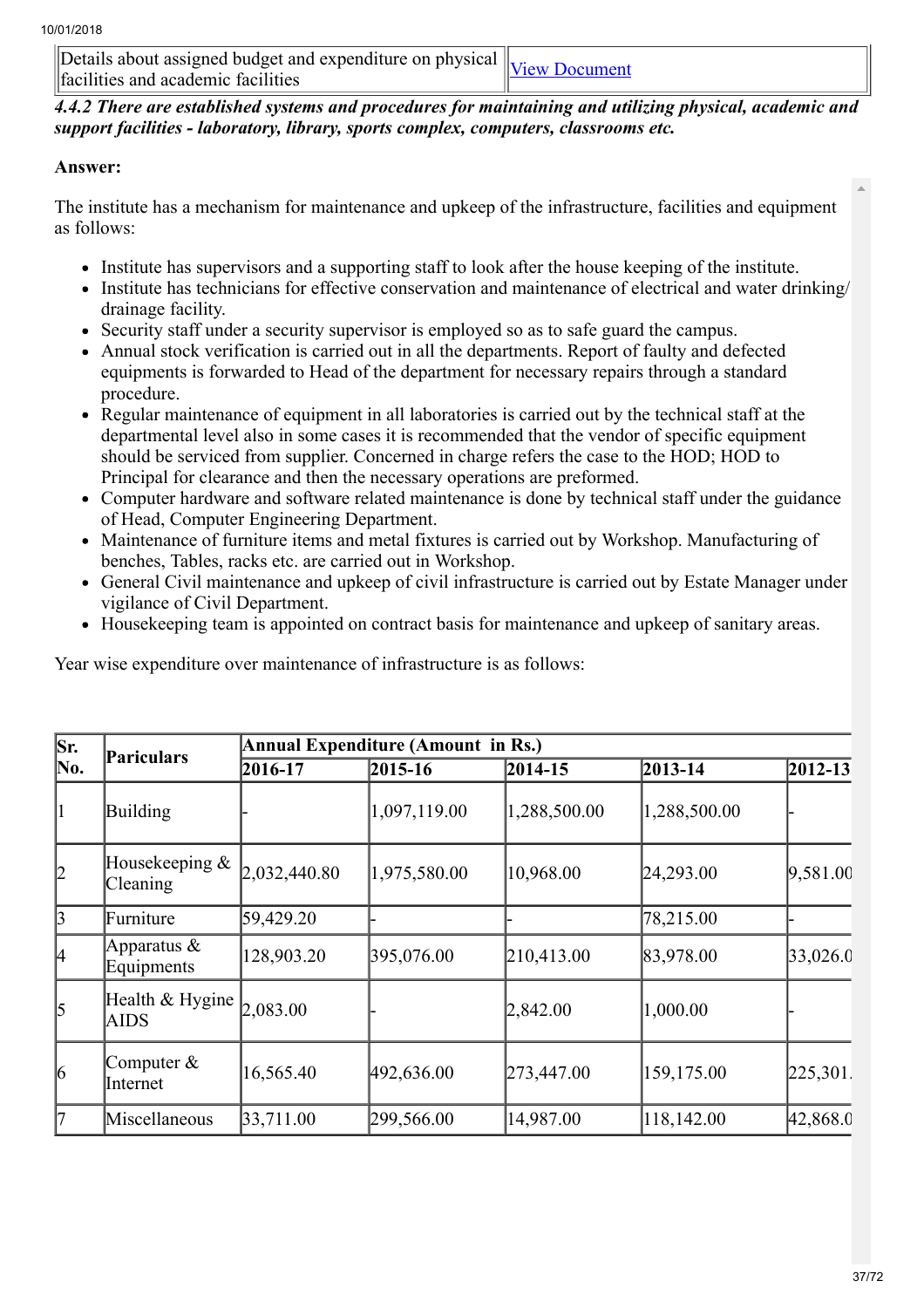$\overline{4}$ 

# 5.Student Support and Progression 5.1 Student Support

*5.1.1 Average percentage of students benefited by scholarships and freeships provided by the Government during the last five years*

#### Answer: 35.37

5.1.1.1 Number of students benefited by scholarships and freeships provided by the Government year wise during the last five years

Answer:

|  | 2016-17 2015-16 2014-15 2013-14 2012-13 |  |
|--|-----------------------------------------|--|
|  |                                         |  |

433 515 170 247 31

| <b>File Description</b>                                                                                                                                             | Document |
|---------------------------------------------------------------------------------------------------------------------------------------------------------------------|----------|
| Average percentage of students benefited by scholarships<br>and freeships provided by the Government during the last <u>View Document</u><br>$\parallel$ five years |          |

*5.1.2 Average percentage of students benefitted by scholarships, freeships, etc. provided by the institution besides government schemes during the last five years*

#### Answer: 0.27

5.1.2.1 Total number of students benefited by scholarships, freeships, etc provided by the institution besides government schemes year wise during the last five years

Answer:

## 2016-17 2015-16 2014-15 2013-14 2012-13

| <b>File Description</b>                                                                                   | Document             |
|-----------------------------------------------------------------------------------------------------------|----------------------|
| Number of students benefited by scholarships and<br>free ships besides government schemes in last 5 years | <b>View Document</b> |

*5.1.3 Number of capability enhancement and development schemes –*

- *1. For competitive examinations*
- *2. Career counselling*
- *3. Soft skill development*
- *4. Remedial coaching*
- *5. Language lab*
- *6. Bridge courses*
- *7. Yoga and meditation*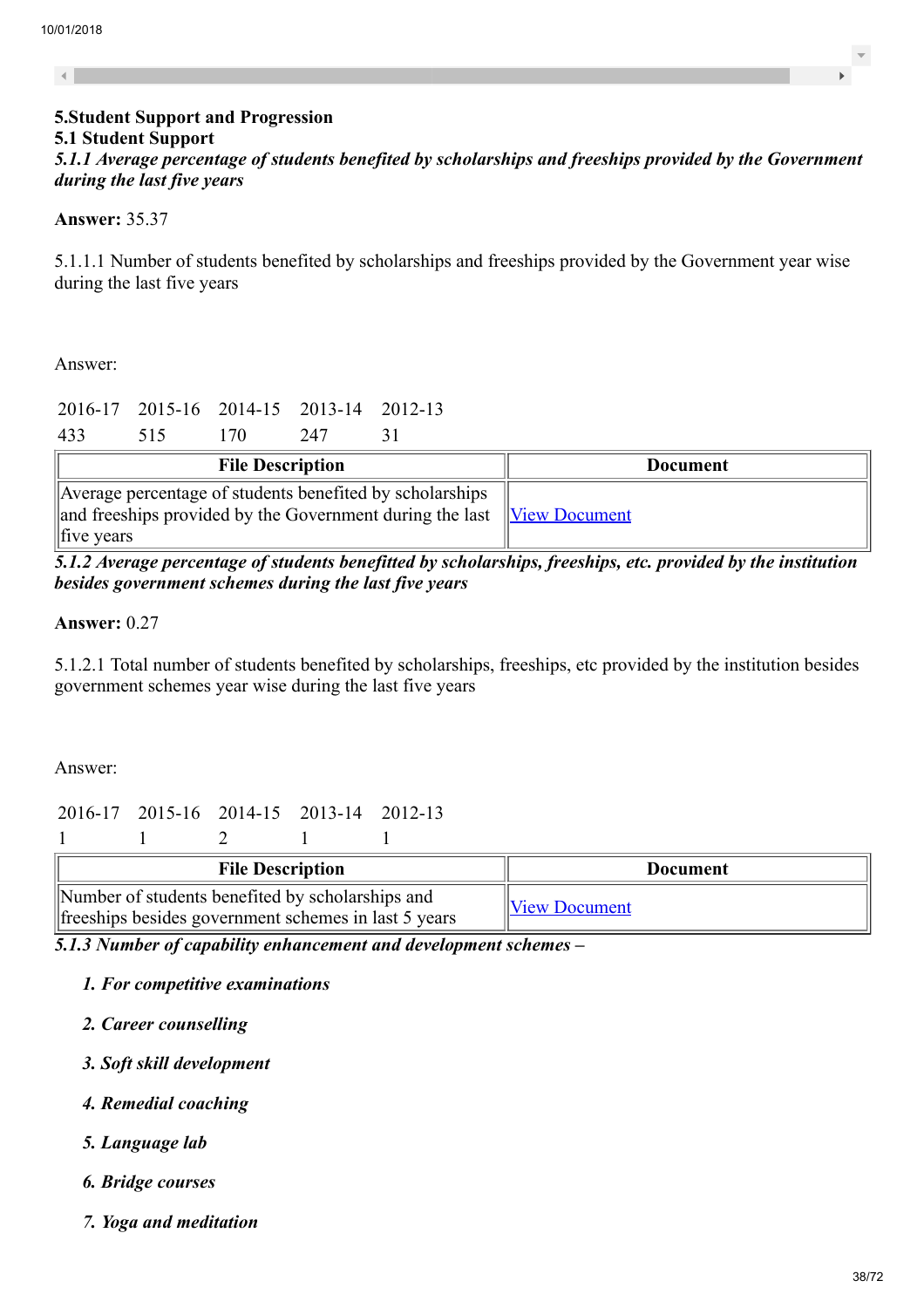## *8. Personal Counselling*

Answer: A. 7 or more of the above

| <b>File Description</b>                                             | Document             |  |
|---------------------------------------------------------------------|----------------------|--|
| Details of capability enhancement and development<br><b>Schemes</b> | <b>View Document</b> |  |

*5.1.4 Average percentage of student benefitted by guidance for competitive examinations and career counselling offered by the institution during the last five years*

#### Answer: 0.07

5.1.4.1 Number of students benefited by guidance for competitive examinations and career counselling offered by the institution year wise during the last five years

Answer:

```
2016-17 2015-16 2014-15 2013-14 2012-13
```
3 0 0 0 0

| <b>File Description</b>                                                                                                               | Document             |
|---------------------------------------------------------------------------------------------------------------------------------------|----------------------|
| Number of students benefited by guidance for competitive<br>examinations and career counselling during the last five<br>$\vert$ years | <b>View Document</b> |

*5.1.5 Average percentage of students benefitted by Vocational Education and Training (VET) during the last five years*

Answer: 14.05

5.1.5.1 Number of students attending VET year wise during the last five years

Answer:

|               |  | 2016-17 2015-16 2014-15 2013-14 2012-13 |  |
|---------------|--|-----------------------------------------|--|
| $\sim$ $\sim$ |  |                                         |  |

89 232 193 93 0

| <b>File Description</b>                   | Document             |
|-------------------------------------------|----------------------|
| Details of the students benifitted by VET | <b>View Document</b> |

*5.1.6 The institution has a transparent mechanism for timely redressal of student grievances including sexual harassment and ragging cases*

Answer: Yes

| <b>File Description</b>                                                        | Document                   |
|--------------------------------------------------------------------------------|----------------------------|
| Details of student grievances including sexual harassment<br>and ragging cases | $\mathbb{V}$ View Document |

#### 5.2 Student Progression

*5.2.1 Average percentage of placement of outgoing students during the last five years*

Answer: 7.3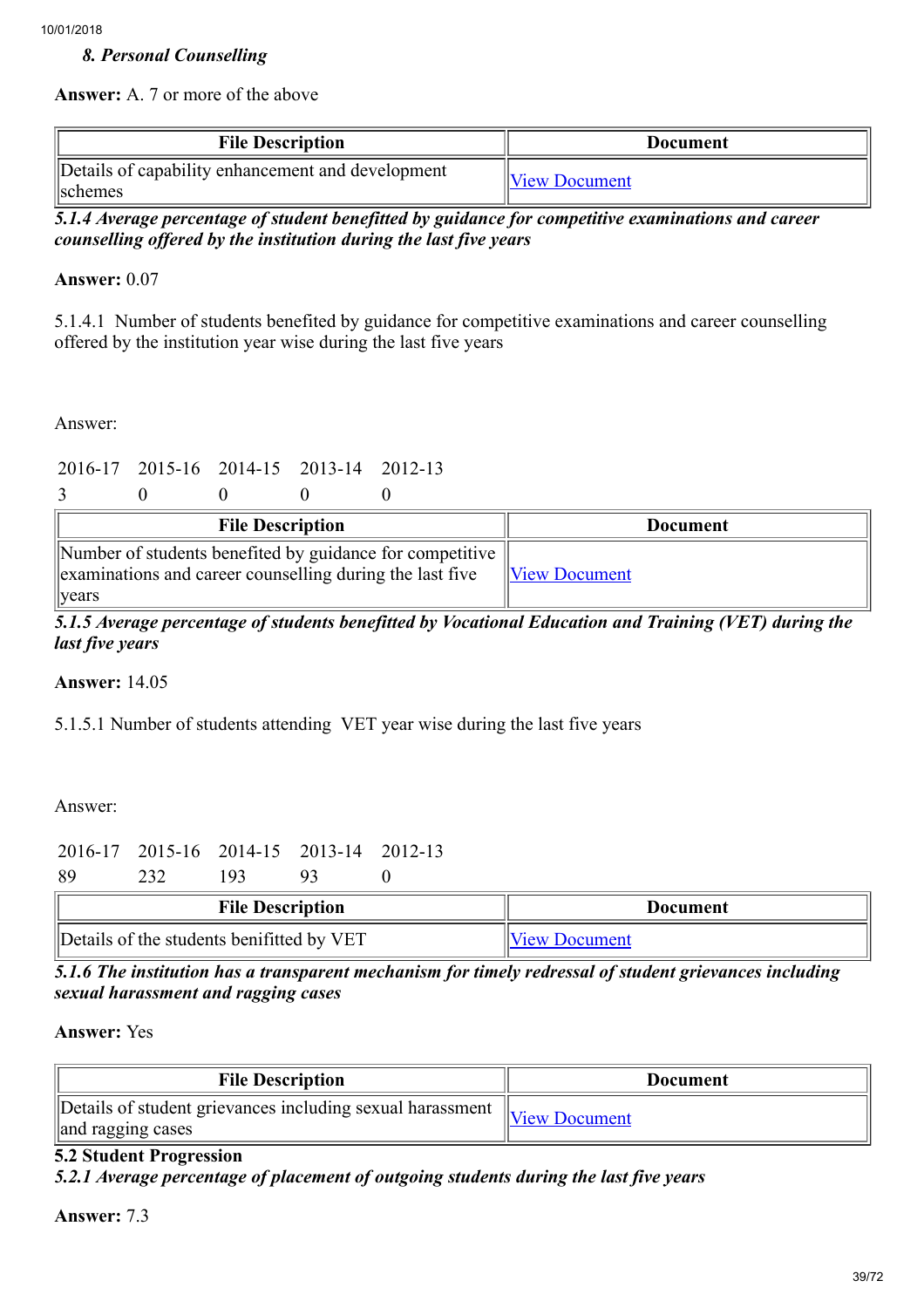5.2.1.1 Number of outgoing students placed year wise during the last five years

Answer:

# 2016-17 2015-16 2014-15 2013-14 2012-13

|  |  | 31 44 0 0 0 |  |  |
|--|--|-------------|--|--|
|--|--|-------------|--|--|

| <b>File Description</b>                                 | Document             |
|---------------------------------------------------------|----------------------|
| Details of student placement during the last five years | <b>View Document</b> |

*5.2.2 Percentage of student progression to higher education (previous graduating batch)*

## Answer: 8.27

5.2.2.1 Number of outgoing students progressing to higher education

Answer: 22

| <b>File Description</b>                            | <b>Document</b>      |
|----------------------------------------------------|----------------------|
| $\parallel$ Any additional information             | <b>View Document</b> |
| Details of student progression to higher education | <b>View Document</b> |

## *5.2.3 Average percentage of students qualifying in state/national/ international level examinations during the last five years*

# *(eg: NET/SLET/GATE/ GMAT/CAT, GRE/ TOFEL/ Civil Services/State government examinations)*

Answer: 2.28

5.2.3.1 Number of students qualifying in state/ national/ international level examinations (eg: NET/SLET/GATE/GMAT/CAT, GRE/TOFEL/Civil Services/State government examinations) year wise during the last five years

Answer:

|           |  | 2016-17 2015-16 2014-15 2013-14 2012-13 |  |
|-----------|--|-----------------------------------------|--|
| 12<br>- 9 |  |                                         |  |

5.2.3.2 Number of students who have appeared for the exams year wise during the last five years

Answer:

|     |     |       | 2016-17 2015-16 2014-15 2013-14 2012-13 |       |
|-----|-----|-------|-----------------------------------------|-------|
| 230 | 145 | 99999 | 99999                                   | 99999 |

| <b>File Description</b>                                                                                         | Document             |
|-----------------------------------------------------------------------------------------------------------------|----------------------|
| Number of students qualifying in state/national/<br>international level examinations during the last five years | <b>View Document</b> |

## 5.3 Student Participation and Activities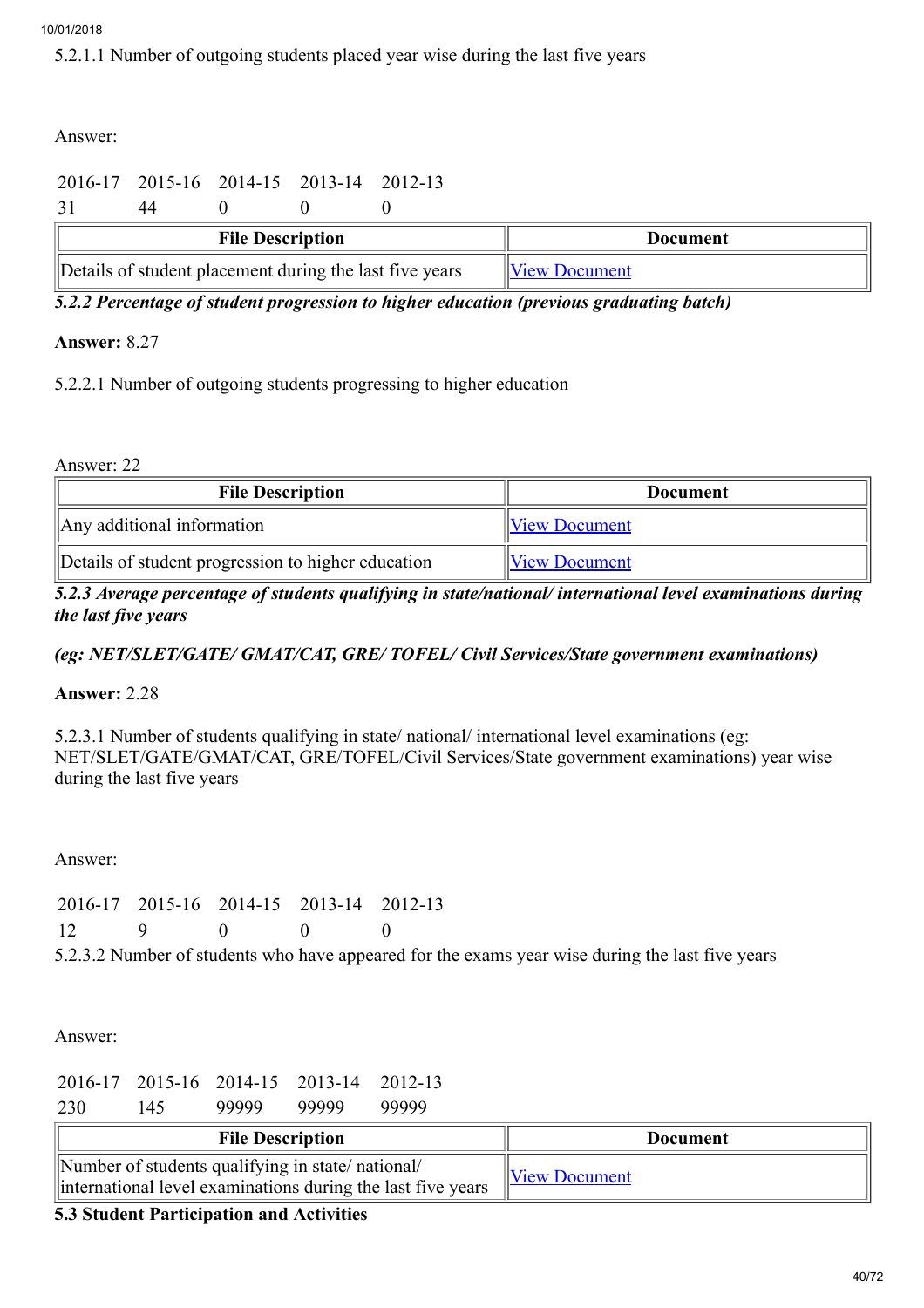## *5.3.1 Number of awards/medals for outstanding performance in sports/cultural activities at national / international level (award for a team event should be counted as one) during the last five years.*

#### Answer: 1

5.3.1.1 Number of awards/medals for outstanding performance in sports/cultural activities at national/international level (award for a team event should be counted as one) year wise during the last five years

Answer:

|          |  | 2016-17 2015-16 2014-15 2013-14 2012-13 |  |
|----------|--|-----------------------------------------|--|
| $\Omega$ |  |                                         |  |

| <b>File Description</b>                                                                                              | <b>Document</b>      |
|----------------------------------------------------------------------------------------------------------------------|----------------------|
| Number of awards/medals for outstanding performance in<br>sports/cultural activities at national/international level | <b>View Document</b> |
| during the last five years                                                                                           |                      |

*5.3.2 Presence of an active Student Council & representation of students on academic & administrative bodies/committees of the institution*

#### Answer:

#### Insight into Student's Council

The purpose of the student council is to give students an opportunity to develop leadership by organizing different sports/cultural activities. In addition to planning events that contribute to college spirit and community welfare, the student council is the voice of the student body.

## Student council of the college for academic year 2015-16

| 1. Chairman                            | -Dr. Sunil B. Thakare |
|----------------------------------------|-----------------------|
| 2. Staff member Nominated by Principal | -Prof. M.A. Mulik     |
| 3. N.S.S Coordinator                   | - Prof. N. A. Jadhav  |
| 4. Student Nominated by Principal      |                       |

| 1. Pratik Wadekar   | B. E. Civil Engineering              |
|---------------------|--------------------------------------|
| 2. Ammara Ansari    | B. E. Computer Engineering           |
| 3. Sarang Dumbre    | B. E. Mechanical Engineering         |
| 4. Chetan Jadhav    | T.E. Electronics & Telecommunication |
| 5. Rajeshwari Pawar | B. E. Information Technology         |
|                     |                                      |

v) Director of physical Education - Prof. Ranjeet Chamble

vi) Student from Different Activities nominated by Principal

| 1. Sports              | Abhishek Kulkarni |
|------------------------|-------------------|
| 2. NSS                 | Aditya kamble     |
| 3. Cultural Activities | Akshay Katariya   |

vii) Lady Student Members Nominated By Principal

| 1. Pratiksha Patil | - B.E. Electronics & Telecommunication |  |
|--------------------|----------------------------------------|--|
|--------------------|----------------------------------------|--|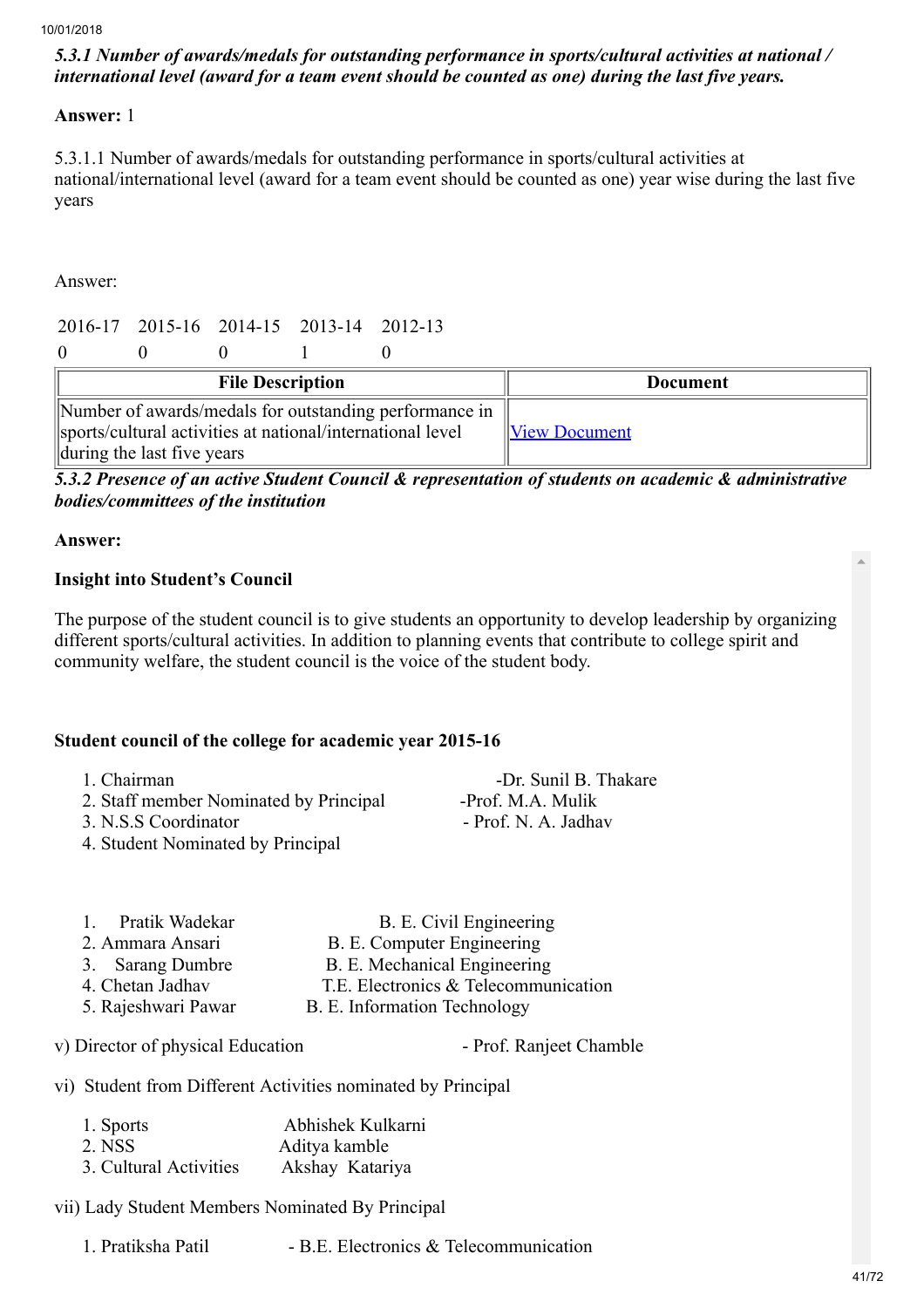2. Sonali Tare - B. E. Civil Engineering

## Objectives -:

- To represent the student body in all matters pertaining to the betterment of the College.
- To foster communication among students, administrators, staff, and the community.
- To promote, organize and execute activities Sports and Cultural activities that encourage student pride and College spirit such as National Service Scheme.

## The Vision:

The vision of Student Council is to spark a desire in students and staff to become active in Every Social /Technical aspects.

## The Mission:

The mission of Student Council is to provide the conducive atmosphere of unity and integrity within the student community, causing a better Professional Education experience and a better reputation in the social life.

Student Council has been established in the year 2015-2016. Mr. Dumbare Sarang Sanjay has been elected as Secretary of the Students Council. Students' representative from Sports, NSS, and Cultural has been elected on the body of the Student's Council.

## DUTIES AND RESPONSIBILITIES OF THE COUNCIL

- 1. Smooth conduction of the Institute Sports and Cultural Events every year.
- 2. Prevention of ragging on the campus through counseling senior students, helping the administration whenever necessary.
- 3. Suggesting the administration to improve the student amenities to improve their career and personality.
- 4. Helping the administration in smooth conduct of student activities on the campus.
- 5. Guiding the needy students to improve their technical, organizational and managerial skills by organizing seminars / symposia / workshops etc.
- 6. Encouraging innovative and creative skills of the undergraduate and post graduate students.
- 7. Maintenance of peace and harmony among campus community in general and student community in particular.
- 8. Arrange expert lectures from eminent persons from industry and society for career and personality development through ISTE Students Chapter

| <b>File Description</b>    | Document             |
|----------------------------|----------------------|
| Any additional information | <b>View Document</b> |

*5.3.3 Average number of sports and cultural activities/ competitions organised at the institution level per year*

## Answer: 1.6

5.3.3.1 Number of sports and cultural activities / competitions organised at the institution level year wise during the last five years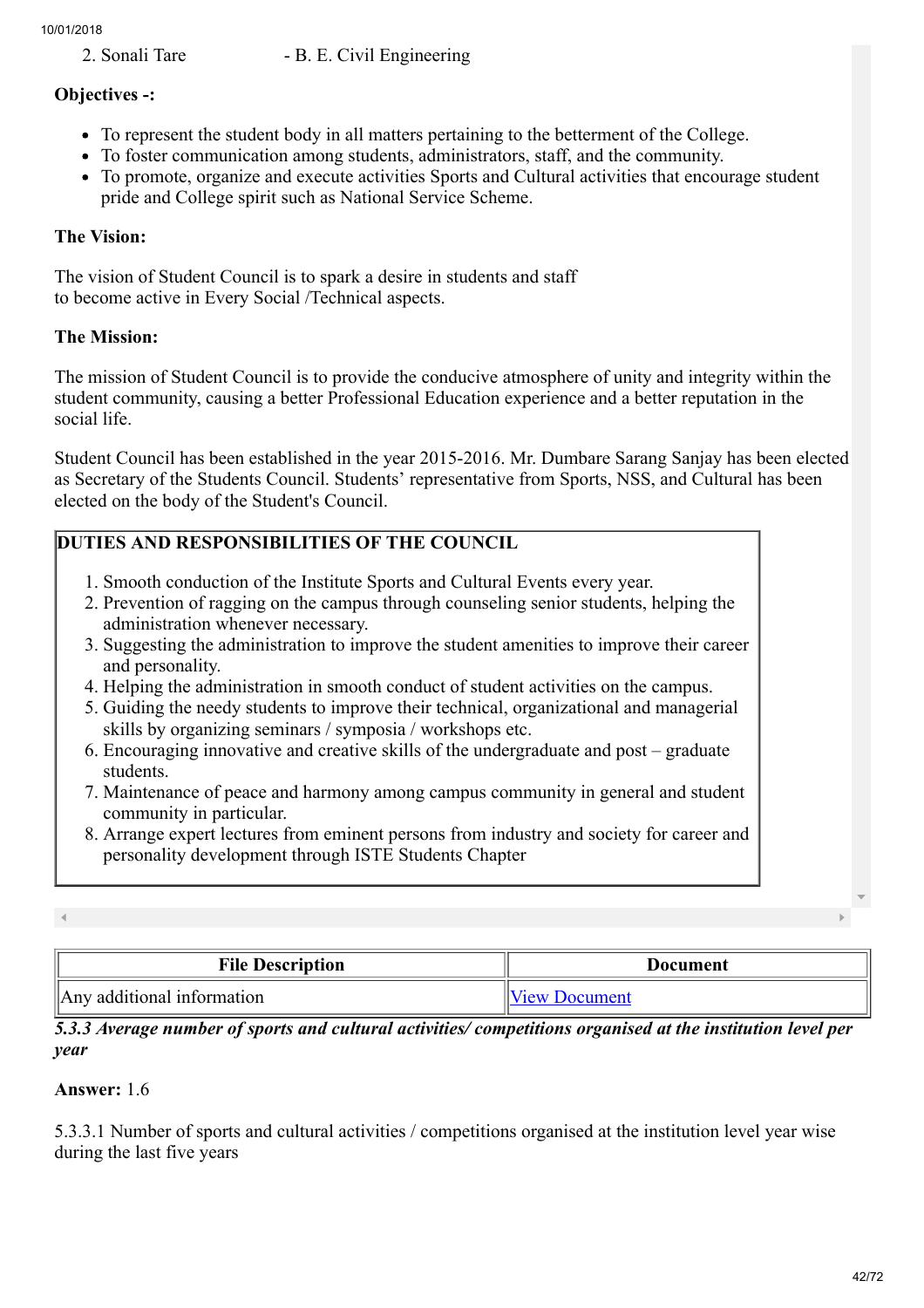Answer:

# 2016-17 2015-16 2014-15 2013-14 2012-13

| <b>File Description</b>                                                       | <b>Document</b>      |
|-------------------------------------------------------------------------------|----------------------|
| Number of sports and cultural activities / competitions<br>organised per year | <b>View Document</b> |
| Report of the event                                                           | <b>View Document</b> |

## 5.4 Alumni Engagement

*5.4.1 The Alumni Association/Chapters (registered and functional) contributes significantly to the development of the institution through financial and non financial means during the last five years*

#### Answer:

Anantrao Pawar College of Engineering & Research, Pune – Alumni Association registration under process under the provision of the Society Registration Act, 1860.

Anantrao Pawar College of Engineering & Research, Pune – Alumni Association consists of 11 members including 3 Faculty Coordinators and 8 Alumni students.

Alumni Association Committee is as follows –

- 1. Prof. G. E. Kondhalkar Faculty Coordinator 2. Prof. Manoj Mulik - Faculty Coordinator 3. Prof. Mandar Kakade - Faculty Coordinator 4. Mr. Pratik Sharma - Student Representative Mechanical Engineering 5. Mr. Rahul Ingale - Student Representative Civil Engineering 6. Mr. Siddeshwar Gadganje - Student Representative Civil Engineering<br>7. Mr. Paresh Aher - Student Representative E&TC Engineering - Student Representative E&TC Engineering
- 8. Ms. Sonali Deshmukh Student Representative IT Engineering
	-
- 9. Mr. Nilesh Dorge Student Representative Computer Engineering
- 10. Mr. Sandip Rajput Student Representative Mechanical(P.G.) Engineering 11. Mr. Rajkumar More Student Representative Civil (P.G.) Engineering
	- Student Representative Civil (P.G.) Engineering

Main objectives to establish alumni association are as follows –

- To Mentor the students of the college for higher education, development of professional ethics and social awareness
- To encourage the students of the college  $\&$  members of the Association for research  $\&$  development work in various fields of Engineering
- To arrange and support in placement activities for the students
- Promote the industry-institute interaction to bridge the gap between industry requirements and education offered and enhance students' employability
- To encourage and guide the students of the college on self employment to become entrepreneurs.
- To provide Scholarships/prize to deserving students and ex-students of the college for the purpose of Education and Sport.
- To encourage and support students of the college in sports, cultural and extra-curricular activities.
- Facilitate and encourage alumni to contribute towards improvement of the students' career and all round development of the institution.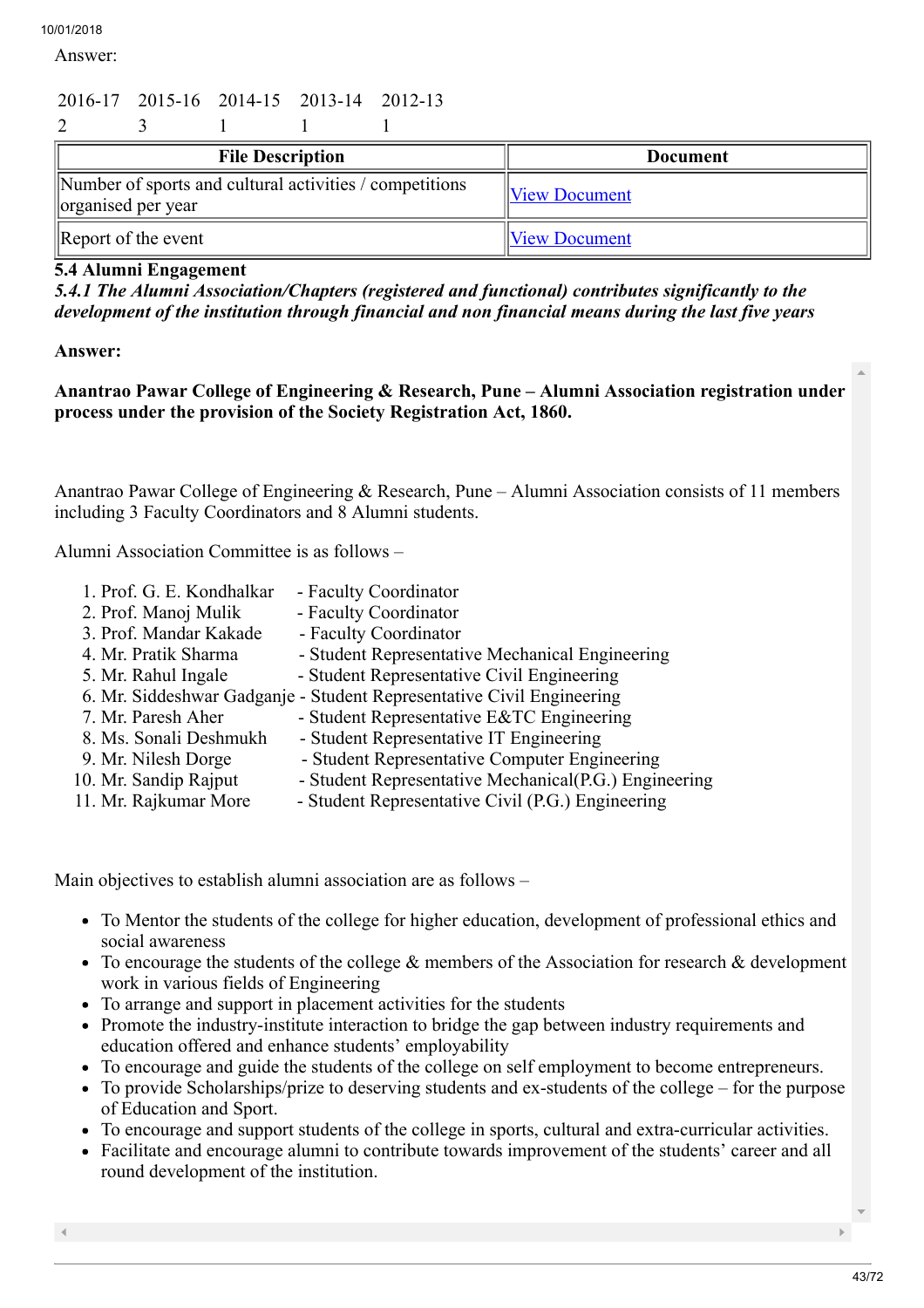| <b>File Description</b>    | Document             |
|----------------------------|----------------------|
| Any additional information | <b>View Document</b> |

#### *5.4.2 Alumni contribution during the last five years*

#### Answer: <1 Lakh

| <b>File Description</b>               | <b>Document</b>      |  |
|---------------------------------------|----------------------|--|
| Alumni association audited statements | <b>View Document</b> |  |
| Any additional information            | <b>View Document</b> |  |

*5.4.3 Number of Alumni Association / Chapters meetings held during the last five years*

#### Answer: 1

5.4.3.1 Number of Alumni Association /Chapters meetings held year wise during the last five years

#### Answer:

# 2016-17 2015-16 2014-15 2013-14 2012-13

1 0 0 0 0

| <b>File Description</b>                                                                   | Document             |
|-------------------------------------------------------------------------------------------|----------------------|
| Number of Alumni Association / Chapters meetings<br>conducted during the last five years. | <b>View Document</b> |

## 6.Governance, Leadership and Management

6.1 Institutional Vision and Leadership

*6.1.1 The governance of the institution is reflective of an effective leadership in tune with the vision and mission of the institution*

#### Answer:

Vision: Committed to comprehensive development of students through quality technical education.

#### Mission:

- To provide state of art infrastructure that shall create ambience to encourage novel ideas, research activities and consultancy services.
- To inspire students in creation & entrepreneurship.
- To create future technocrats with intelligence, technical skills & good ethical moral values so as to serve needs of society & industries.
- To provide healthy Teaching Learning environment that will cultivate contemporary research activities, innovations & inventions.
- To develop center of excellence in technical education.

The institution works under the management of the Society, Akhil Bharatiya Maratha Shikshan Parishad whose motto is " Bahujan Hitay Bahujan Sukhay". (In the interest and welfare of the common masses). Society was established to carry forward the educational thoughts of the mass leaders like Rajarshi Shahu Maharaj, Yashwantrao Chavan (former Deputy Prime Minister and the Architect of Modern Maharashtra), Keshavrao Jedhe and Bhausaheb Hire who firmly believed that progress in society will be achieved only by education. Mission statement of the institute reflects the motto of the Society and working in that direction which is enlisted with the following points.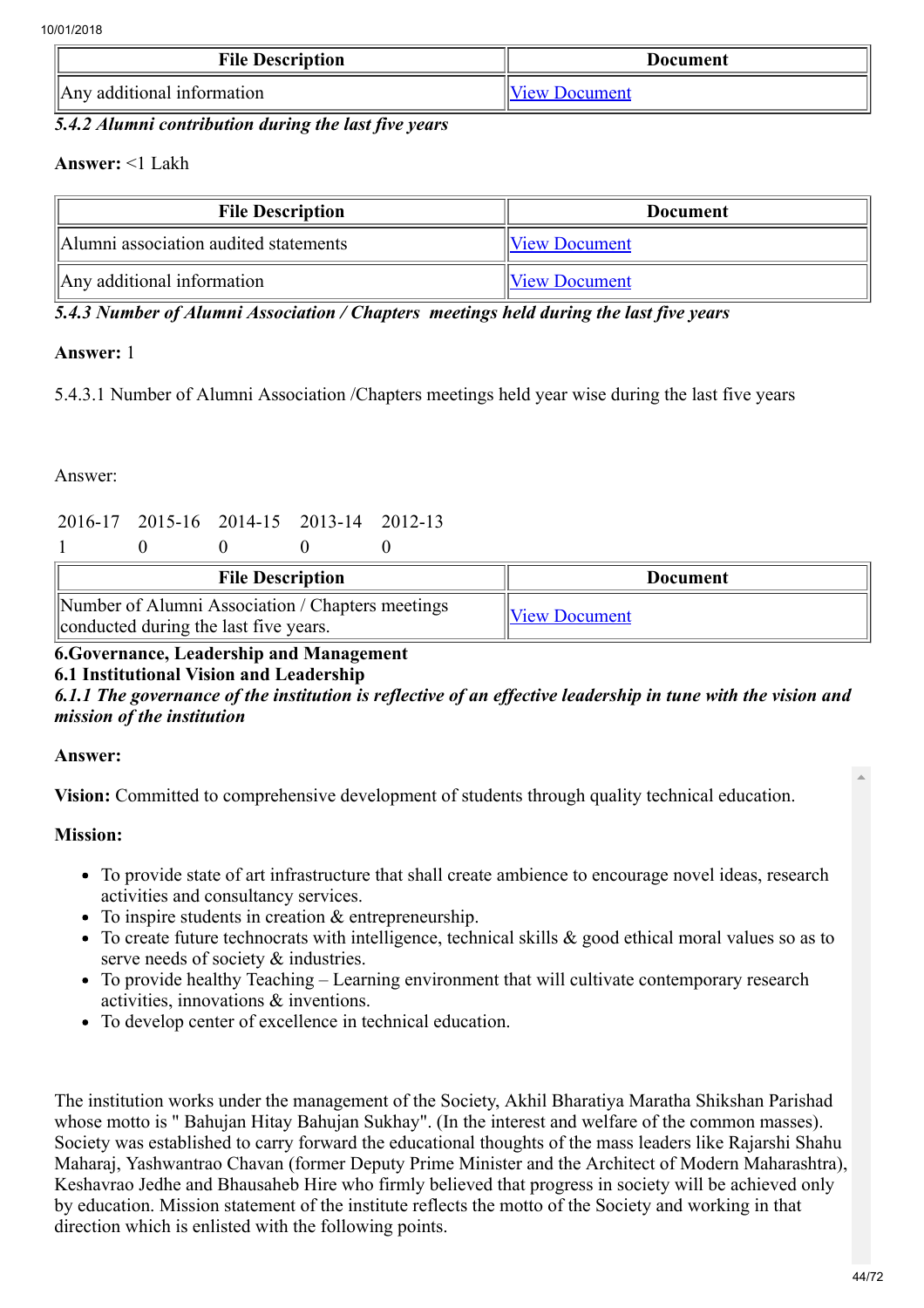## Quality education and skill initiatives:

- The institute offers quality education for Under Graduate and Post Graduates courses to educate students in higher technical education which fulfills the need of society.
- The institute provides value added programs in each department in addition to the Savitribai Phule Pune University curricula.
- Institute has signed Memorandum of Understanding with College of Engineering Pune to motivate students and faculty members for research and academic excellence.
- Institute also signed Memorandum of Understanding with Zensar Technologies, Tata Consultancy Services Ltd, Ingine Ensight research, Opulent Info-Tech, Global Talent Track and Victronics Control System for knowledge creation about technology development.
- The college arranges Industrial visits, field projects and internship for the students which help them to bridge the gap between curricula and industrial practices.

## Higher/competitive education initiatives:

- Institute create awareness among the students for higher studies and competitive examinations by providing study material for GATE/MPSC/UPSC examinations.
- Institute motivates faculty members for higher education like PhD and submits their research proposal to different funding agencies.

## Institution's Traditions and Value Orientations:

- Institute organizes traditional programs such as cultural events, sports events, Teacher's Day and Engineer's day etc.
- Institute motivate to the students through ART CIRCLE for participation in cultural events like Sinhgad Karandak etc.
- Institute organizes national level conference named "National Conference on Technical Revolution" where faculty members are motivated to publish their research work.

## *6.1.2 The institution practices decentralization and participative management*

#### Answer:

The top management has defined vision and mission of the institute, in that view, Top management, Principal and faculty work together for design and implementation of quality policy for the students. Principal and faculty design the quality policy in line with the vision and mission. The Principal, Head of Departments, senior faculty members initiate the thought process and invite suggestions from faculty members through Head of Departments. The Principal prepares the draft of quality policy and implementation plan considering the appropriate suggestions given by the faculty and discusses with management about the support required from top management for the effective implementation. The top management provides all necessary infrastructure, manpower and resources required for the implementation of quality policy. Finalized plan is get implemented by forming various functional subcommittees.

For the case-study we have taken example of ISTE Student Chapter which were formed for implementing the different quality policy.

The Indian Society for Technical Education (ISTE) is the leading National Professional non-Profit making Society for the Technical Education System in our country with the motto of career Development of Teacher and Personality Development of Students and overall development of our Technical Education System. In the institute ISTE student chapter is established during 2015-16.

## Objectives of ISTE Student Chapter: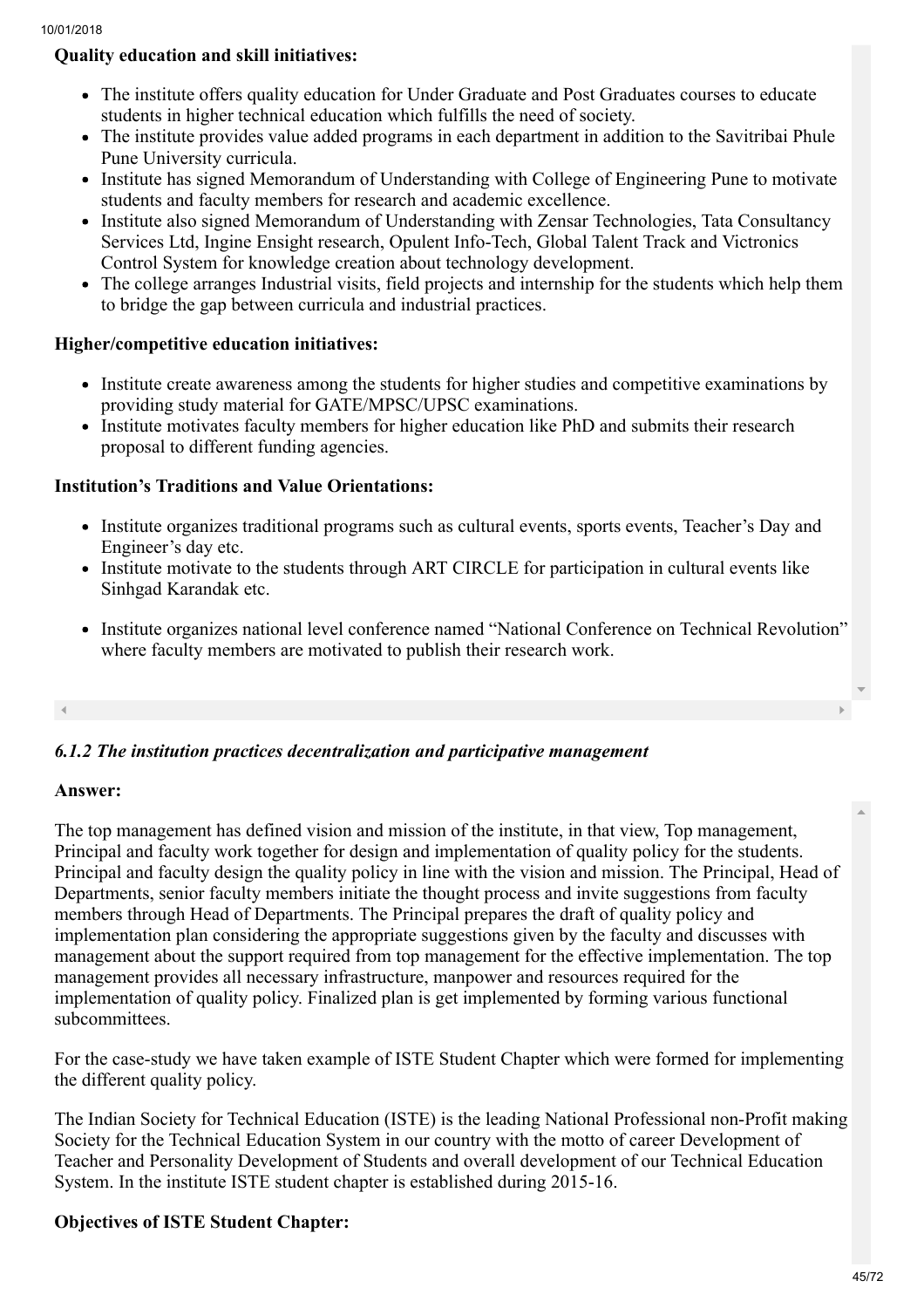- To formulate the general goals and responsibilities of technical education.
- To develop effective teachers and educational administrators.
- To enhance professional ideals & standards.
- To foster research as a function complementary to teaching.

In view of the objectives of ISTE Student Chapter, it has always been a priority for institute to encourage and support faculties and students to organize, participate in various conference, and trainings. The institute is actively involved in numerous activities at intra-college and or inter-college levels, whereupon students and staff interact with each other which brings upon useful inputs and outputs which aids development and betterment of technical education. Every year under the ISTE Student Chapter different programs were arranged like ''SparkTech'', ''Engineer's Day'' since from its establishment.

About Spark-Tech first thought is raised by Principal which get sanctioned from top management than faculty coordinator were formed for the successful implementation of event. SparkTech2k17 which was held on 17th, 18th, 19th Feb 2017. In this program every department conducted Technical and nontechnical events for which various committees were formed for the successful implementation of program.

Student post- Chairperson, Vice-Chairperson, Secretary, Joint-Secretary, Treasure

Committees- Editor Team, Promotional Team, Technical Event team, Social Activity Team, Social Media Team, Decoration Team, Photography Team

#### Events organized department wise:

| <b>Civil</b>                      | Model Making, Zero Mile, Save The Egg            |
|-----------------------------------|--------------------------------------------------|
| Computer                          | Innovative Minds, War of Code and Counter Strike |
| Electronics and Telecommunication | Project Mania, Decode Me, Treasures Hunt         |
| Information and Technology        | Techno Pirates, Blind Dexter, Mock CID           |
| Mechanical                        | Robotron, Cad Combat, Lathe Worrier.             |

Through the above activity participating Management of Top management, Principal, Faculties and students decentralization and participative management of all the stakeholders is involved, which helps in successful implementation of programs for the overall development of students.

## 6.2 Strategy Development and Deployment

*6.2.1 Perspective/Strategic plan and Deployment documents are available in the institution*

#### Answer:

## National Service Scheme

Aim of National Service scheme is to develop the personality of college students through Community Service. National Service Scheme has been functioning as a regular feature in the realm of our education. The overall objective of the scheme is to provide service to the community through which the objective is sought to be achieved. It is a student-cantered program in which projects are implemented by the NSS volunteers in the community in close collaboration with the community and thereby it provides vast scope for the student's interaction with the people.

Under National Service scheme, Institute has organized 7 days camp from 18th December to 24th December 2016 at nearby village to contribute for the society. This activity was successfully completed by taking different meetings with all student and faculty coordinators as per strategic plan.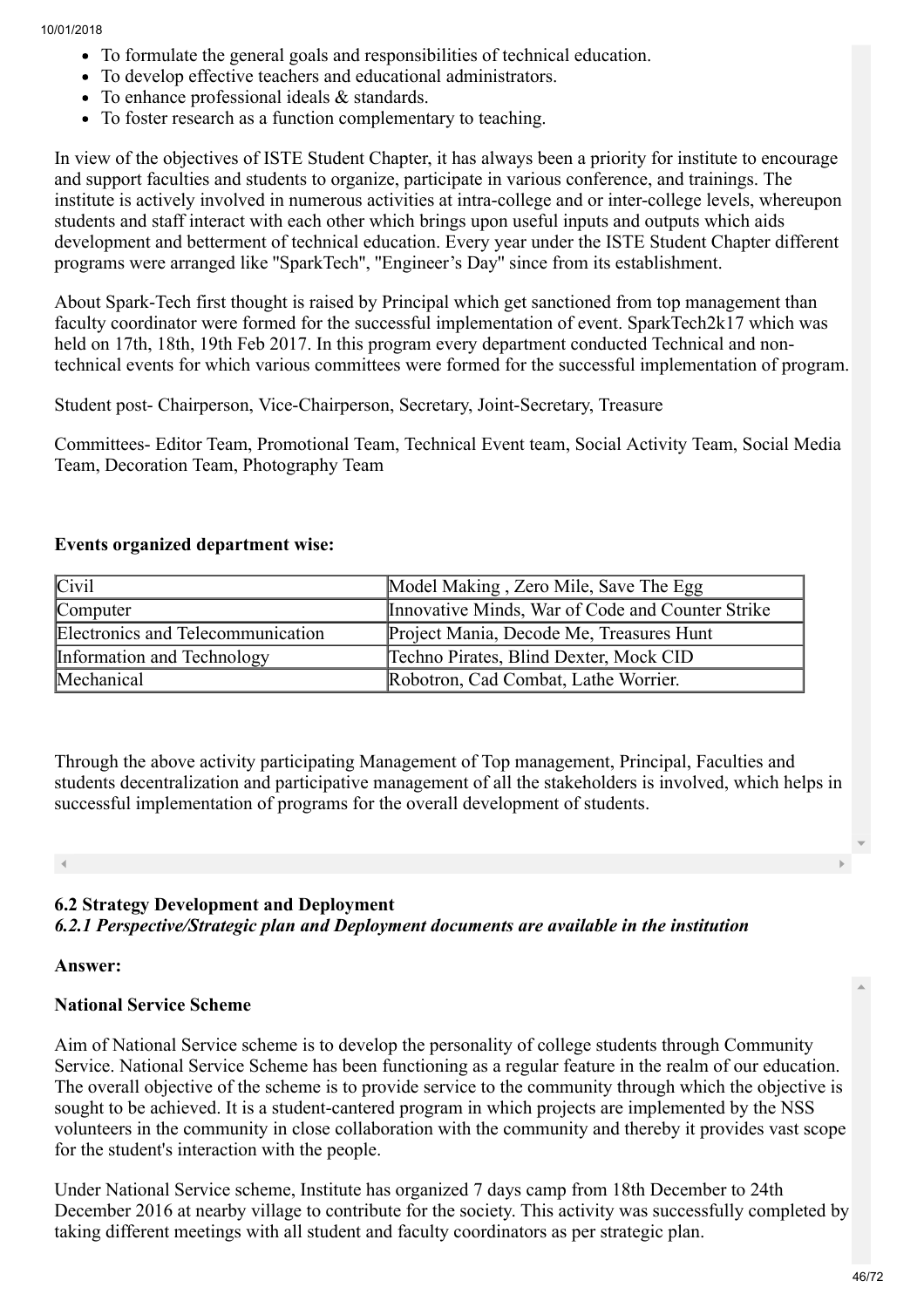7 Days National Service Unit Camp has contributed for following points-

- Andhshraddha Nirmulan
- Voting Awareness
- Cleanliness Program
- Swachhata Abhiyan

## Meeting 1

The meeting was held at institute for planning of camp. National Service Unit programme officer has initiated the meeting. All staff coordinators and student coordinators were present for the meeting. The agenda of meeting was selection of students through interview. National Service Unit consist of 50 students. Interview was conducted for students. Out of 50 students, 25 students were selected based on their interest and views towards society.

## Meeting 2

The agenda of meeting was finalization of camp location and period of activity. Date was finalized by considering academic calendar of Savitribai Phule Pune University. It is ecided to visit nearby different locations for availability of camp space .It is discussed to select the village where residential and all basic facility was available.

## Meeting 3

Report from visited students was discussed among staff and student coordinators. After fruitful discussion, camp duration and village was finalized. The village finalize for the camp was " Degaon" Tal- Bhor, Dist-Pune.

## Meeting 4

Student committee was formed. Staff members were selected for the camp. Day1 to Day 7 schedule was discussed and finalized. Each day was divided in 3 Sessions. First session comprises of Exercise, rally and tree plantation. Second Session comprises of expert lectures. Third Session comprises of Gram Survey, Camp Fire and cultural activity.

Permission for the camp was taken by forwarding permission letter to ABMS Parishad. After taking permission, camp team departs towards Degaon.

With the help of strategic plan developed during the discussion with all staff members and students, NSS camp activity successfully completed.

*6.2.2 Organizational structure of the institution including governing body, administrative setup, and functions of various bodies, service rules, procedures, recruitment, promotional policies as well as grievance redressal mechanism*

#### Answer:

## College Development Cell

| <b>Vice President</b> | Shri. Ajitdada Anantrao Pawar     |  |
|-----------------------|-----------------------------------|--|
| <b>Vice President</b> | Shri. Shashikant Shankarrao Sutar |  |
| General Secretary     | Mrs. Pramila Bhagwatrao Gaikwad   |  |
| Joint Secretary       | Shri. Sandeep Sudamrao Kadam      |  |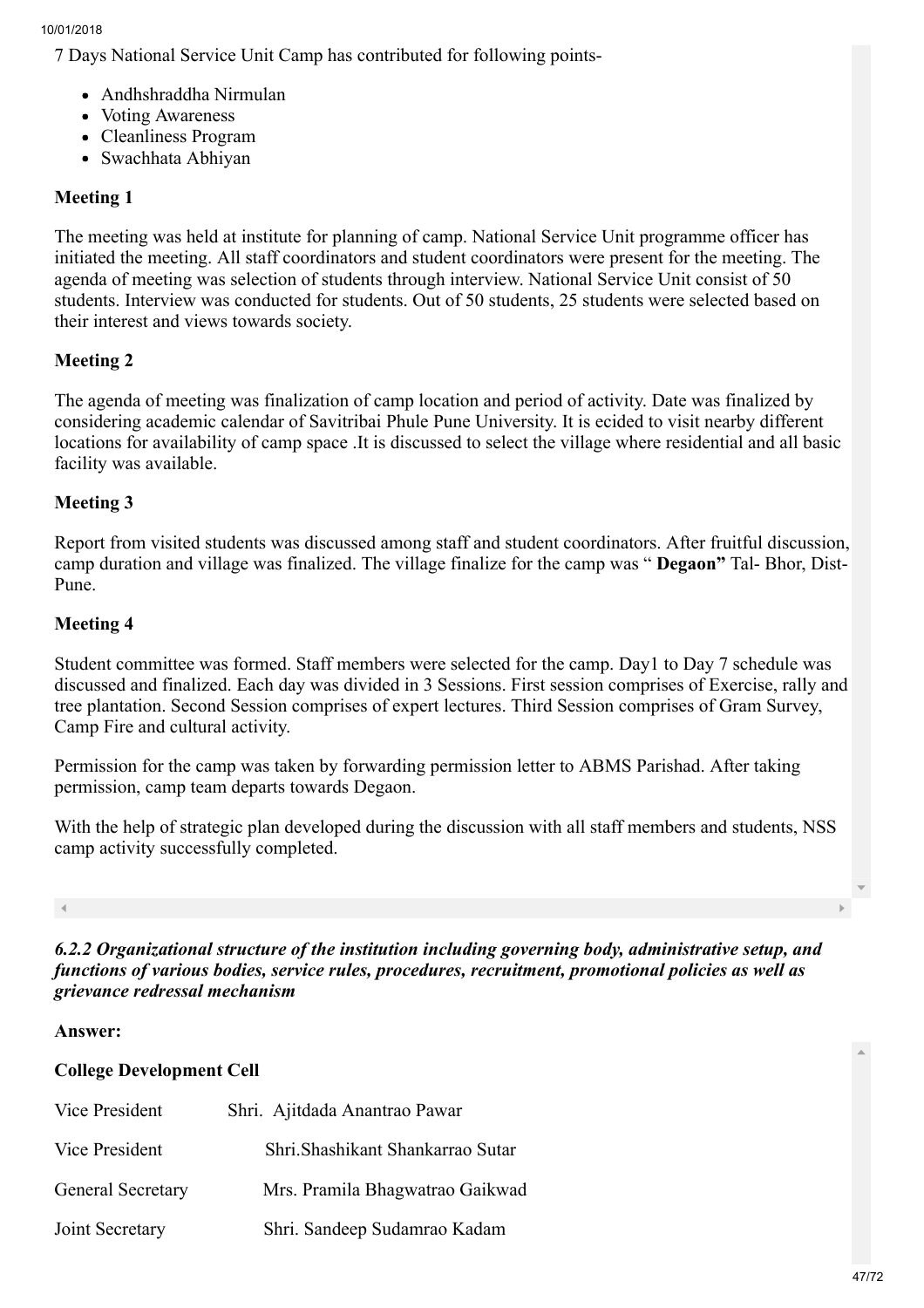10/01/2018 Member Shri. Dhairyshil Vasantrao Vandekar Member Dr. Navnath Baburao Pasalkar Head of Department Prof. Ganesh Eknath Kondhalkar Teacher's Representative Prof. Manoj Anandrao Mulik Teacher's Representative Prof. Dattatray Pandurang Kamble Teacher's Representative Prof. Snehal Mohan Veer Co-ordinator IQAC Prof. Shailesh Shivaji Hajare

## Functions of various bodies

College development Committee take meetings on time to time to monitors academics & financials and related developments were discussed. Internal Quality Assurance Cell is working for quality improvement

## Administrative Setup

- Office Superintendent
- System Admin
- Accountant
- Clerk handles student section, Scholarship section and purchase section
- Supporting staff

#### Recruitment Procedure

Recruitment of faculty interviewed by university selection committee andfor supporting staff by the management and head of institution.

## Filling in of Permanent Vacancy

Selection Committee shall consist

- Chairman, member/s from Governing Body of the institution
- A nominee of the Vice-Chancellor
- A Expert nominated by the Vice-Chancellor
- A nominee of Director of Higher Education, not below the rank of Deputy Director
- Head of the Institution
- Head of the concerned Department
- If the post is reserved one, the Vice- Chancellor shall nominate a member belonging to Scheduled Caste or Scheduled Tribe or Denotified or Nomedic Tribe who should preferably an expert on the subject

## Filling in of Temporary Vacancy

Selection Committee shall consist

- The Chairman/members of the Governing Body of the institution
- The Head of the Institution
- The Head of the Department from the department where post to be filled
- One subject expert from other institution

#### Procedure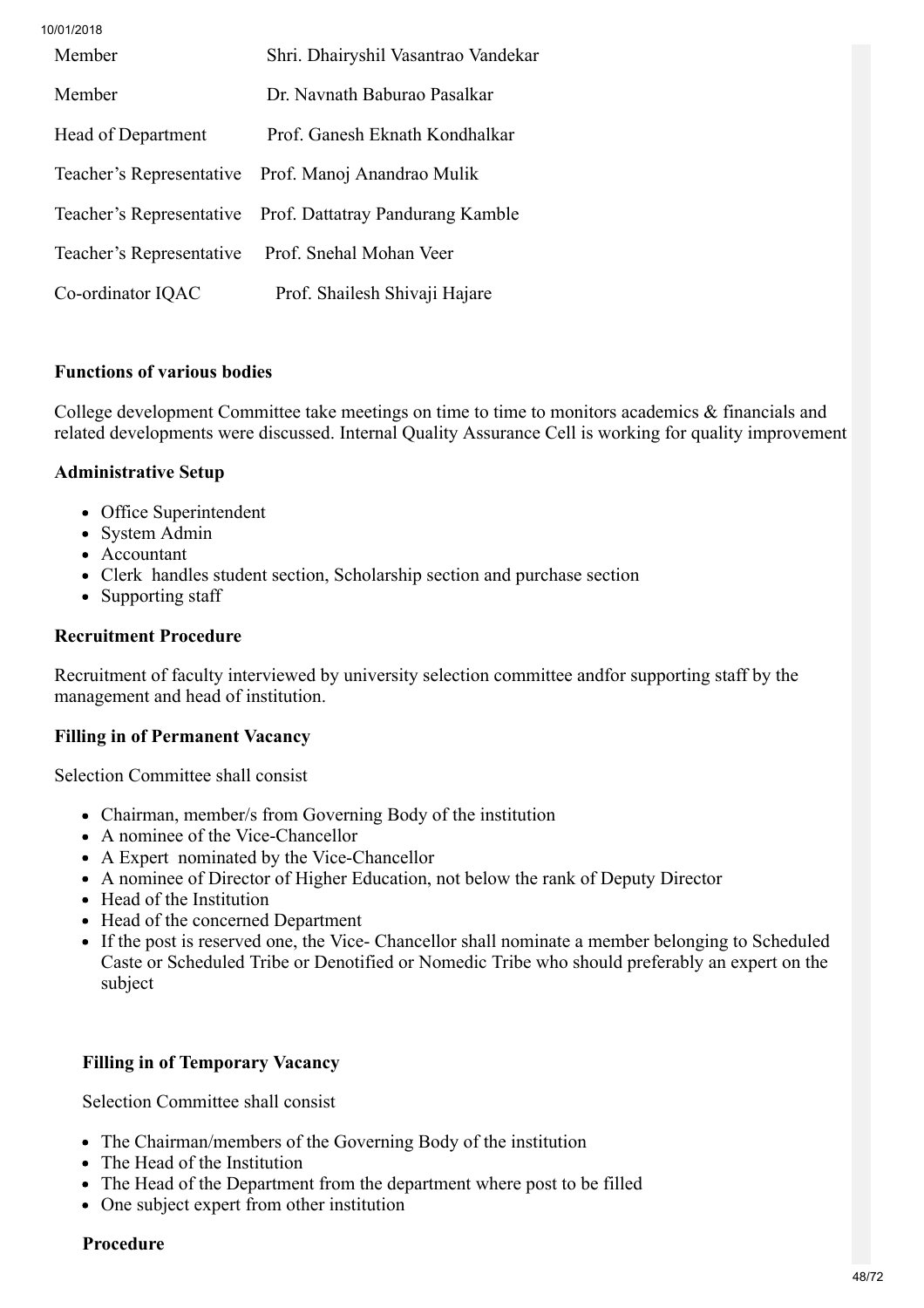- All posts of the teachers shall be widely advertised with particulars of minimum and other qualifications, if any, and emoluments. Reasonable time shall be allowed to applicants, to submit their applications
- The date of the meeting of the Selection Committee shall be so fixed as to allow the notice of fifteen days to each member and to the candidates. The particulars of each candidate called for interview; in consultation with the Head of the Department/Principal of the College, Head of the Recognized Institution, shall be supplied to each member, so as to reach him seven days before the date of the meeting
- The quorum to constitute a meeting of the Selection Committee shall be four members of whom, one being an expert nominated by the University

## Service Rule & Promotion

As prescribed by Savitribai Phule Pune University, Govt. Of Maharashtra and A.B.M.S. Parishad, Pune

## Grievance redressal mechanism

There is a grievance redressal committee which resolves grievances of staff and students of the college.

| <b>File Description</b>                | Document             |  |
|----------------------------------------|----------------------|--|
| $\parallel$ Any additional information | <b>View Document</b> |  |

## *6.2.3 Implementation of e-governance in areas of operation:*

#### *1.Planning and Development*

- *2. Administration*
- *3. Finance and Accounts*

## *4. Student Admission and Support*

## *5.Examination*

Answer: C. Any 3 of the above

| <b>File Description</b>                                                                                         | <b>Document</b>      |  |
|-----------------------------------------------------------------------------------------------------------------|----------------------|--|
| Screen shots of user interfaces                                                                                 | <b>View Document</b> |  |
| Details of implementation of e-governance in areas of<br>operation Planning and Development, Administration etc | <b>View Document</b> |  |

## *6.2.4 Effectiveness of various bodies/cells/committees is evident through minutes of meetings and implementation of their resolutions*

#### Answer:

College magazines are very good platform for students to share their creativity and thereby gain confidence. Magazine has a great educative value. Magazine encourages the students to think and write. So they develop their writing skills and talent. They also develop their power of thinking and strengthen their imagination which increases general knowledge of the students and they acquire the habit of reading and writing. The college magazines also teach the students the value of co-operation and encourage healthy competition.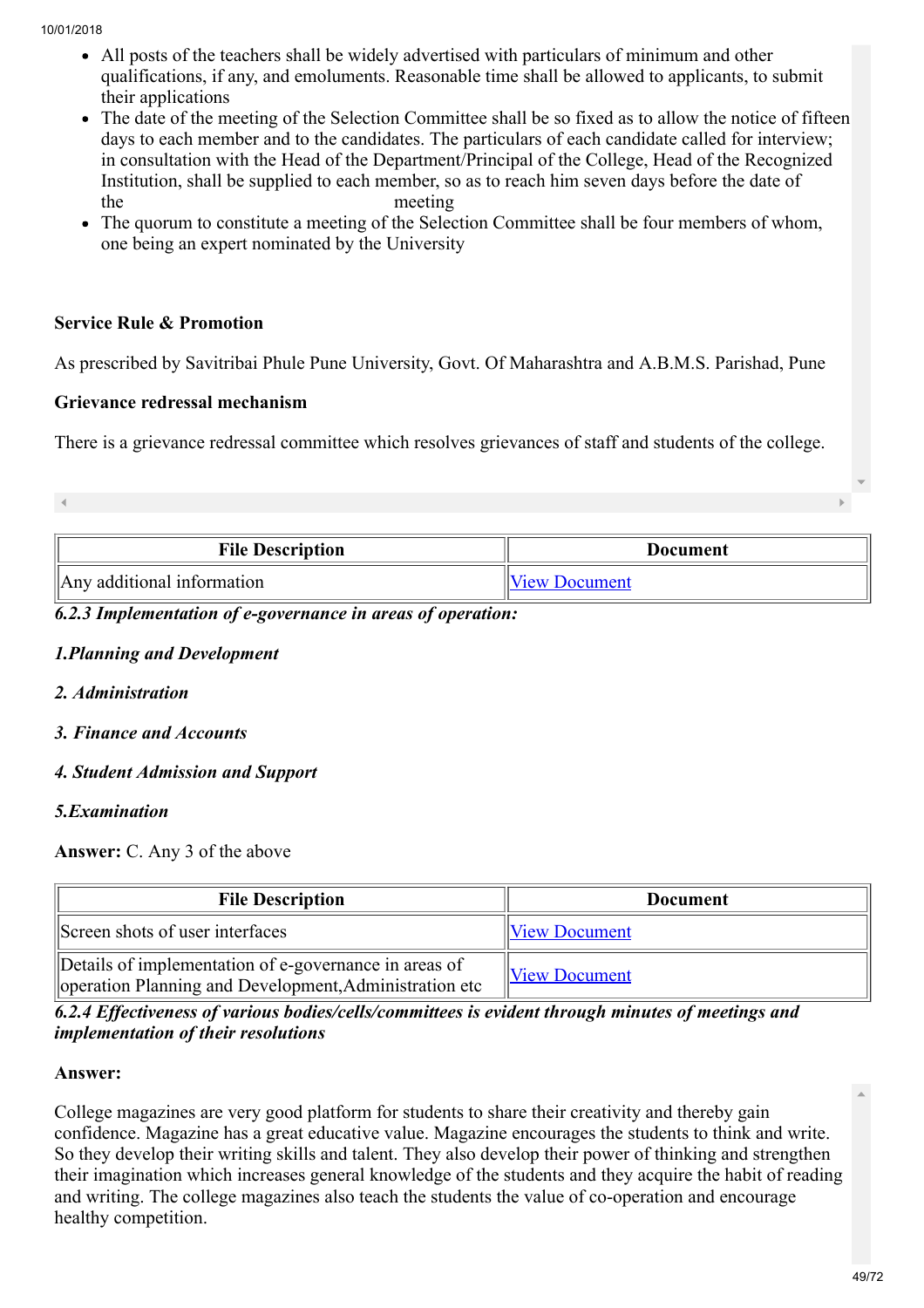Magazine committee was formed under the guidance of Principal of institute on 02/12/2015 for academic year 2015-2016 and Magazine name was decided as "Parvati 2015-2016".

Meeting 1 was held on 03/12/2015 regarding finalization of magazine theme. Theme was finalized as "Smart City".

Following points were discussed:

- Editing
- Photo Galley
- Departmental Achievements
- Toppers
- Departmental activities such as Teachers Day, Engineers Day, etc.

Meeting 2 was held on 11/12/2015 regarding work distribution among the committee members. The work was assigned to the departmental magazine coordinators as:

| Sr. No.         | <b>Coordinator</b>                        | Work                                                       |
|-----------------|-------------------------------------------|------------------------------------------------------------|
|                 | Mr. Digambar Pawar                        | TPO Activity                                               |
| $\overline{2}$  | Prof. S. R. Kokane                        | <b>ISTE Spark Tech</b>                                     |
| $\vert$ 3       | Prof. K. S. Jetha                         | Sport                                                      |
| l4              | Prof. Kartik Krishnan                     | Engineer's Day & Industrial Visit                          |
| 5               | Prof. D. P. Kamble<br>Prof. N. M. Gaikwad | NCTR, FE Departmental Activity                             |
| $\vert 6 \vert$ | Prof. S. S. Salvekar                      | Fresher's Party, Medical Camp Report                       |
| 17              | Mrs. A. A. More                           | Editorial changes $\&$ grouping of all departmental papers |

Thus each member of committee was assigned some specific work in order to completion of Magazine.

Meeting 3 was held on 24/12/2015 regarding finalization of Front Cover and Back Cover of Magazine. After fruitful discussion, it is decided that the Front Cover and Back Cover should be the painting created by one of the student Vishal B. Gurav.

Meeting 4 was held on 02/01/2015 regarding collection of various data which was needed for Magazine.

Following points were discussed:

- Admission Report
- Result Analysis
- Staff & Students Achievements
- Guest Lectures
- Photos

Meeting 5 was held on 13/01/2015 and following activities are assigned.

| Sr. No. | <b>Coordinator</b>    | Work                           |
|---------|-----------------------|--------------------------------|
|         | Prof. S. R. Kokane    | photo of Management Committees |
|         | Prof. Kartik Krishnan | Messages                       |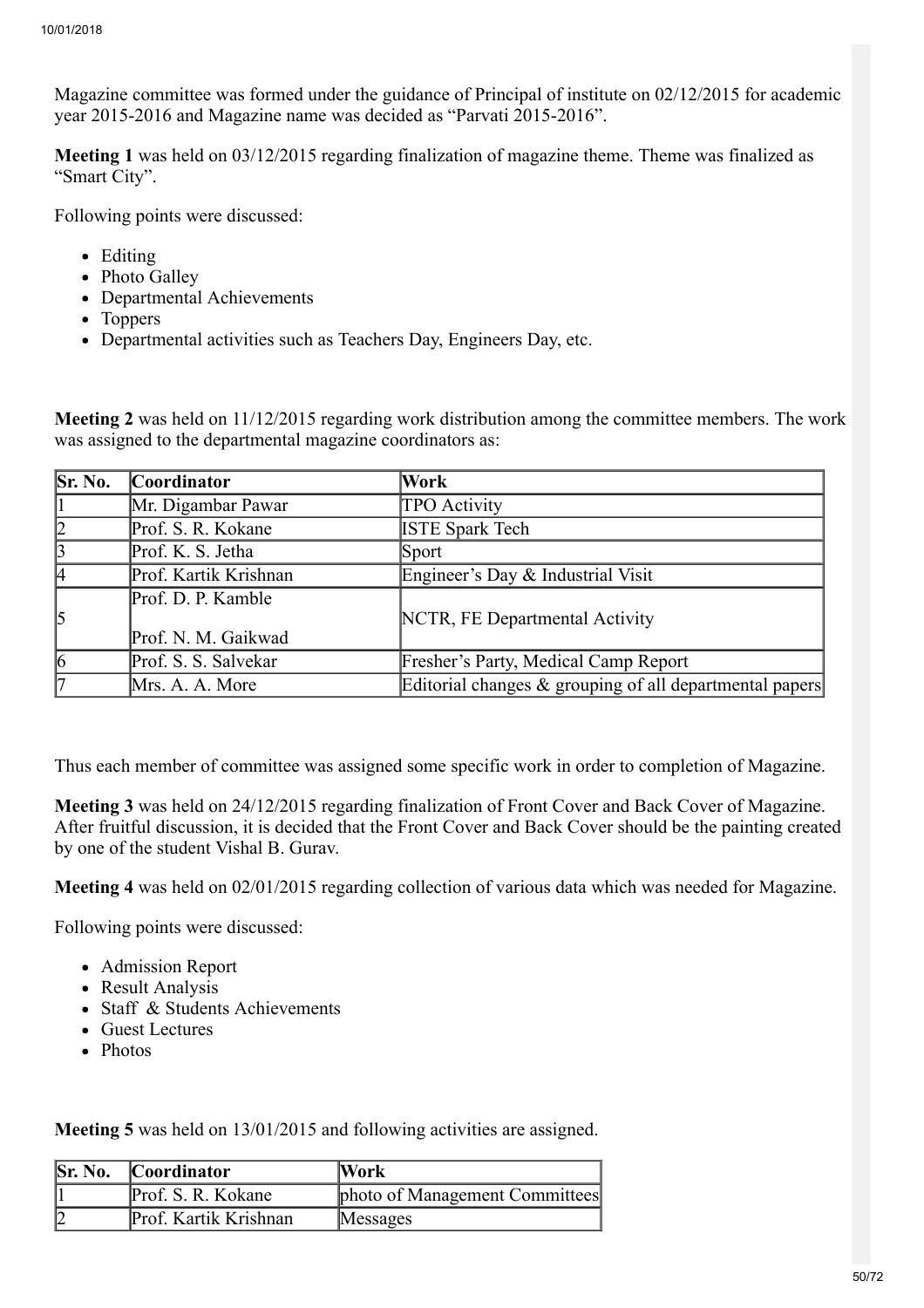Meeting 6 was held on 22/01/2016 regarding finalization of Articles. Magazine committee checked various received articles and among those, some articles were finalized for Magazine.

Meeting 7 was held on 02/02/2016 regarding finalization of Photo Gallery. Magazine committee sorted various collected photos and sorted photos were arranged in proper sequence.

Meeting 8 was held on 15/02/2016 regarding finalization of Magazine for printing. Magazine committee checked and corrected data were arranged in proper format and rough draft is sent for printing.

Meeting 9 was held on 26/02/2016. Proof reading was done by all Magazine committee members and finalized copy with some changes was sent for final printing.

The outcome of all these meetings was our Magazine "Parvati 2015-2016". The Magazine was inaugurated on 10/03/2016.

6.3 Faculty Empowerment Strategies *6.3.1 The institution has effective welfare measures for teaching and non-teaching staff*

#### Answer:

#### The following welfare schemes are available for teaching and non – teaching Staff of the institute:

- 6th pay implementation for eligible staff members.
- Provident Fund Scheme is applicable to all non teaching members and some of the teaching members
- Group Insurance facility is available for all employees.
- Gratuity scheme is provided for employees.
- Maternity leave is allowed to Ladies staff
- Employees can avail Medical leaves as and when required.
- Dress codes are provided to non teaching staff.
- Duty leaves are given to Teaching and non teaching staff for attending workshops, Seminars and conferences etc.
- Conduction of health awareness programs.
- Regular induction of Fire safety and security workshop.

*6.3.2 Average percentage of teachers provided with financial support to attend conferences/workshops and towards membership fee of professional bodies during the last five years*

#### Answer: 5.59

6.3.2.1 Number of teachers provided with financial support to attend conferences / workshops and towards membership fee of professional bodies year wise during the last five years

Answer:

|  | 2016-17 2015-16 2014-15 2013-14 2012-13 |  |
|--|-----------------------------------------|--|

0 12 5 0 0

| ⊷             | --- --- |
|---------------|---------|
| $\sim$ $\sim$ |         |
| uvn           | ≂пւ     |
|               | .       |
|               |         |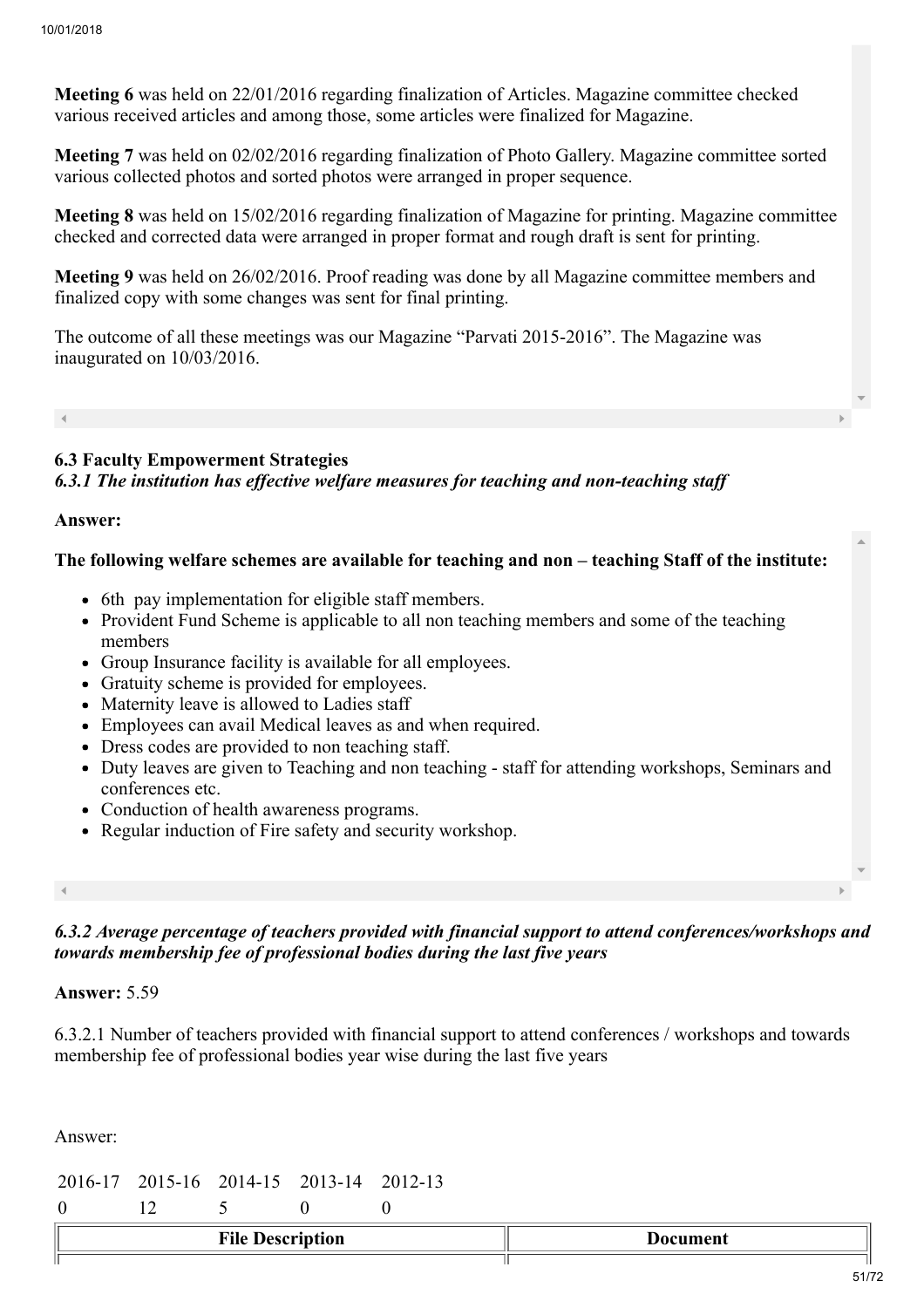Details of teachers provided with financial support to attend conferences,workshops etc. during the last five years

[View Document](https://assessmentonline.naac.gov.in/storage/app/hei/SSR/100944/6.3.2_1513929212_937.xlsx)

*6.3.3 Average number of professional development /administrative training programs organized by the institution for teaching and non teaching staff during the last five years*

## Answer: 0.4

6.3.3.1 Total number of professional development / administrative training programs organized by the Institution for teaching and non teaching staff year wise during the last five years

Answer:

|                                                                                     |                         |  | 2016-17 2015-16 2014-15 2013-14 2012-13 |                 |  |
|-------------------------------------------------------------------------------------|-------------------------|--|-----------------------------------------|-----------------|--|
|                                                                                     |                         |  |                                         |                 |  |
|                                                                                     | <b>File Description</b> |  |                                         | <b>Document</b> |  |
| Details of professional development / administrative                                |                         |  |                                         |                 |  |
| $\ $ training programs organized by the Institution for teaching $\ $ View Document |                         |  |                                         |                 |  |
| and non teaching staff                                                              |                         |  |                                         |                 |  |

## *6.3.4 Average percentage of teachers attending professional development programmes viz., Orientation Programme, Refresher Course, Short Term Course, Faculty Development Programme during the last five years*

## Answer: 33.03

6.3.4.1 Total number of teachers attending professional development programs, viz., Orientation Program, Refresher Course, Short Term Course, Faculty Development Programs year wise during the last five years

Answer:

2016-17 2015-16 2014-15 2013-14 2012-13

23 32 14 8 7 File Description  $\|\qquad\qquad\qquad\qquad\qquad\qquad$ Details of teachers attending professional development

programs during the last five years  $\mathbb{V}_{new}$  Document

*6.3.5 Institution has Performance Appraisal System for teaching and non-teaching staff*

## Answer:

It is a systematic method of determining the relative value of all jobs content, not on how well an individual performs the work. The staff must complete the Self-appraisal form after the completion of an academic year.

## Parameters of Evaluation:

Each employee of the Institute is evaluated in a systematic manner on an annual basis. The Head of the Department leads the performance appraisals which are further reviewed by Principal and the Management. Areas to be evaluated include-

General Appraisal: Quality of job accuracy, general intelligence, integrity & character, punctuality, relation with colleague/students continue in the present position.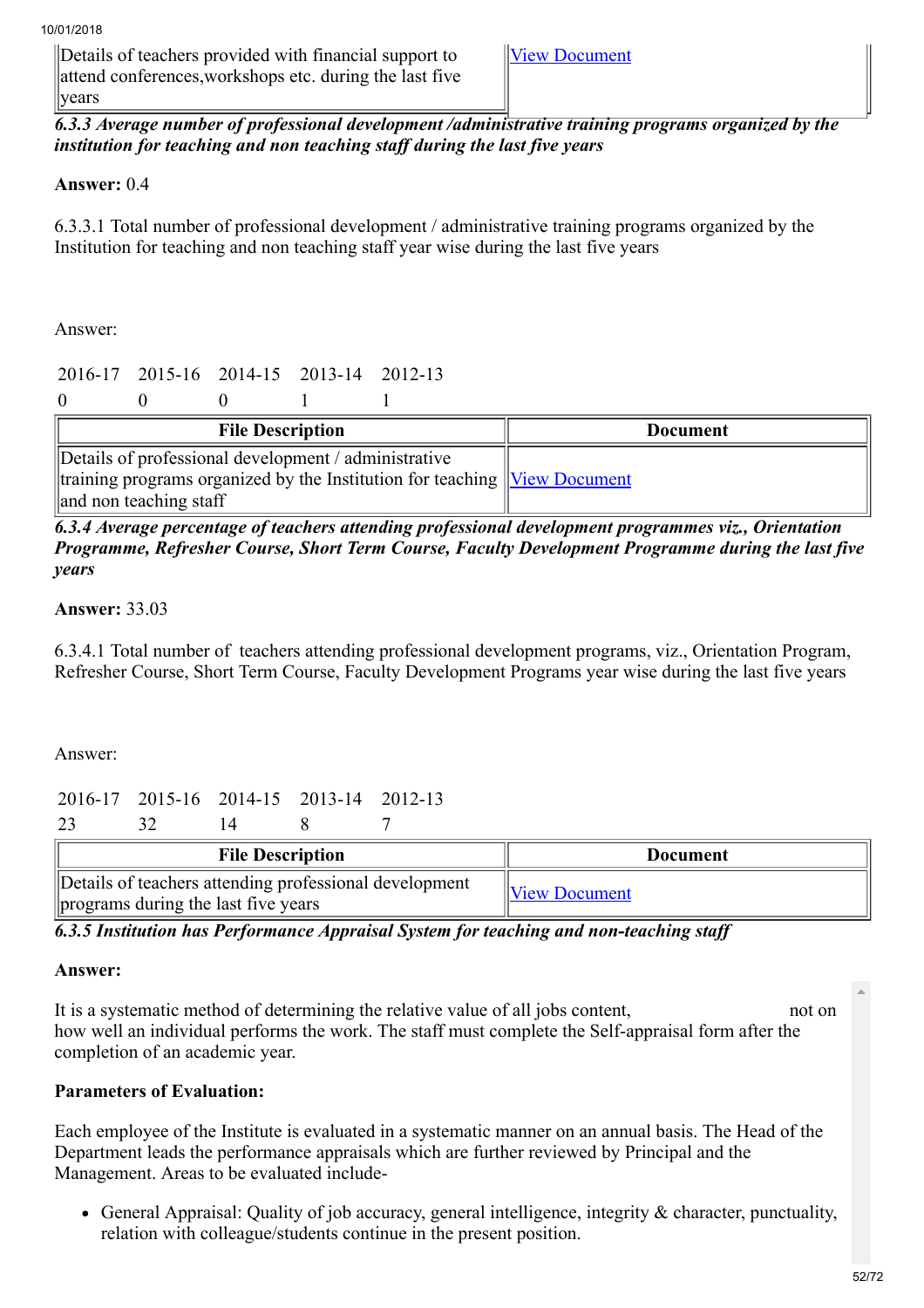- Number of National / International conferences attended
- Number of Paper Published in National/International Conferences
- Number of Seminars attended (National/International)
- Career Advancement program like PhD Admission
- QIP(Quality Improvement Programs) Grants
- Academic Appraisal: Areas to evaluate are control over class and discipline, proficiency in subject of specialization.
- Student Feed Back: Confidential student feedback shall be collected in per semester and reviewed by the Principal.
- Result Analysis: Result analysis of subject taught by the faculty.

#### Performance appraisal system of the non teaching staff:

Self appraisal: self appraisal report is prepared depending upon the value added activates performed in institute during the tenure.

#### 6.4 Financial Management and Resource Mobilization *6.4.1 Institution conducts internal and external financial audits regularly*

#### Answer:

Anantrao Pawar College of Engineering & Research, Parvati, Pune appointed internal and external auditors. Generally the External audit is held in August and September in every year. The institute has a mechanism for internal and external audit as follows.

## Mechanism for Internal Audit:

- The board of trustees of Anantrao Pawar College of Engineering & Research, Parvati, Pune, appoints internal auditors for conducting internal audits of its institutes.
- The team of one institute conducts audit for the other institute. The audit report is submitted to Principal and management.
- The Principal and accountant take care of doing compliance of the objections raised if any.

| <b>Internal Auditor</b>                 | <b>Year of Audit – with Count Number</b><br>(Month) |
|-----------------------------------------|-----------------------------------------------------|
| Pravin Salunkhe & Associate,            | $ 2016 - 17 - 01(Apri1 2017) $                      |
| M.Com, Chartered Accountant,            | $[2015 - 16 - 01(April 2015 & May 2016)]$           |
| Office No. 404, 4th floor, Patil plaza, | $[2014 - 15 - 02$ (Dec. 2015 & April 2015)          |
| Mitra mandal chowk, Swargate,           | $[2013 - 14 - 02$ (Dec. 2013 & April 2014)          |
| Pune-09                                 | $2012 - 13 - \text{NIL}$                            |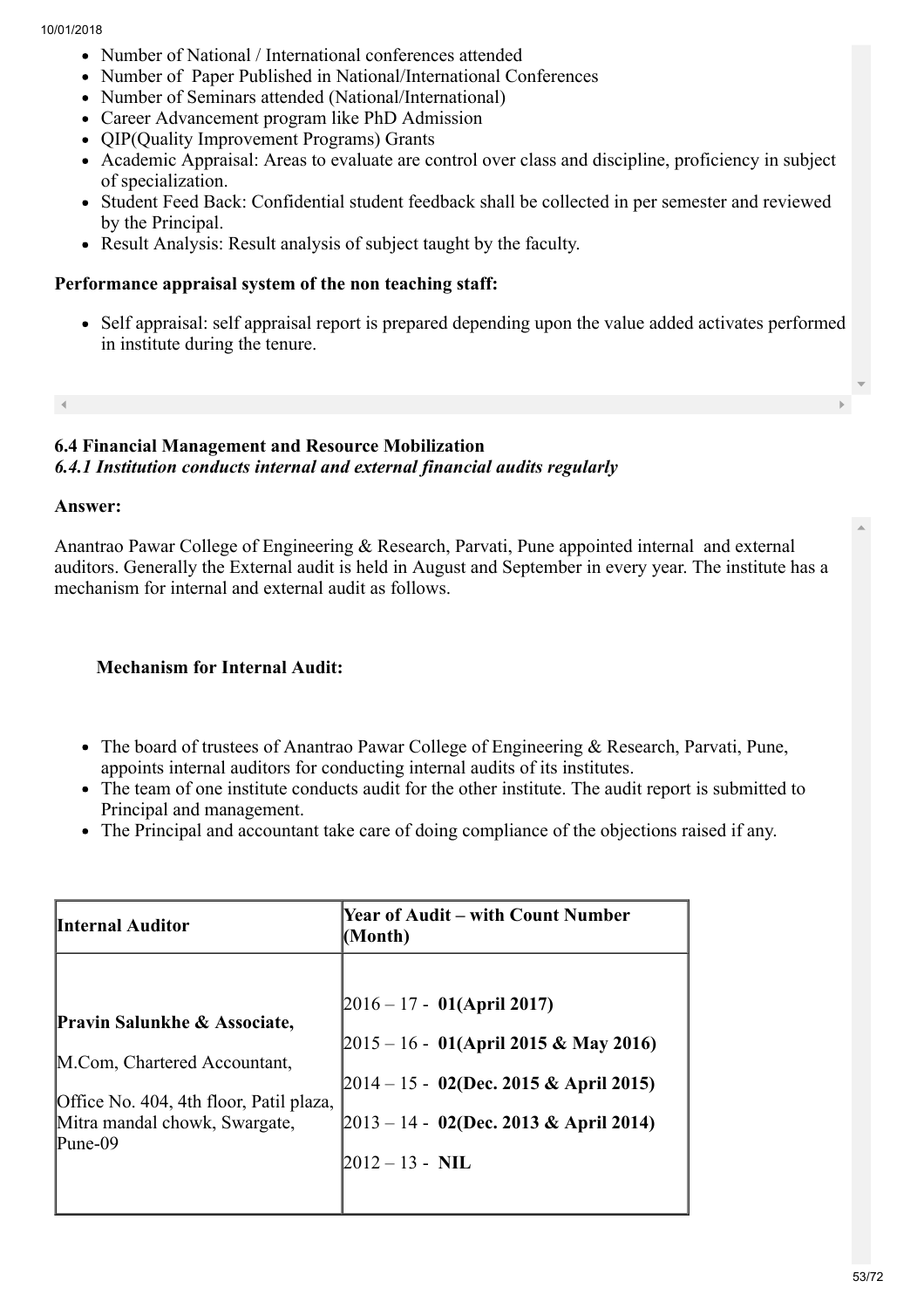## Mechanism for External Audit:

The statutory audit is conducted by registered Chartered Accountant firm.

| <b>External Auditor</b>           | <b>Last Audit Year</b>                 |
|-----------------------------------|----------------------------------------|
| Mr. K. B. Salunkhe & Co.          | $ 2016 - 17 - 01$ (September 2017)     |
| B. Com (Hons.) FCA,               | $ 2015 - 16 - 01$ (August 2016)        |
| $ B - 301$ , Bharat Bhavan, 1361, | $ 2014 - 15 - 01$ (September 2015)     |
| Shukrawar Peth, Behind sarswati   | $[2013 - 14 - 01$ (July - August 2014) |
| $\mu$ mandir, Pune-411002         | $2012 - 13 - \text{NIL}$               |

No minor and/or major objections have been raised in the internal and external audits.

#### *6.4.2 Funds / Grants received from non-government bodies, individuals, Philanthropers during the last five years (not covered in Criterion III)*

#### Answer: 0

6.4.2.1 Total Grants received from non-government bodies, individuals, philanthropers year wise during the last five years (INR in lakhs)

Answer:

## 2016-17 2015-16 2014-15 2013-14 2012-13

 $0 \qquad 0 \qquad 0 \qquad 0$ 

| <b>File Description</b>                                                                     | Document      |
|---------------------------------------------------------------------------------------------|---------------|
| Details of Funds / Grants received from non-government<br>bodies during the last five years | View Document |

*6.4.3 Institutional strategies for mobilisation of funds and the optimal utilisation of resources*

## Answer:

# Mobilization of Funds:

By taking permission of management by the principal of Anantrao Pawar College of Engineering and Research, Parvati, Pune. As there was surplus in case of drawing board according to SPPU syllabus and there was new requirement of computers in computer center and we were having old computers so above resources are mobilized to the following institutes for their necessity: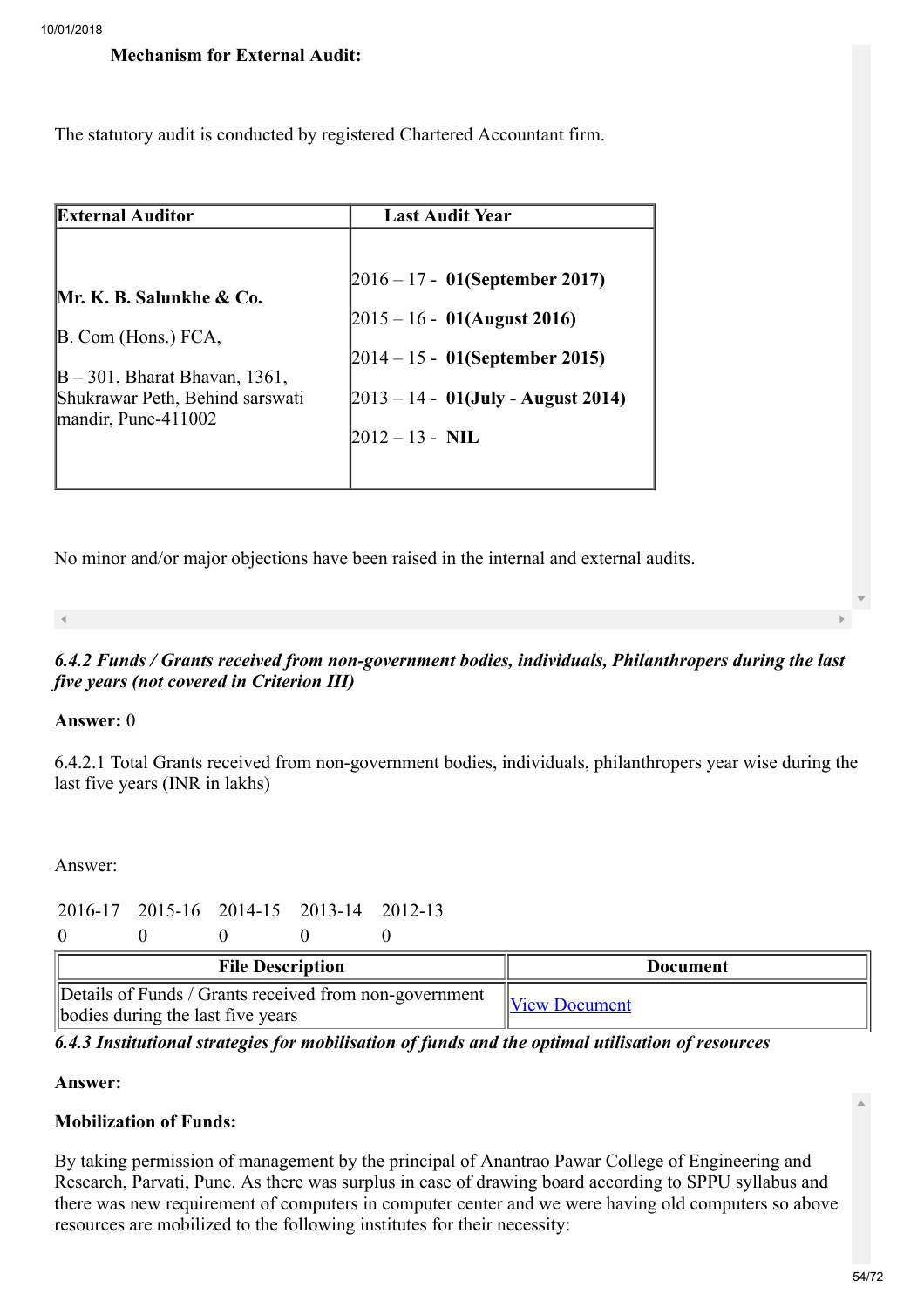| Sr. No. | Name of<br><b>Mobilization</b><br><b>Institution</b> | <b>Name of Received</b><br><b>Institution/Department</b>    | Particulars       | <b>Quantity</b> | Date       |
|---------|------------------------------------------------------|-------------------------------------------------------------|-------------------|-----------------|------------|
|         | APCOER,<br><b>PUNE</b>                               | Anantrao Pawar College<br>of Architecture, Parvati,<br>Pune | Drawing<br>Boards | 40              | 13/02/2014 |
| 12      | APCOER,<br>PUNE                                      | Sou. Laxmibai Baburao<br>Salunkhe Primary School            | <b>Computers</b>  | 14              | 21/12/2015 |

## Optimal Utilization of Resources:

The institution has the policy to make available the infrastructure facilities every year to match the academic growth. At the same time the faculty and the students use them optimally.

- At department level, the laboratory facilities are made available to students as per their needs.
- Institute Library is kept open for extended hours for the students so as to utilize the reading room to its maximum.
- Resources like Tables, stools, racks, benches are manufactured at workshop in Mechanical Engineering Department and these resources are made available to various class rooms and laboratories of different departments.

|                      | Sr. No. Utilized Resources Quantity (approximate) |
|----------------------|---------------------------------------------------|
| Laboratory Tables 50 |                                                   |
| Stools               | $00^{\circ}$                                      |
| Library Racks        |                                                   |
| Benches              |                                                   |

Technical Consultancy services are also provided via college's website which includes service like Water Quality testing, Soil Investigation, Testing of building materials (viz. Steel, bricks, stone and wood), Road Map Survey, Concrete Testing and quality and third party technical audits of Civil Engineering structures.. To conduct the survey, experiments and quality tests to conclude on results the required resources and laboratories are made available.

| <b>Sr. No. Utilized Resources (Laboratories)</b> | <b>Services Provided</b>                                       |
|--------------------------------------------------|----------------------------------------------------------------|
| Environmental Laboratory                         | <b>Water Quality testing</b>                                   |
| Geotechnical Laboratory                          | Soil Investigation                                             |
| <b>Testing of Material Laboratory</b>            | Testing of building materials, Concrete<br>Testing and quality |
| Survey Laboratory                                | Road Map Survey                                                |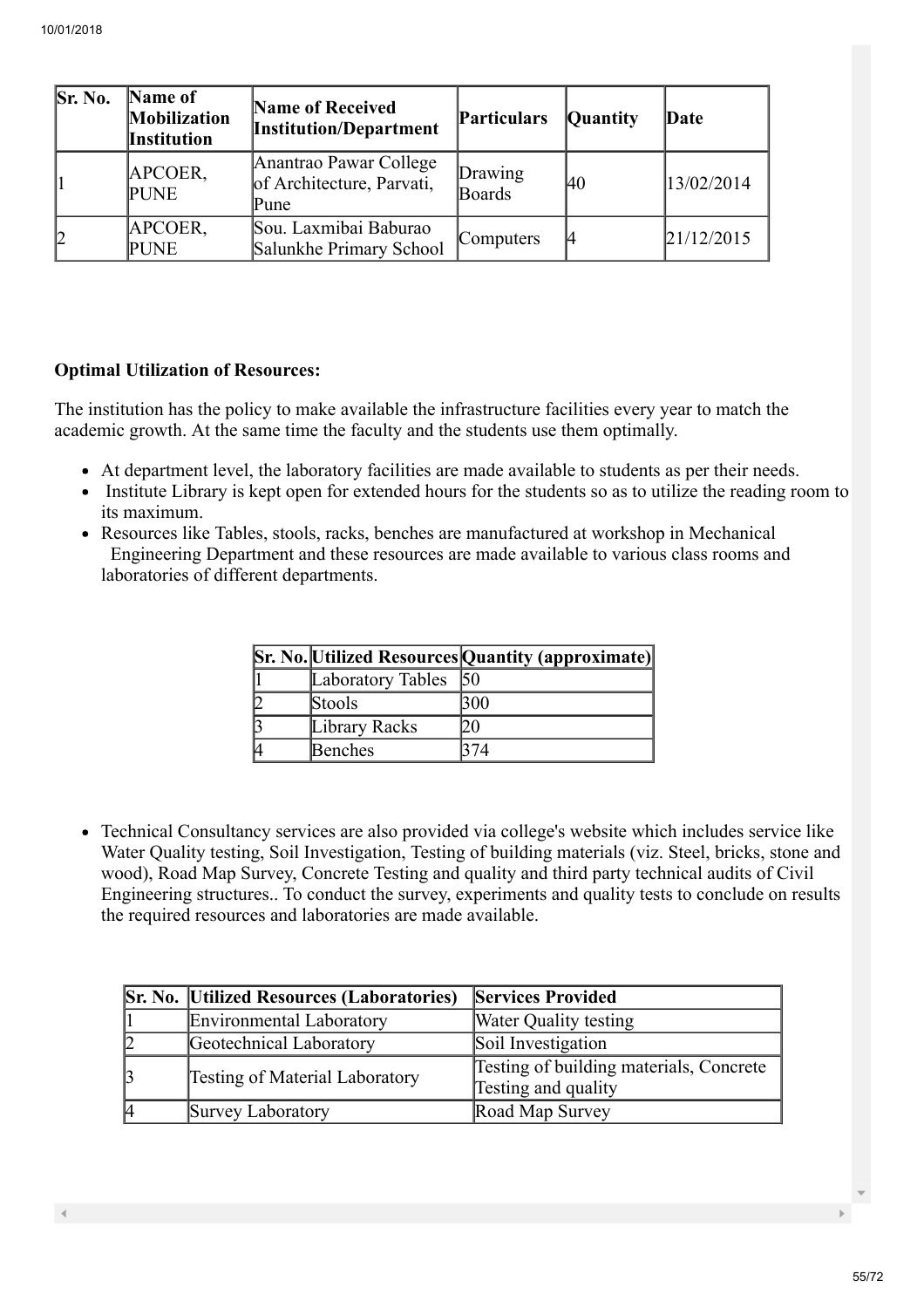## 6.5 Internal Quality Assurance System *6.5.1 Internal Quality Assurance Cell (IQAC) has contributed significantly for institutionalizing the quality assurance strategies and processes*

## Answer:

The institute has formed IQAC and it has contributed to impart quality of education in respect of strategies, processes and overall development.

## Following are the Examples driven by IQAC:

## Example 1: Planning and delivering/monitoring for effective course delivery:

- To ensuring timely, efficient and progressive academic performance of student.
- To finalize Academic calendar of college by the principal and HOD's.
- Preparing Course plan and Course file of the subject by the respective subject teacher.
- Weekly monitoring the course delivery by the respective HOD's.
- HOD will take feedback from student regarding effective course delivery from student on time to time basis.
- Principal monitors effective course delivery of faculty through HOD.

## Example 2: Research and Development Cell:

As an Emerging Research Institution in Pune City, Anantrao pawar college of engineering & research is becoming a unique community of Researchers who are conducting quality research. The seed in terms of thought of research is sowed in the mind of faculty and students by various means to cater the need of society through technological solution. The neutering of the research process in mind of faculty and student in done by means of participating in all the research activities of SPPU, Pune, UGC, AICTE and Ministries of Sate and Central Govt., who provide funds and awards. The all faculties are actively involved in the BCUD Research Grant Schemes of Savitribai Phule Pune University. Currently we are having 4 Projects ongoing and 35 are submitted under BCUD Research Grant Schemes, of Savitribai Phule Pune University.

Faculty members prepare students to break new ground in research and innovation, through scholarly contributions and challenging existing paradigms that will result in the improvement of technology. Since last 3 years the students of Anantrao pawar college of engineering & research are participating Avishkar [A novel interuniversity research project competition started by His Excellency, the Governor of Maharashtra] and brought the laurel to College by winning Avishkar-2017.

The project titled HEXACOPETR project is awarded First Prize at Inter-college Level, University level, State Level [DIPEX-2017], National Level [ANVESH-2017], received the design patent of the same and is appreciated in all the leading Newspapers like Indian Express, Pune Mirror, Sakal and many more. The Anantrao Pawar College of Engineering & Research teams having project "Implementation of Wearable Defense System for Women's Security using WSN" was shortlisted for the final round of "6th CSI In App National Student Project Awards 2017" is invited for their face-to-face presentation at Trivandrum, Kerala during 22nd and 23rd April 2017. The Faulty and students have filled the 4 patents in last year. With a great excellence in academics and innovations, Anantrao Pawar College of Engineering  $\&$ Research gives the platform to the student's myriad opportunities to grow through various academic programs.

The Institute gives prime importance to the activities related to the Research, Innovation, IPR and PhD Work of all faculty members. The research environment of the institute is built by participation of faculties and students in various events seminars/workshops to enrich their knowledge.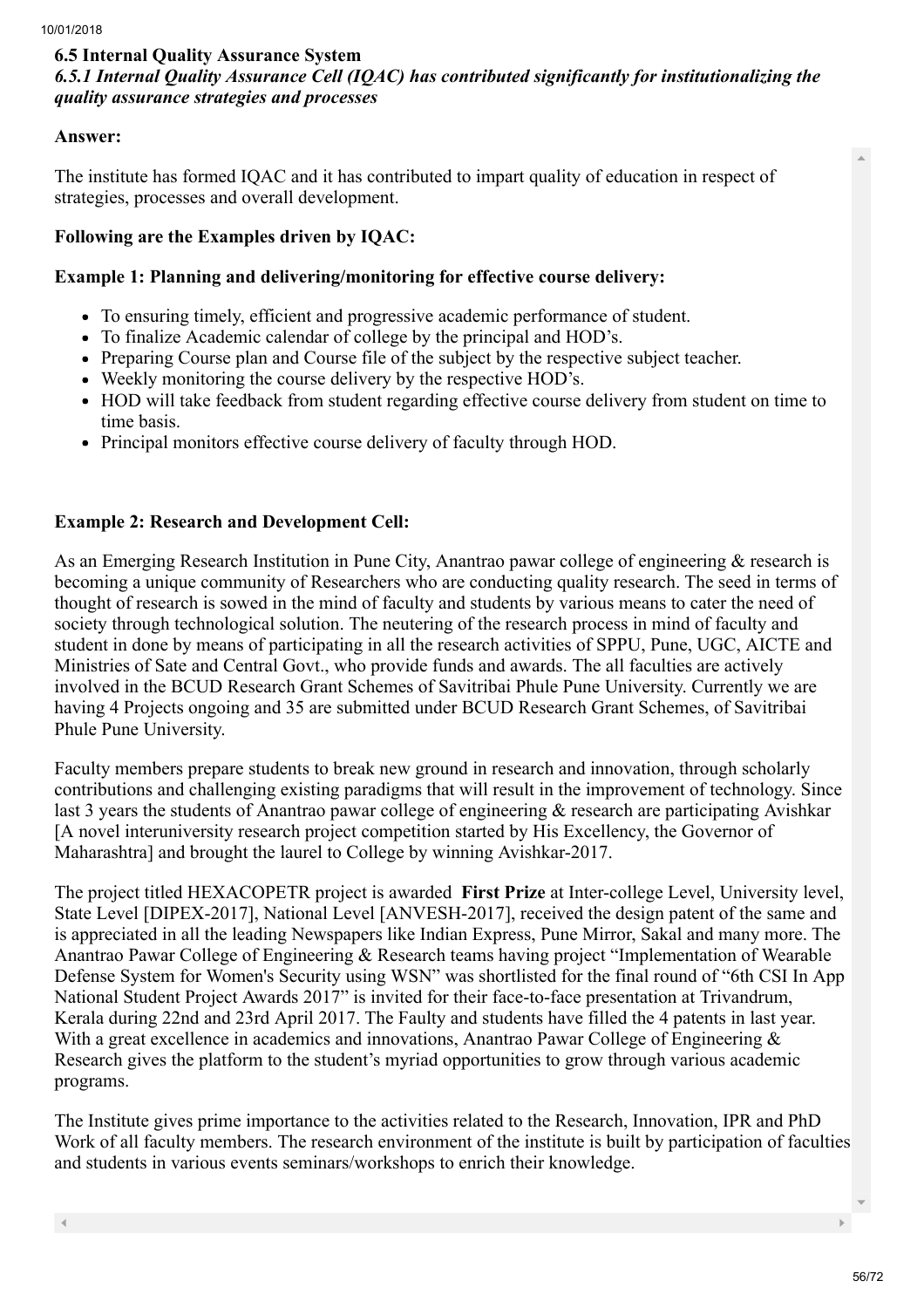## *6.5.2 The institution reviews its teaching learning process, structures & methodologies of operations and learning outcomes at periodic intervals through IQAC set up as per norms*

## Answer:

## Example 1: Curriculum delivery by Faculty/Teacher:

This aspect of education is important and requires a great deal of attention. Both go hand in hand and to make them more effective and qualitative, it is necessary to make required facilities available to both teachers and students. To attain these goals, the function of IQAC is as follows:

- Development and application of quality benchmarks/parameters for the various academic and administrative activities.
- Facilitating the creation of a learner centric environment conducive for quality education and faculty maturation to adopt the required knowledge and technology for participatory teaching and learning process.
- Arrangement for feedback responses from students, parents on quality-related institutional processes.
- Development and maintenance of Institutional database through Content management system for the purpose of maintaining /enhancing the institutional quality.
- Promoting teachers along with students to do research and integrate it with teaching-learning for Quality enhancement.

## Methodology:

Different methodology is used for curriculum delivery by Faculty are as follows:

- Academic calendar: helps to plan and execute academic activities throughout the semester.
- Load Distribution: Subject load is distributed among the faculties before commencement of the semester.
- Teaching Plan and Practical Schedule: Helps to complete course delivery content as per the schedule.
- Progressive Assessment Record: Regular monitoring of students performance by conducting Test and Seminars. Evaluation of Mini Projects and presentations in each semester.
- Remedial Lectures: To improve academic performance of slow learner students remedial lectures are arranged. Faculty will help the students to understand the concepts and help them for preparation for final examinations.
- Phone Calls to the Parents: Guardian faculty member observes daily attendance of each student and convey his/her absenteeism to parents/guardians. Faculty members convey academic performance and progress of the student to parents/guardians.
- Evaluation Process: Institute conducts unit Tests and Preliminary Examinations in addition to University Examinations considering academic calendar of Savitribai Phule Pune University. Display of online and theory examinations results on Institute notice board and website.

## Example 2: Online feedback system for students and related corrective measures:

- Online feedback from students for curriculum design and delivery is collected through Content Management System – Moodle.
- Head of the Departments conveys the analysis of feedback to respective faculty members and corrective measures were taken for further improvements.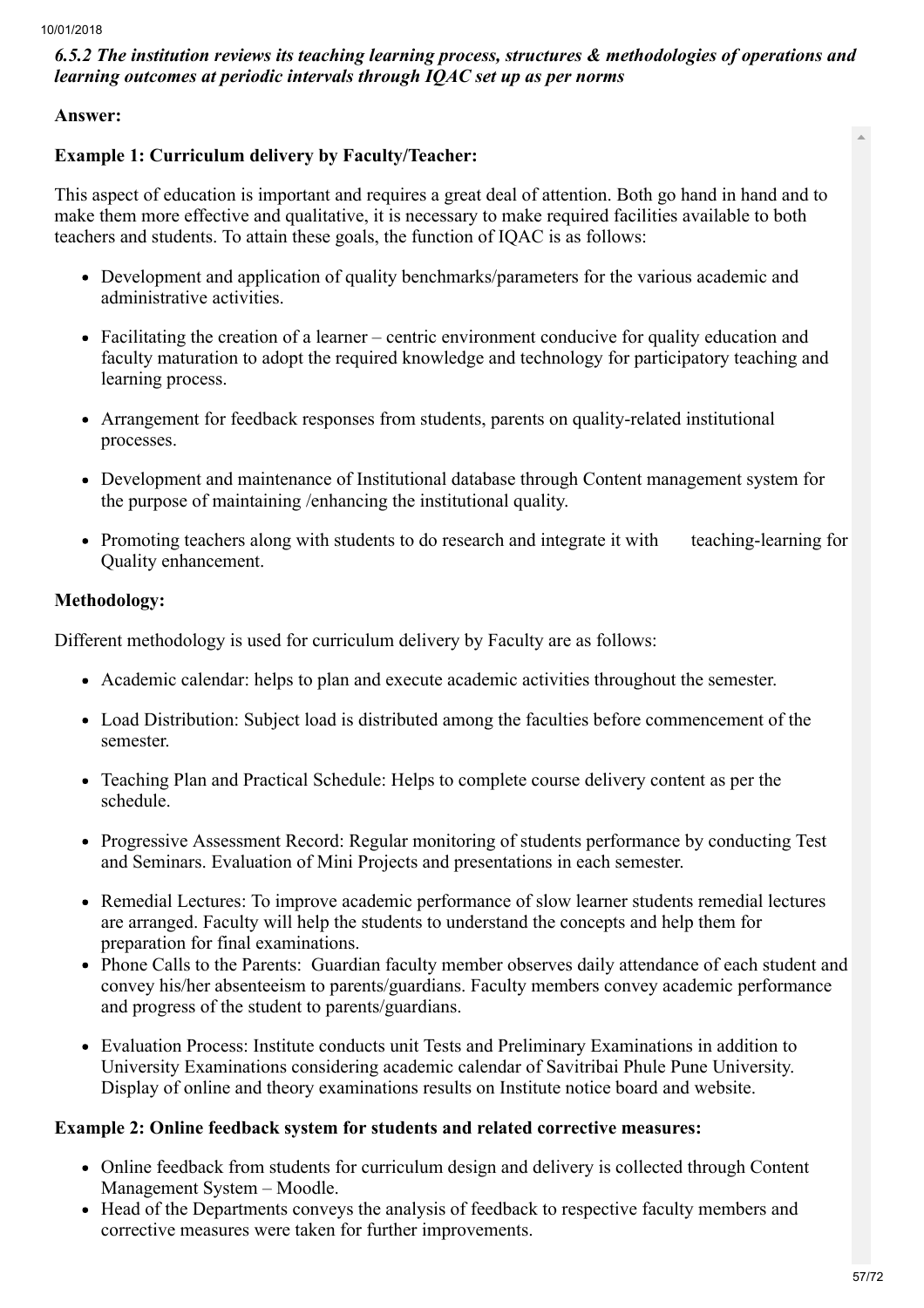- Student centric teaching and laboratory plan
- Continues monitoring of students performance
- Improvement in Final Result of students

## *6.5.3 Average number of quality initiatives by IQAC for promoting quality culture per year*

#### Answer: 0

6.5.3.1 Number of quality initiatives by IQAC for promoting quality year-wise for the last five years

Answer:

## 2016-17 2015-16 2014-15 2013-14 2012-13

 $0 \qquad 0 \qquad 0 \qquad 0$ 

| <b>File Description</b>                                                         | <b>Document</b>      |
|---------------------------------------------------------------------------------|----------------------|
| $\parallel$ Any additional information                                          | <b>View Document</b> |
| Number of quality initiatives by IQAC per year for<br>promoting quality culture | <b>View Document</b> |

*6.5.4 Quality assurance initiatives of the institution include:*

- *1. Regular meeting of Internal Quality Assurance Cell (IQAC); timely submission of Annual Quality Assurance Report (AQAR) to NAAC; Feedback collected, analysed and used for improvements*
- *2. Academic Administrative Audit (AAA) and initiation of follow up action*
- *3. Participation in NIRF*
- *4. ISO Certification*
- *5. NBA or any other quality audit*

Answer: B. Any 3 of the above

| <b>File Description</b>                                     | Document             |
|-------------------------------------------------------------|----------------------|
| Details of Quality assurance initiatives of the institution | <b>View Document</b> |

*6.5.5 Incremental improvements made during the preceding five years (in case of first cycle)*

#### *Post accreditation quality initiatives (second and subsequent cycles)*

#### Answer:

## Promoting Faculty for Higher Education:

 The institute believes that quality teaching comes out from in-depth knowledge and quality of research outcome. Accordingly, all necessary support is provided to faculty members to pursue higher studies, research and consultancy.

The institute has a recognized PG research center under SPPU.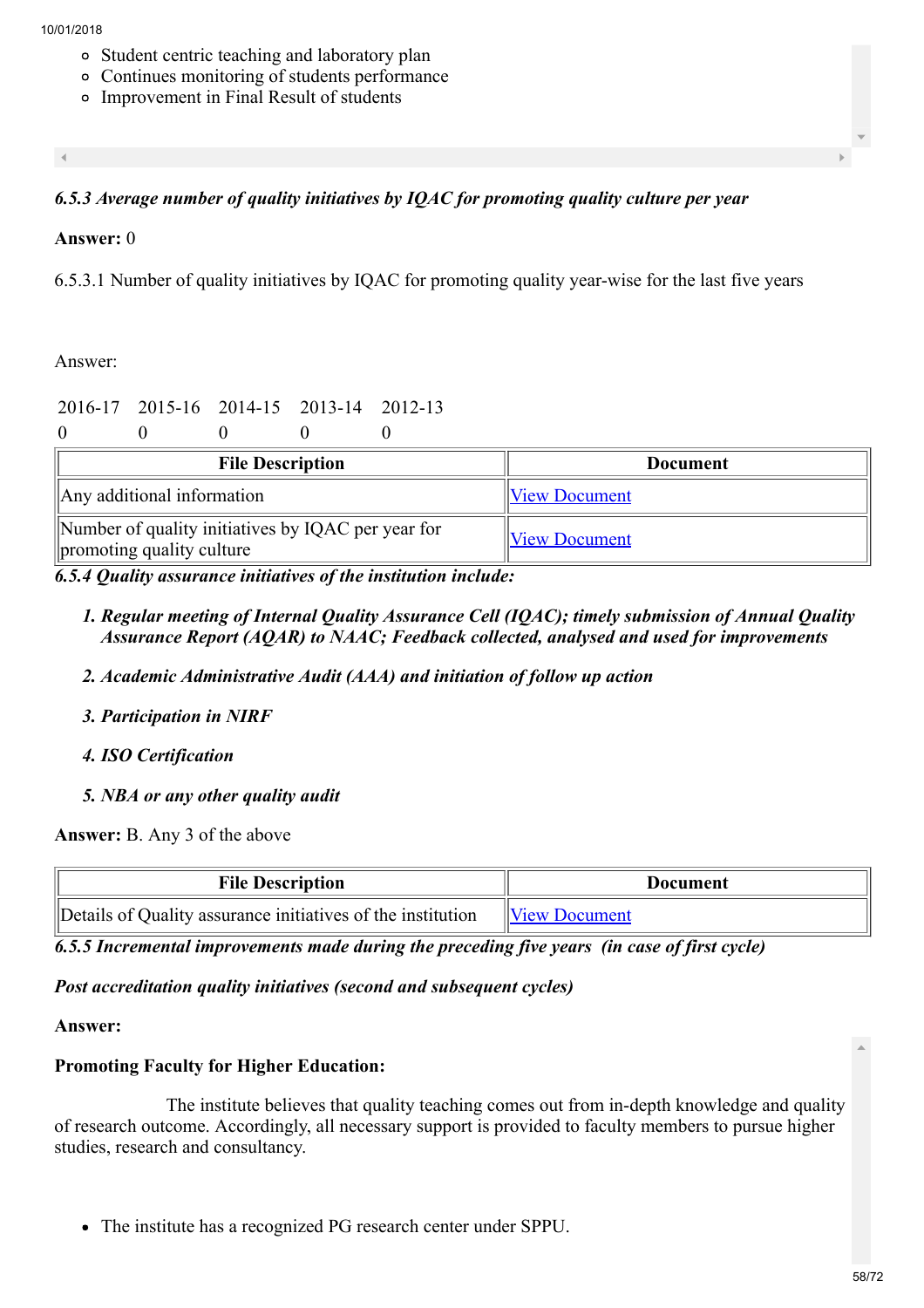- Research and Development Cell has been constituted to monitor, excel and streamline research activities.
- The faculty of institute is actively involved in research activities through

guidance to research scholars and PG students, funded research project,

Pursuing higher education.

To cultivate and promote research culture, the institute has established centers of excellence and research laboratories with necessary software

and hardware facilities in all departments.

The institute has collaboration with research laboratories, institutes and

Industry for exchange of research facilities and experts. Training Placement Officer (TPO) of the institute coordinates all activities required for signing and execution of MoUs with industries and institutes.

Following faculty members are promoted for career advancement:

| Sr. No.      | Name of faculty       | <b>Year of Registration</b> |
|--------------|-----------------------|-----------------------------|
|              | Prof.Shelar A.B.      | 2012-13                     |
| 2            | Prof. Munde K.H.      | $2013 - 14$                 |
| 3            | Prof. Kamble D.P.     | $2014 - 15$                 |
|              | Prof.Gawande S.M.     | $2015 - 16$                 |
| 5            | Prof.Kakde M.N.       | $2015 - 16$                 |
| $\vert 6$    | Prof. Raut S.S.       | $2015 - 16$                 |
|              | Prof. Kondhalkar G.E. | 2016-17                     |
| $\vert$ 8    | Prof. Gaikwad R.B.    | 2016-17                     |
| $ 9\rangle$  | Prof. Hajare S.S.     | 2016-17                     |
| $ 10\rangle$ | Prof. Lohar A. T.     | 2017-18                     |

## 7.Institutional Values and Best Practices

7.1 Institutional Values and Social Responsibilities

*7.1.1 Number of gender equity promotion programs organized by the institution during the last five years* 

## Answer: 20

7.1.1.1 Number of gender equity promotion programs organized by the institution year wise during the last five years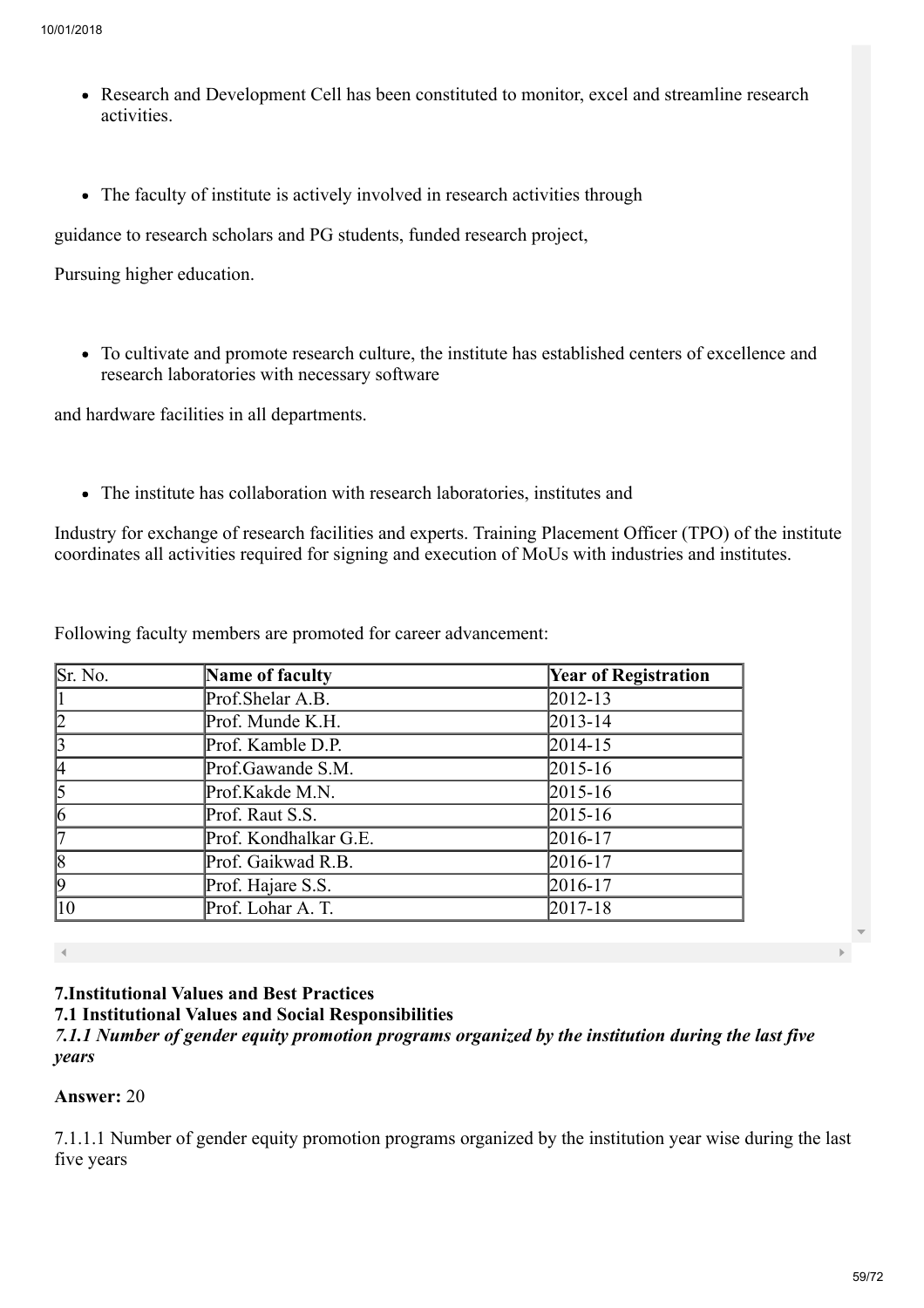Answer:

# 2016-17 2015-16 2014-15 2013-14 2012-13

| 6            |                                  |  |  |  |  |                                                                                 |  |
|--------------|----------------------------------|--|--|--|--|---------------------------------------------------------------------------------|--|
|              | <b>File Description</b>          |  |  |  |  | <b>Document</b>                                                                 |  |
| linstitution |                                  |  |  |  |  | <i>Exist of gender equity promotion programs organized by the</i> View Document |  |
|              | Any additional information       |  |  |  |  | <b>View Document</b>                                                            |  |
|              | $\mathbb{R}$ Report of the event |  |  |  |  | <b>View Document</b>                                                            |  |

*7.1.2*

*1. Institution shows gender sensitivity in providing facilities such as:*

- *1. Safety and Security*
- *2. Counselling*
- *3. Common Room*

#### Answer:

## Safety and Security, Counseling, Common Room and Gender Equity

#### Safety and Security

 Along with 24 hours surveillance cameras, Security guards available on shift basis, movement register is maintained to keep a tab on the movements in  $\&$  outside the institute and check on trespassing without I-cards. Different Committees like Anti ragging Committee and Squad, Internal Complaint Committee and Women Grievances and Grievance Redressal Committee, Hostel Squad and Committee are in place to take care of Gender Equity and Sensitivity. Institute conducts awareness sessions with the help of police department for the safety and security of students and women faculty To ensure safety within Institute premises, fire extinguishers are installed for emergency.

## Counseling

 The institute has counselor appointed who takes regular sessions and workshops of yoga and counseling about concentration and stress management etc. Apart from counselor, class teachers are appointed for academic coordination of the class and GFM is assigned for around 15-20 students who continue to be the mentor for the group of students by monitoring their academic records and Performance. They interact with the parents and counsel the students regularly via parent teacher meetings.

#### Common Room

- 1. Girl's common room : Room no 210, Area : 88.07 Sq. M
- 2. Boy's common room : Room no 221, Area : 88.07 Sq. M

## Gender equity

Institute provides equal opportunity for all students to participate in various activities and processes which include administrative activities, co-curricular and extracurricular activities, sports, deputation to the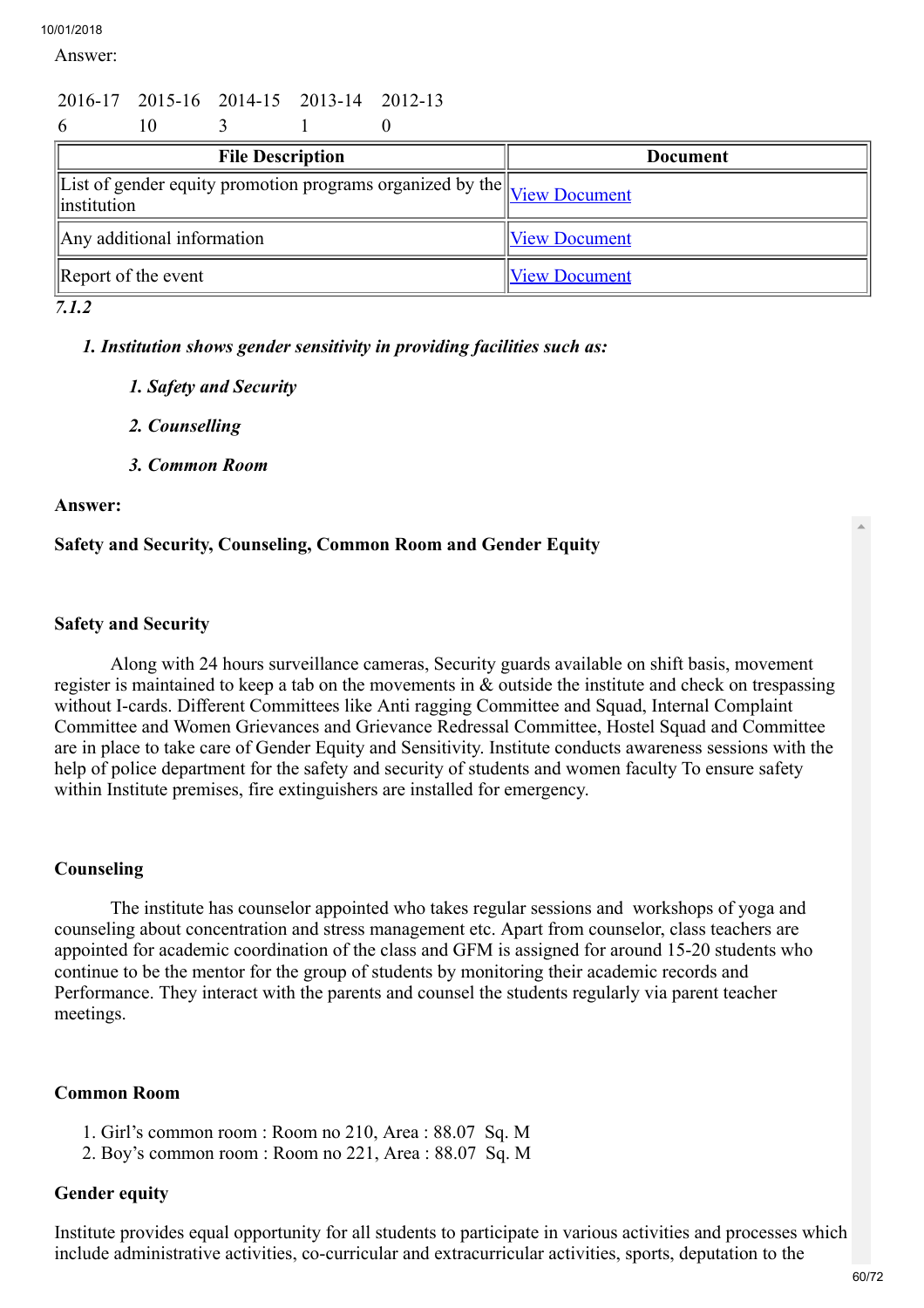courses, and higher studies, appointments in committees, placements etc. without any discrimination (gender, caste, and religion).

There are 30% of girl students and 36.85% lady faculty in the institute, which shows that institute environment is absolutely non-discriminating based on gender. Gender biasing has been eradicated with good team work which helped in teaching- learning process. Institute organizes sessions on ethics, women health and hygiene, self-defense, Vidyarthini Arogya Prabodhini program and social activities to maintain conducive ambiance on campus among students.

Faculty members are nominated in various committees without any discrimination (gender, caste, religion). The institute has also established a 'Womens Grievance Cell' to sensitize the students and employees on gender issues, make them aware of the social, moral, and legal implication of gender indiscrimination, encourage value education upholding gender equality, and at the same time to deal with instances of sexual harassment on campus. The cell is committed to creating and maintaining an environment in which students, teachers and non-teaching faculty can work together in an atmosphere free of gender violence, sexual harassment, and gender discrimination.

| <b>File Description</b> | <b>Document</b> |
|-------------------------|-----------------|
|                         |                 |
|                         |                 |

## *7.1.3 Alternate Energy initiatives such as:*

#### *1. Percentage of annual power requirement of the Institution met by the renewable energy sources*

#### Answer: 0

7.1.3.1 Annual power requirement met by the renewable energy sources (in KWH)

 $\parallel$ Any additional information  $\parallel$ [View Document](https://assessmentonline.naac.gov.in/storage/app/hei/SSR/100944/7.1.2_1513944246_937.pdf)

#### Answer: 0

7.1.3.2 Total annual power requirement (in KWH)

#### Answer: 60103

| <b>File Description</b>                                                            | Document             |  |
|------------------------------------------------------------------------------------|----------------------|--|
| Details of power requirement of the Institution met by<br>renewable energy sources | <b>View Document</b> |  |

*7.1.4 Percentage of annual lighting power requirements met through LED bulbs*

#### Answer: 33.7

7.1.4.1 Annual lighting power requirement met through LED bulbs (in KWH)

## Answer: 8384

7.1.4.2 Annual lighting power requirement (in KWH)

## Answer: 24876

| -<br>--<br>$\sim$ $\sim$ $\sim$<br>wu<br>.<br>$\sim$ $\sim$ $\sim$ | ∽<br>. maant<br>. |
|--------------------------------------------------------------------|-------------------|
|                                                                    |                   |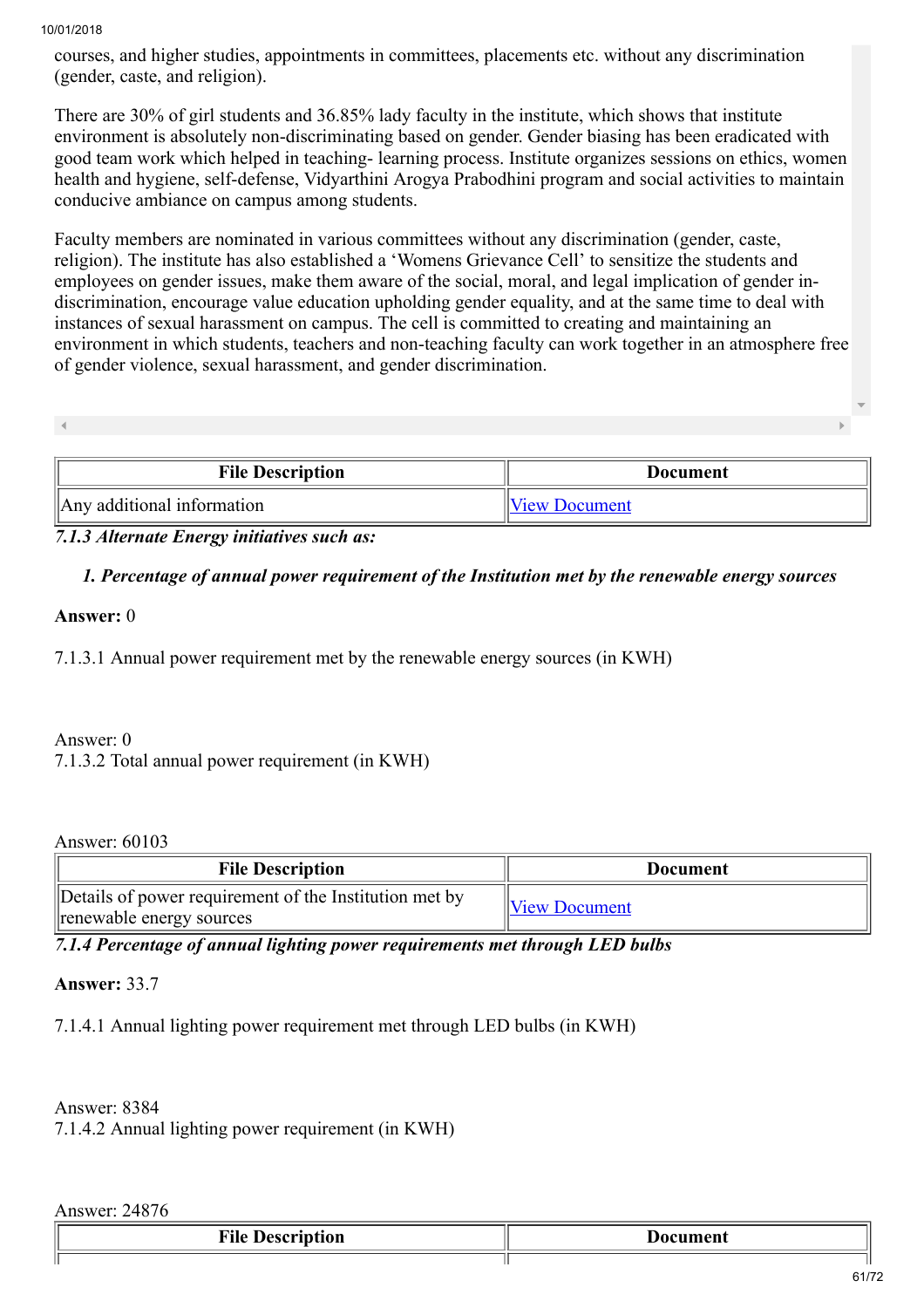Details of lighting power requirements met through LED bulbs

*7.1.5 Waste Management steps including:*

- *Solid waste management*
- *Liquid waste management*
- *E-waste management*

#### Answer:

## SOLID WASTE MANAGEMENT

The solid waste generated in the institute premises by dry tree leaves, raw kitchen waste (from canteen) etc. has been treated to make compost fertilizer. We have prepared 6 dumping pits of 5 feet deep and 5 x 3.5 feet wide area where the waste is dumped on daily basis day by day. Each bore is assigned a day name plate where the solid waste is collected and dumped with another layer of soil along with water for the decomposition process and ensuring proper aeration by regularly turning the mixture. After complete decomposition of this material as compost fertilizer is use in our garden.

#### LIQUID WASTE MANAGEMENT

Water pipes are structurally sound provided with inspection eye at all junction &bents in the drainage in system. Sewage drains are provided with inspection chambers (IC) & manholes (MH) where a main collecting drain changes direction or gradient. There are seven numbers of ducts where pipe are installed with sufficient working space. In drainage system of building, we have provided two pipe systems in which the soil (cast)  $\&$  waste pipe are distinct and separate. The soil pipes are connected to the drain direct and waste pipes through a trapped gully. All traps of all appliances are completely ventilated. Water Supply Pump & Pipes are inspected to be leakage free connections with safety valves. Drainage system is connected with municipal sewer line.

#### E-WASTE MANAGEMENT

Keeping in mind the global hazards of electronic waste, Institute is sincerely trying and putting our best foot forward to deal with any electronic waste that will be generated in future. Institute has collaborated with a renowned foundation called "SwaCH", for the proper disposal of e-waste. Students and staff are encouraged to deposit the e-waste generated at a specific location in every department, dedicated for collection of e-waste. The CDs which are no more needed are utilized by students for decorative purpose during various college events.

## *7.1.6 Rain water harvesting structures and utilization in the campus*

#### Answer:

Anantrao Pawar College of engineering and research is located at South-Western region of Parvati, Pune, state of Maharashtra in India. The geographical campus area of our college is around 68 Acres which is located at Parvati hills where ample of trees are planted, this prevents soil erosion. As per the topography direction of runoff, we have maintained 5 natural ponds in campus which will help to recharge ground water naturally. Rain water will be stored in the selected ponds as per their capacity, and will simultaneously recharge the ground water table, in turn conserve the rain water. These natural ponds will help to conserve rain water effectively and use it efficiently during summer season. Output from these natural ponds will results in ground water recharge as well as water conservation. This is a aspect towards an initiate for conservation of rain water.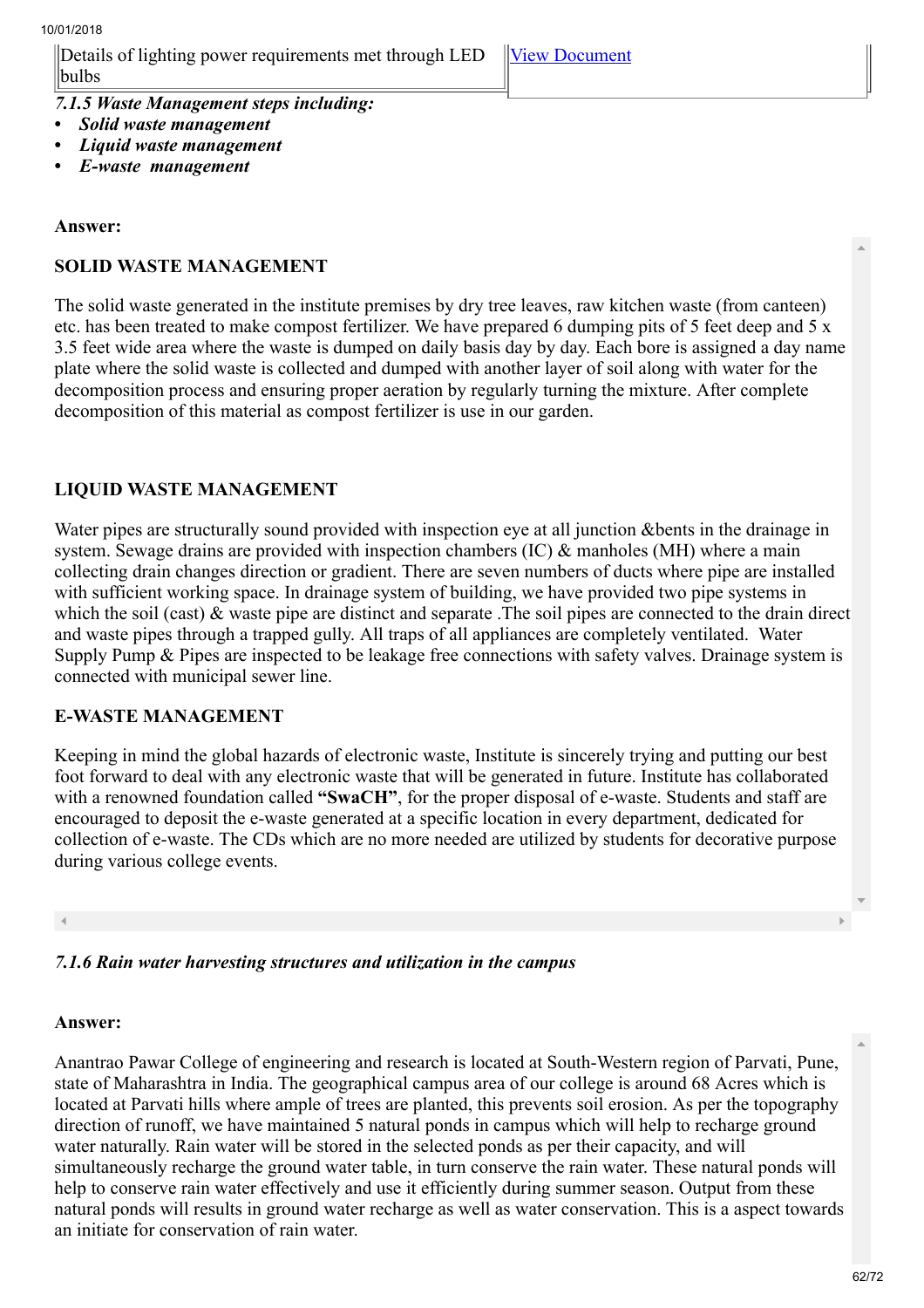We have also implemented 'Sustainable Urban Drainage System (SUDS)' in the campus premises, in these the discharge water from buildings and the surrounding open areas affects the nearby water bodies and helps natural recharging of ground water. Sustainable Urban Drainage System is used for managing urban run-off from paved building areas in a sustainable manner. These systems are based on underground pipe networks which remove water from building sites. Permeable paving run-off is allowed to percolate through a porous paving surface to reduce the need for surface water drains. We have installed Infiltration trenches which are stone-filled reservoirs in which storm water run-off is directed, and from there the water gradually infiltrates into the ground. We have provided these infiltration trenches with a perforated pipe which carries flow in the trenches. This enables the storage, filtering and some infiltration of water passing from the source to the discharge point. This system is designed and developed to successfully incorporate both infiltration and filter systems.

| <b>File Description</b>    | Document        |
|----------------------------|-----------------|
| Any additional information | IIView Document |

## *7.1.7 Green Practices*

- *Students, staff using*
- *a) Bicycles*
- *b) Public Transport*
- *c) Pedestrian friendly roads*
- *Plastic-free campus*
- *Paperless office*
- *Green landscaping with trees and plants*

#### Answer:

Anantrao Pawar College of Engineering and Research is enriched with a lush green campus of around 68 acres. The institute makes special efforts to engage in environmental awareness among the students via Tree Plantation Programmes. Institute firmly believes in "Green India, Clean India" which leads to environmental awareness and action. The institute has underwent an Green Audit towards survey of landscaping with trees and Plants. The institute has not given permission to install any electromagnetic towers in the premises in order to maintain the radiation less campus.

To reduce the load on our ecological footprint, we reduced the usage of plastic in institute/canteen premises by promoting "Say no to Plastic" and also follow a paperless office by using an organizational mailing system for official and departmental communication. A number of Green and Clean Initiatives have been undertaken under NSS to clean the campus premises promoting "Swachh Bharat".

To maintain an ecological balance by marching towards carbon neutrality, we promote use of public transport. The institute has availed students' concessions from Pune Municipal Transport, State Transport and Indian Railways. Students fill the concession form and avail the benefits during daily and vacation travel for students. Cycle stands are also installed for the students using Bicycles for commutation thereby contributing to carbon-less campus.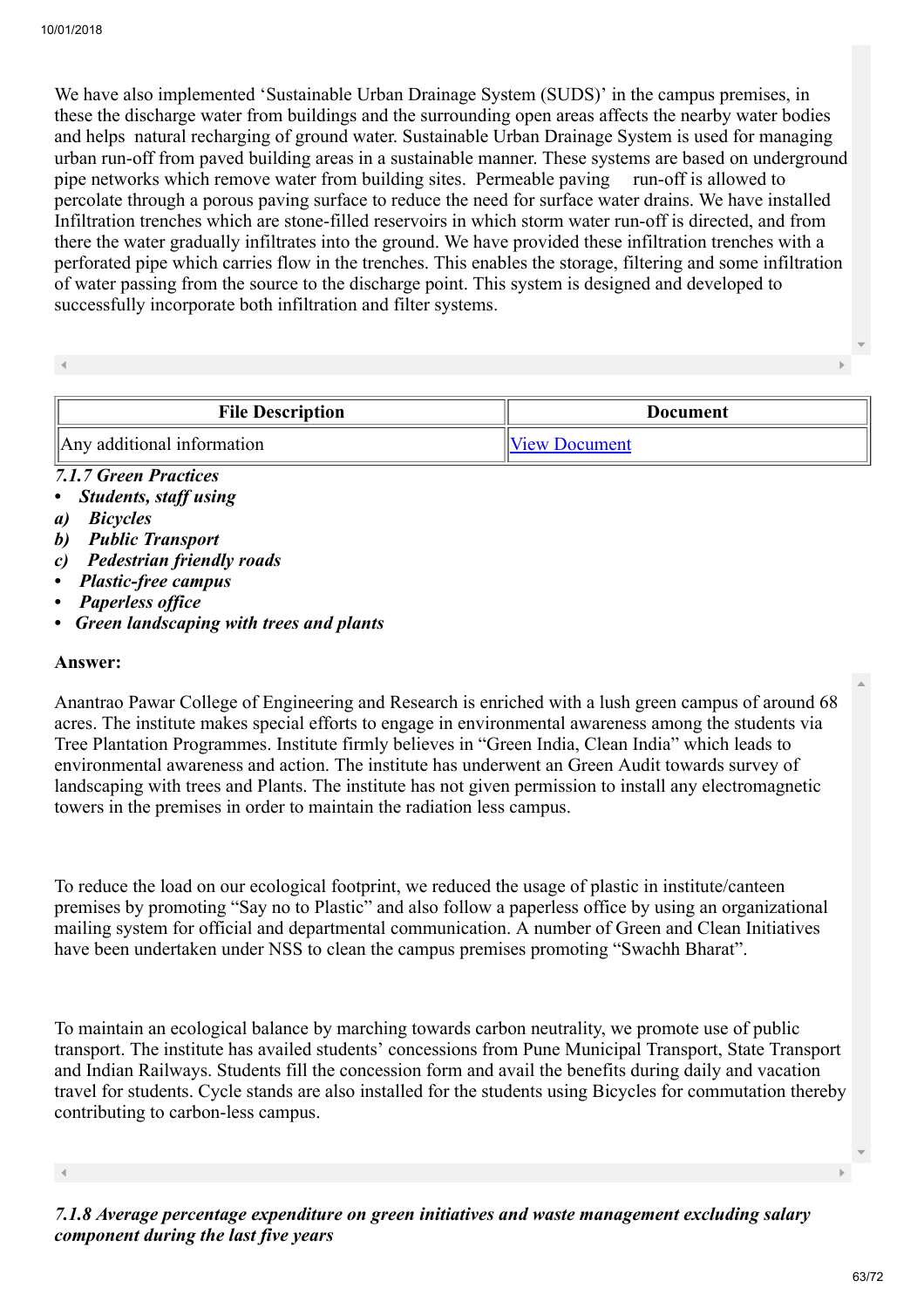#### Answer: 0

7.1.8.1 Total expenditure on green initiatives and waste management excluding salary component year wise during the last five years(INR in lakhs)

Answer:

# 2016-17 2015-16 2014-15 2013-14 2012-13

 $0 \qquad 0 \qquad 0 \qquad 0$ 

| <b>File Description</b>                                                                        | Document             |
|------------------------------------------------------------------------------------------------|----------------------|
| Details of expenditure on green initiatives and waste<br>management during the last five years | <b>View Document</b> |

*7.1.9 Differently abled (Divyangjan) Friendlines Resources available in the institution:*

- *1. Physical facilities*
- *2. Provision for lift*
- *3. Ramp / Rails*
- *4. Braille Software/facilities*
- *5. Rest Rooms*
- *6. Scribes for examination*
- *7. Special skill development for differently abled students*
- *8. Any other similar facility (Specify)*

Answer: C. At least 4 of the above

| <b>File Description</b>                               | Document             |
|-------------------------------------------------------|----------------------|
| Resources available in the institution for Divyangian | <b>View Document</b> |

*7.1.10 Number of Specific initiatives to address locational advantages and disadvantages during the last five years*

## Answer: 2

7.1.10.1 Number of specific initiatives to address locational advantages and disadvantages year wise during the last five years

Answer:

## 2016-17 2015-16 2014-15 2013-14 2012-13

| $\overline{0}$ | $\overline{0}$ | $\overline{\phantom{0}}$ |
|----------------|----------------|--------------------------|
|                |                |                          |

| <b>File Description</b>                                                              | Document             |
|--------------------------------------------------------------------------------------|----------------------|
| Number of Specific initiatives to address locational<br>advantages and disadvantages | <b>View Document</b> |

*7.1.11 Number of initiatives taken to engage with and contribute to local community during the last five years (Not addressed elsewhere)*

## Answer: 3

7.1.11.1 Number of initiatives taken to engage with and contribute to local community year wise during the last five years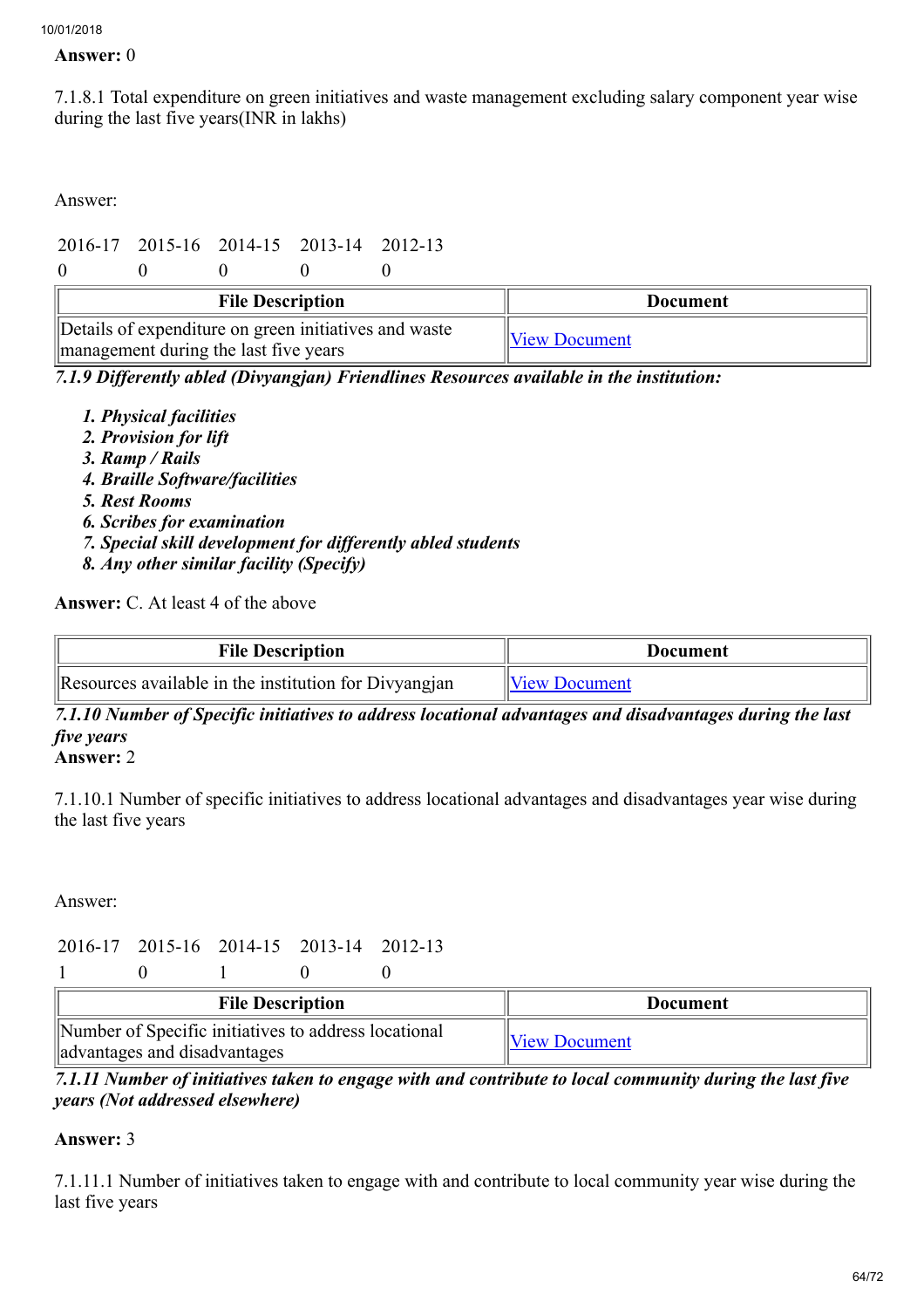#### Answer:

## 2016-17 2015-16 2014-15 2013-14 2012-13

2 0 1 0 0

| <b>File Description</b>                                                                                                                          | <b>Document</b> |
|--------------------------------------------------------------------------------------------------------------------------------------------------|-----------------|
| $\sqrt{\text{Details of initiatives}}$ taken to engage with local community $\sqrt{\text{View Document}}$<br>$\Delta$ during the last five years |                 |

*7.1.12* 

*Code of conduct handbook exists for students, teachers, governing body, administration including Vice Chancellor / Director / Principal /Officials and support staff*

#### Answer: Yes

| <b>File Description</b>    | <b>Document</b>      |
|----------------------------|----------------------|
| Any additional information | <b>View Document</b> |

*7.1.13 Display of core values in the institution and on its website*

#### Answer: Yes

| <b>File Description</b>    | <b>Document</b>      |
|----------------------------|----------------------|
| Any additional information | <b>View Document</b> |

*7.1.14 The institution plans and organizes appropriate activities to increase consciousness about national identities and symbols; Fundamental Duties and Rights of Indian citizens and other constitutional obligations*

#### Answer: Yes

| <b>File Description</b>                                                                            | <b>Document</b>        |
|----------------------------------------------------------------------------------------------------|------------------------|
| Details of activities organized to increase consciousness<br>about national identities and symbols | $\forall$ iew Document |
| Any additional information                                                                         | <b>View Document</b>   |

*7.1.15 The institution offers a course on Human Values and professional ethics*

#### Answer: Yes

| <b>File Description</b>    | Document             |
|----------------------------|----------------------|
| Any additional information | <i>View Document</i> |

*7.1.16 The institution functioning is as per professional code of prescribed / suggested by statutory bodies / regulatory authorities for different professions*

#### Answer: Yes

*7.1.17 Number of activities conducted for promotion of universal values (Truth, Righteous conduct, Love, Non-Violence and peace); national values, human values, national integration, communal harmony and social cohesion as well as for observance of fundamental duties during the last five years*

Answer: 7

| . . | . |
|-----|---|
|     |   |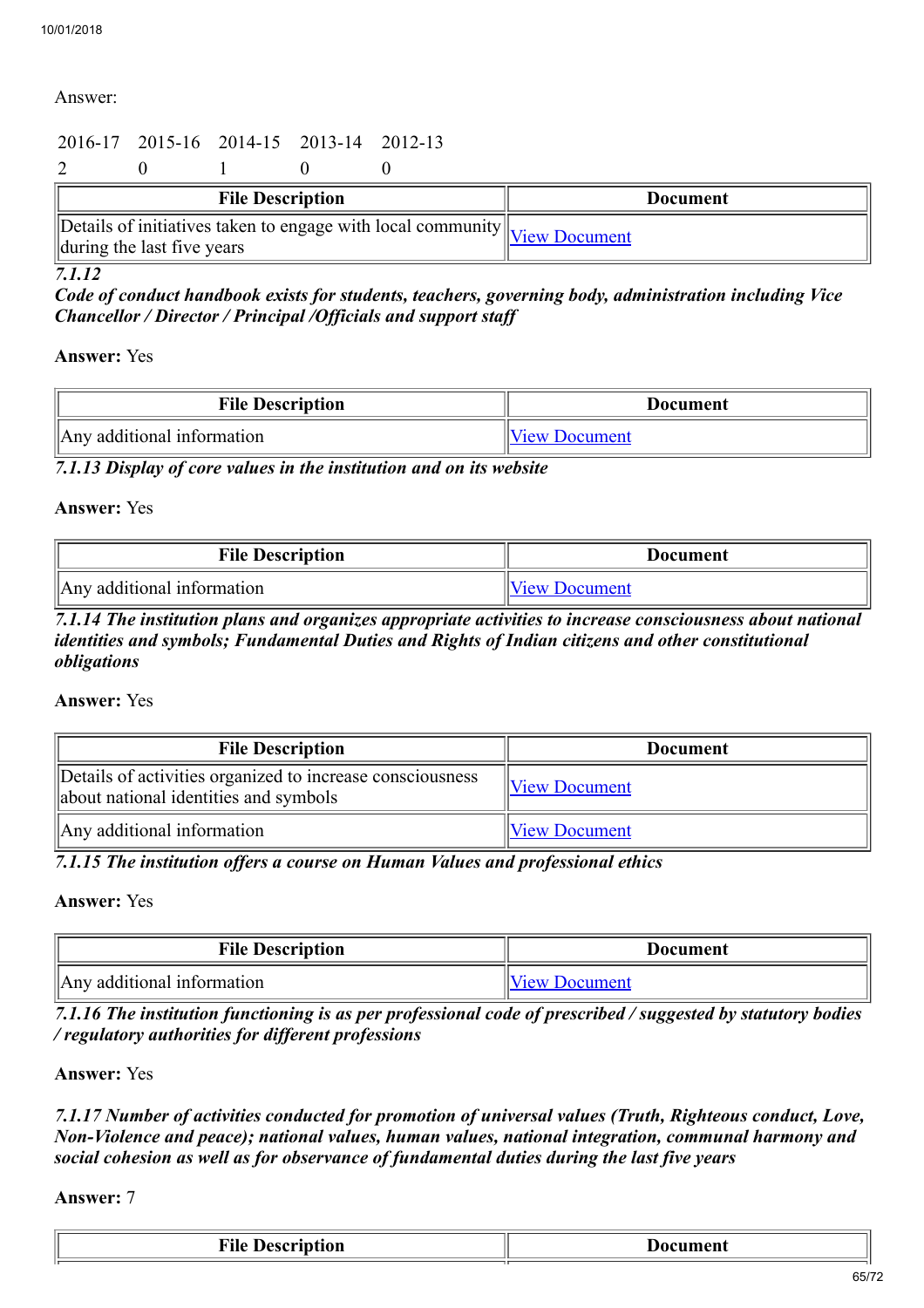| $\parallel$ Any additional information                                 | <b>View Document</b> |
|------------------------------------------------------------------------|----------------------|
| List of activities conducted for promotion of universal<br>$\langle$ . | <b>View Document</b> |

## *7.1.18 Institution organizes national festivals and birth / death anniversaries of the great Indian personalities*

## Answer:

India is a land of multi-ethnicity where people of different languages and cultures live together with peace and harmony. India is worldwide known for its cultural diversity and colorful festivals. We have 3 national festivals such as Gandhi Jayanti, the Independence Day and the Republic Day.

1. Gandhi Jayanti is celebrated to commemorate the birth anniversary of the Father of the Nation, Mahatma Gandhi. Every year, this auspicious occasion is celebrated on 2nd October. With great zeal and enthusiasm, we pay homage and tributes to Mahatma Gandhi on this day. Various cultural programmes showcasing Mahatma Gandhi's life and struggle for independence are organized in the college to remember the legacy of Mahatma Gandhi.

2. Independence Day is celebrated to mark the independence of India. India became independent on August 15, 1947, after the British left the country. Since then, 15th August is celebrated as the Independence Day. On this day, in the Institution various events including flag-hoisting and march-past are organized to commemorate the day of freedom.

3. Republic Day is among the three national festivals of India. This auspicious day is celebrated on 26th January to commemorate the adoption of constitution. Like the Independence Day, flag hoisting ceremony and cultural programmes are organized in the Institute on Republic Day.

4. Ambedkar Jayanti is an annual festival observed on 14th April to commemorate the memory of Dr. Babasaheb Ambedkar in the institute. Students deliver informative speech on the life history of Dr. Babasaheb Ambedkar. Important incidents from his life are narrated by students for inculcating good values among them.

5. National Youth Day was celebrated in the institute on 12th January on the birth anniversary of Swami Vivekananda. The objective of celebrating youth day in the institute aims to promote ways to engage the youth in becoming more actively involved in making positive contributions.

6. We also pay homage and tribute to many a freedom fighters and social reformers on occasion of their birth/death anniversary.

*7.1.19 The institution maintains complete transparency in its financial, academic, administrative and auxiliary functions*

## Answer:

## Financial Transparency

The Finance and Accounts Department of the Institute is engaged in providing the services pertaining to Finance and maintenance of accounts of Teaching and Non-Teaching units along with academic/examination fees of the student and other expenditure towards the academic prospects. At the end of fiscal year, accounts department under goes a financial audit so as to have transparency in the expenses.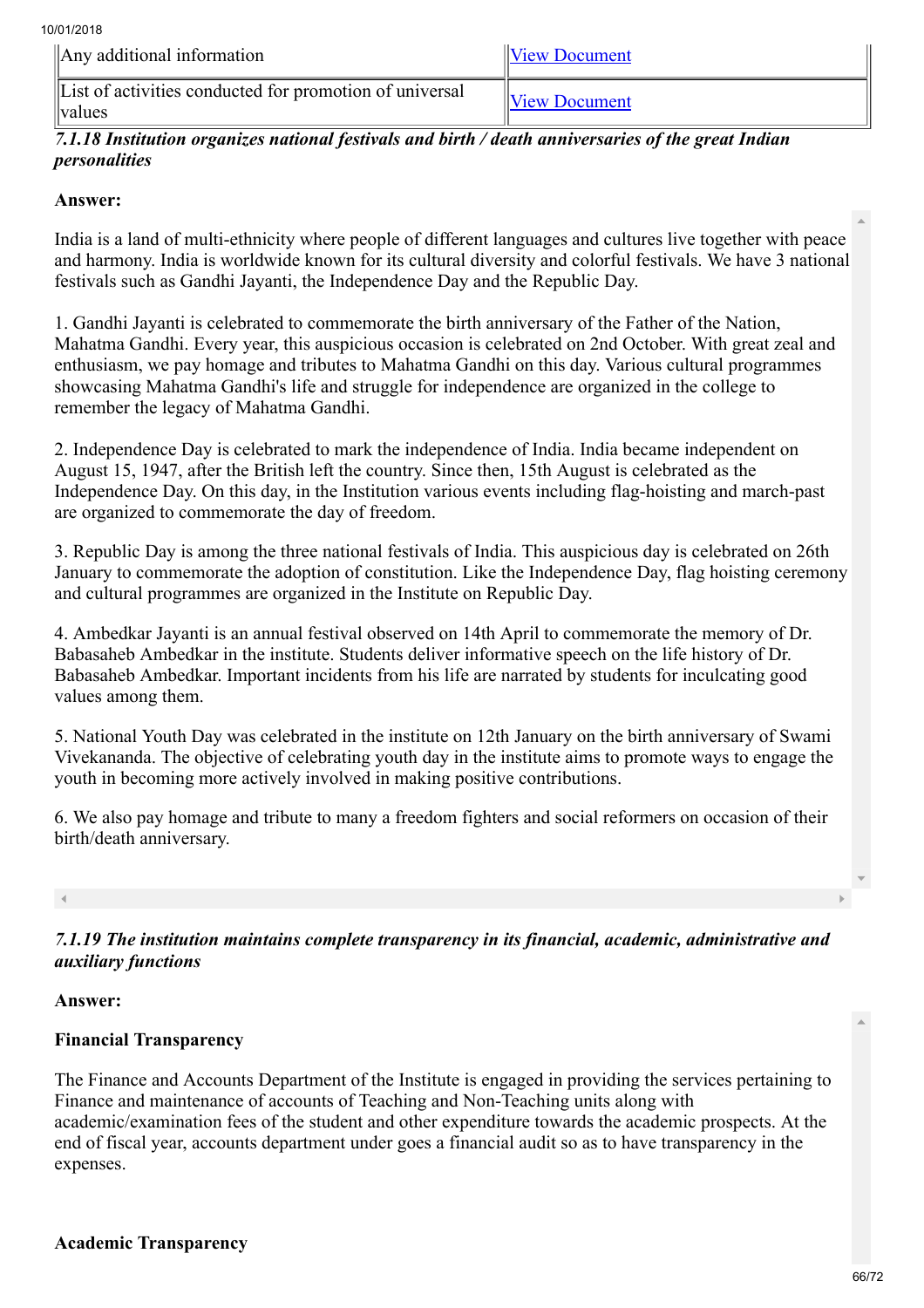The overall academics is conducted as per the rules and regulations laid by Directorate of Technical Education, Maharashtra State, Mumbai and Savitribai Phule Pune University (SPPU), Pune. All the lectures and practcals are conducted according to the curricula and academic calendar of Savitribai Phule Pune University. The Institute conducts all the examinations as per schedule notified by the Savitribai Phule Pune University by displaying them on notice boards. The academic performance of the students is regularly monitored and displayed on the departmental notice boards in terms of their attendance and preliminary test results conducted before the university examination.

#### Administration Transparency

The administrative unit being important part of the institute, it is responsible for the admission procedure, supervision and maintenance of the official records. The entire process from starting from admission till the successful completion of academic years and handing over of his/her leaving certificate of every student is well documented and followed according to therules and regulation stated by the statutory bodies. The administration data is all maintained on an ERP system called Vriddhi. Administration section also does assists in services for students such as form filling, Handing over of hall tickets, Results and other documents on request.

#### Auxiliary Function Transparency

Institute has an active library system full-fledged with a number of books, journals and e-resources purchased in accordance with updated syllabus of all branches. The resources issuance and allocation is well maintained and documented.

The sports department too maintains its transparency by keeping its selection procedure unbiased. The rules and dates for selection procedure are displayed well in advance for all Inter-college, zonal and national level.

## 7.2 Best Practices

*7.2.1 Describe at least two institutional best practices (as per NAAC Format)*

Answer:

Best practice - I

#### Title : Community Service through quality testing of material used in Civil engineering structure and third Party Audits

#### **Objective**

The prime objective behind the practice is to engage in and be relevant to community by providing technical services. Besides education, we employ economically feasible, technically viable, advanced design and testing solutions in quick turnaround time which will be recognized by its quality.

#### The Context

To have an insight of the new and updated government policies a regular ground level exposure is required and the policies will have to be reviewed regularly to ensure that they are in line with current legislation and best practice.

#### The Practice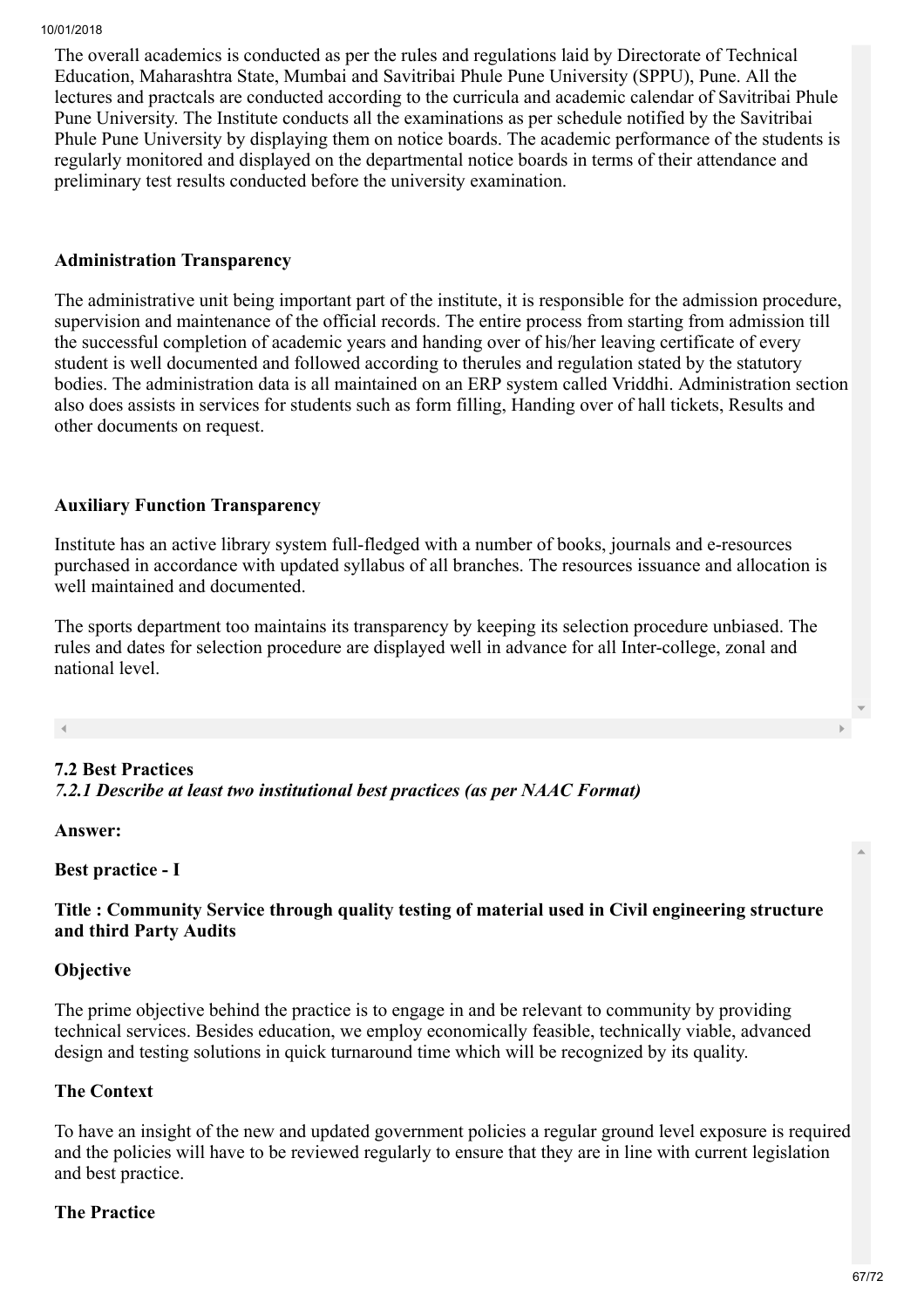The college receives letter towards specific services from various agencies like Municipal councils, PWD, Irrigation Department, Forest Department etc. Reports and testing charges bill is submitted to the respective agency for payment. Thereby proving all third party technical audits of Civil Engineering Services thereby gaining healthy Industry Institute Interaction.

## Evidence of Success

The success of the practices can be observed by the regular incoming new service requests, payments and the work completion certificates received from the respective agencies.

#### Problem Encountered and Resources Required.

Tool and techniques like Total Station, UTM, Triaxial testing machine, Impact Testing machine, Core Cutter, NDT, Rebound hammer testing are incorporated. Along with the tools and Testing, the major resource required is the skilled labor and technicians which are very essential while carrying out the practice. The agencies pay the consultancy charges very late to the institute.

## Best practice - II

#### Title : Social Coupling and service through NSS

#### Objective of the Practices

 Provoking students to understand their community and relation between them and help solve their problems keeping in mind a sense of social and civic responsibility and thereby acquiring leadership qualities and democratic attitude.

#### The Context

 There are many sections of community which needs the participation of students and youth which leads to close interaction between the community and in-turn develops leadership qualities among the youth. Environmental Consciousness, Disaster management, Cleanliness, Citizenship rights and Duties, Women education and awareness campaigns on health and sanitary conditions are just a few to enlist.

#### The Practice

 Institute organizes a 7 day camp every year to engage with community in various respects via "Prabhat Pheri" on various themes like "Andhashraddha Nirmulan, Voting Awareness, Save girl child, Save trees, Hygiene and Cleanliness.

The events like Swacch Bharat Abhiyan, Gram Sarvekshan, Tree plantation, Study of Village history, Street Plays on subjects of various social awareness acts are conducted.

#### Evidence of Success

 The said practice is carried out in villages viz. Parinche, Ranjane, Degaon and Alandi in nearby vicinity of Pune region. The success can be measured by the recognition letter duly signed by the Sarpanch and Gram Sevak of the respective village.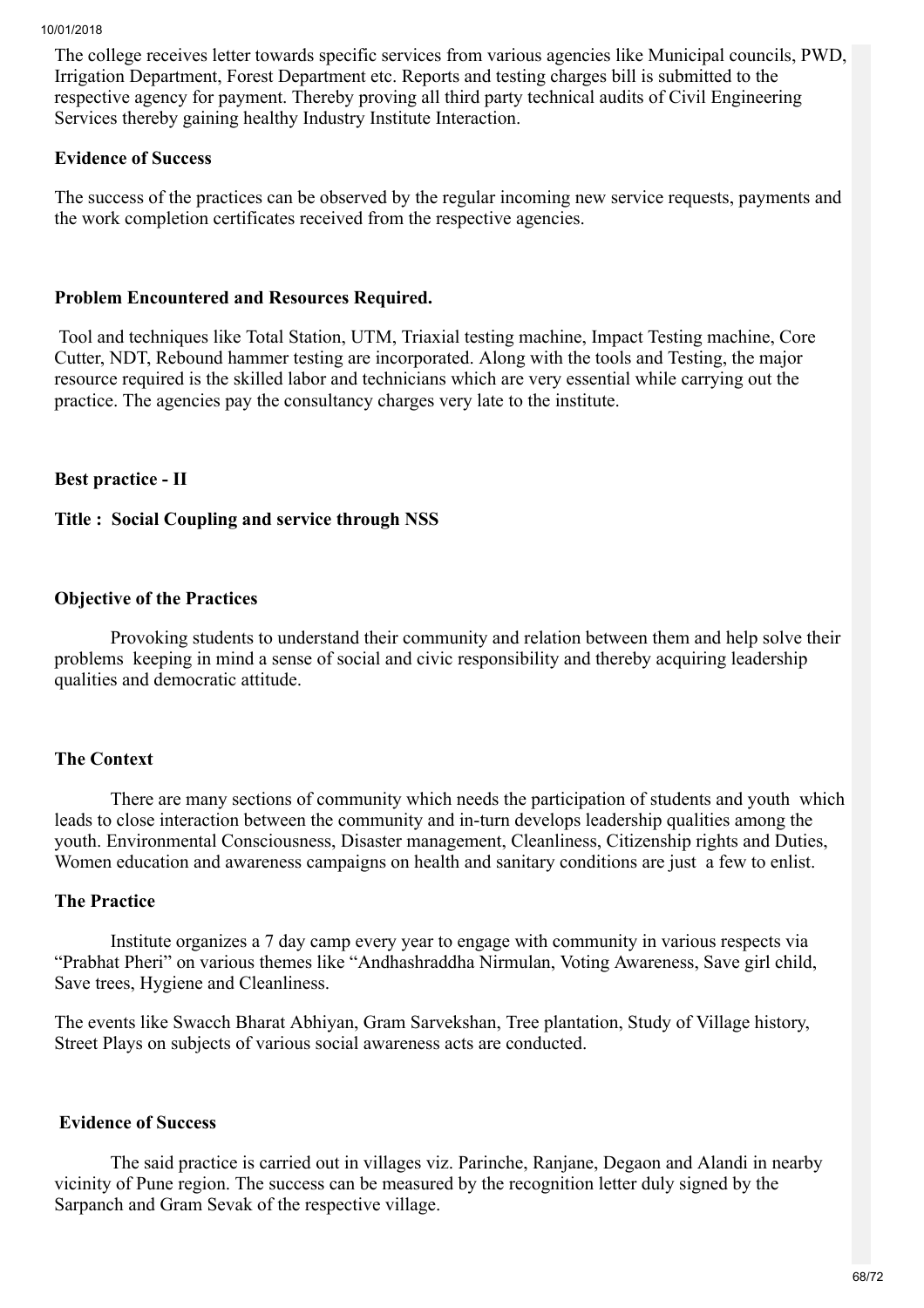#### Problem Encountered and Resources Required.

 To carry out the practice successfully 25 students along with 5 staff members have a residential planning including their lodging and boarding, to and fro traveling to the planned location every year.

| <b>File Description</b>    | Document      |  |
|----------------------------|---------------|--|
| Any additional information | View Document |  |

#### 7.3 Institutional Distinctiveness

## *7.3.1 Describe/Explain the performance of the institution in one area distinctive to its vision, priority and thrust*

#### Answer:

The ABMSP's Anantrao Pawar College of Engineering and Research at Parvati, Pune distinguishes itself from peer institutions by offering an affordable, highly personalized, student centered quality education to diverse students. It was established in 2012 comprised of students, faculty, and staff who possess differing attributes based on race, ethnicity, gender, sexual orientation, disability status, age, religion, and other characteristics. Diversity grounds intellectual pursuits provides us with opportunities for discovery and ways to integrate all individuals and groups into the larger community, respecting and valuing their uniqueness while simultaneously advancing the Institutes historical tradition.

 Anantrao Pawar College of Engineering and Research was named after keeping in mind the research outcomes and the broader mission by its visionaries. The prime objective of the institute is to sow the seeds of research among the graduate and post graduate students along with faculty members to publish their work in reputed Conferences, Symposiums and International Journals. The studentst who undergo the syllabus of Engineering for four years have to come up with an innovative idea at the end of the curriculum which is expected out of research as their final year project. The post graduate students too have to go through the same process as well. The faculty members who are full time engaged in teaching also urge to come up with their findings, experiments and show their competencies and research potential to encouragement in research domains to other faculties and students as well.

 The Undergraduate and Post-Graduate Students are assigned a guide towards their project ideas and various domains. The students are asked to publish a survey paper after the completion of their literature survey. In the later section towards their experimentation/ analysis and Conclusion, they are expected to publish a Research Findings paper or Result paper in reputed International Journals.

 In accordance with faculty, every faculty member publishes their research findings in various Journals and Conferences throughout the Year. A National Conference on technical revolution is arranged every year to promote research in the Student- Teacher community.

 Every student has at-least one research paper on his/her name at the of the Course in reputed Journal. The Students have bagged many prizes at National and Zonal Levels with their project ideas in project idea competitions like 'AVISHKAR' and 'DIPEX'. The Students have got recognized from various media sources. They have also been encouraged to file patents and as a result a number of patents are published by students.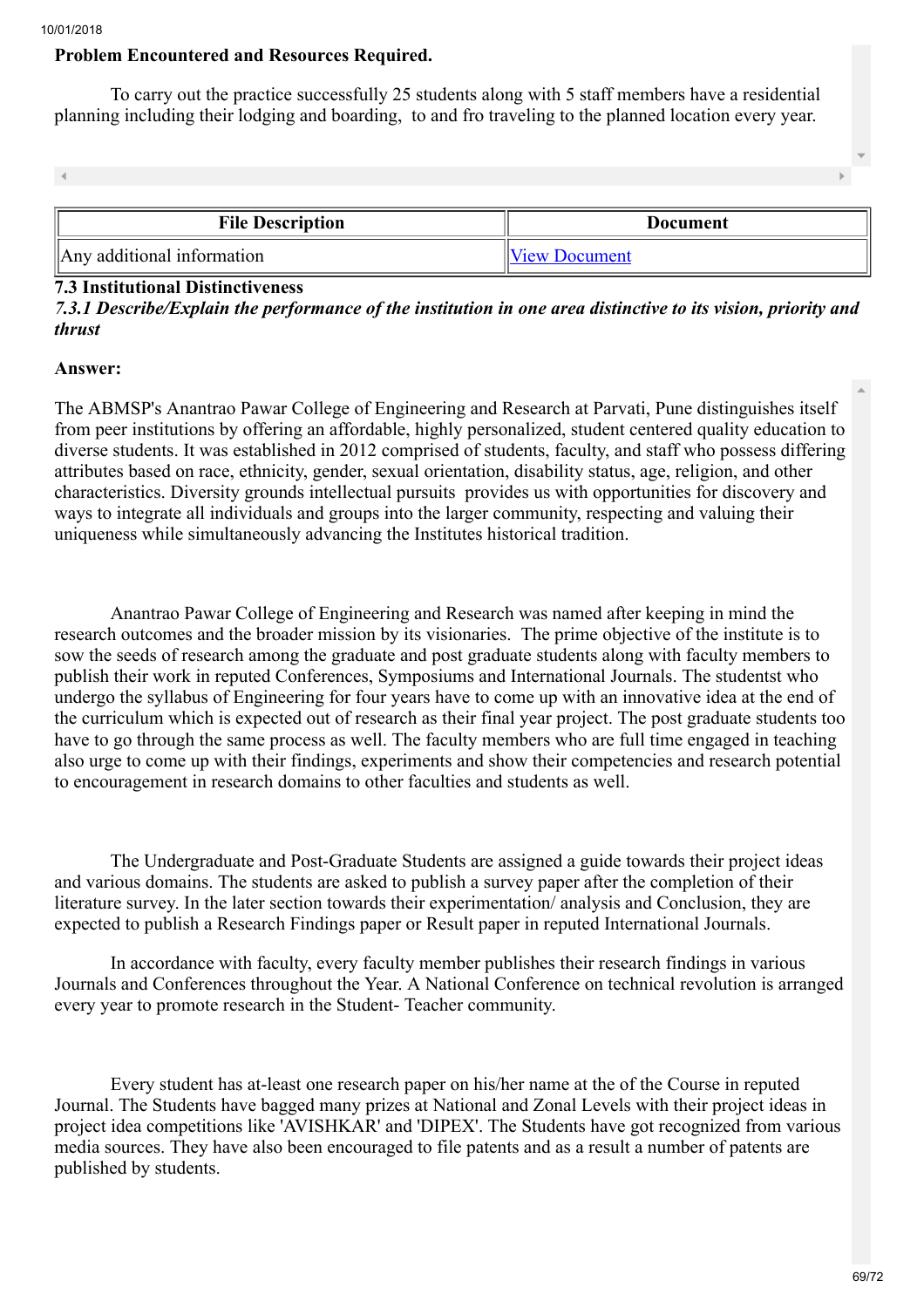Every faculty has leaded their research findings towards their own PhD projects and published various papers in international Journals and Conferences. A number of patents are also filed by the staff member and got recognized in various newspapers. Also a special issue of the faculty research papers is Published since 2016 under the name 'IJRESTs'. A number a research proposals by faculty members have got research grants from Savitribai Phule Pune University.

 $\overline{4}$ 

| <b>File Description</b>    | Document             |
|----------------------------|----------------------|
| Any additional information | <b>View Document</b> |

#### Extended Profile

#### Programme

*Number of courses offered by the institution across all programs during the last five years*

Answer: 7

*Number of self-financed Programmes offered by college*

Answer: 7

*Number of new programmes introduced in the college during the last five years*

Answer: 2 Student

*Number of students year wise during the last five years*

Answer:

2016-17 2015-16 2014-15 2013-14 2012-13 880 1401 732 541 141

*Number of seats earmarked for reserved category as per GOI/State Govt rule year wise during the last five years*

#### Answer:

2016-17 2015-16 2014-15 2013-14 2012-13 70 139 139 139 120

*Number of outgoing / final year students year wise during the last five years*

#### Answer:

|     |     |    | 2016-17 2015-16 2014-15 2013-14 2012-13 |       |
|-----|-----|----|-----------------------------------------|-------|
| 266 | 177 | 30 | 99999                                   | 99999 |

#### *Total number of outgoing / final year students*

Answer: 676 Academic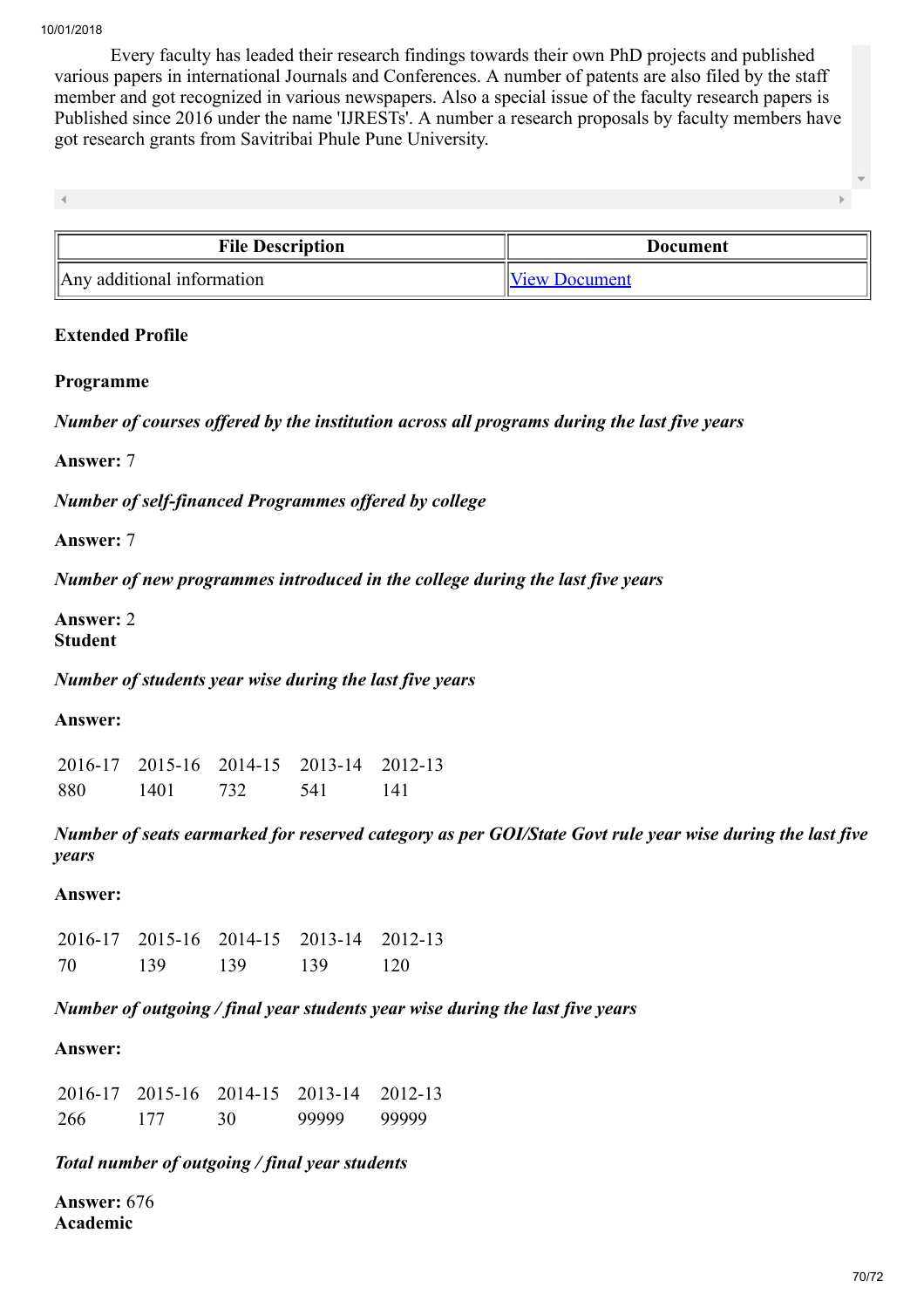#### *Number of teachers year wise during the last five years*

#### Answer:

2016-17 2015-16 2014-15 2013-14 2012-13 76 60 63 36 20

*Number of full time teachers year wise during the last five years*

#### Answer:

|    |     |     | 2016-17 2015-16 2014-15 2013-14 2012-13 |      |
|----|-----|-----|-----------------------------------------|------|
| 71 | -60 | -63 | 36                                      | - 20 |

*Number of sanctioned posts year wise during the last five years*

## Answer:

|    |    |    | 2016-17 2015-16 2014-15 2013-14 2012-13 |    |
|----|----|----|-----------------------------------------|----|
| 76 | 88 | 68 | 44                                      | 20 |

#### *Total experience of full-time teachers*

Answer: 334

*Number of teachers recognized as guides during the last five years*

Answer: 7

*Number of full time teachers worked in the institution during the last 5 years*

Answer: 140 Institution

*Total number of classrooms and seminar halls*

Answer: 21

*Total Expenditure excluding salary year wise during the last five years ( INR in Lakhs)*

Answer:

2016-17 2015-16 2014-15 2013-14 2012-13 372.9 287.5 221.58 183.16 83.20

## *Number of computers*

Answer: 466

*Unit cost of education including the salary component(INR in Lakhs)*

Answer: 0.87420

*Unit cost of education excluding the salary component(INR in Lakhs)*

Answer: 0.42376

Conclusion